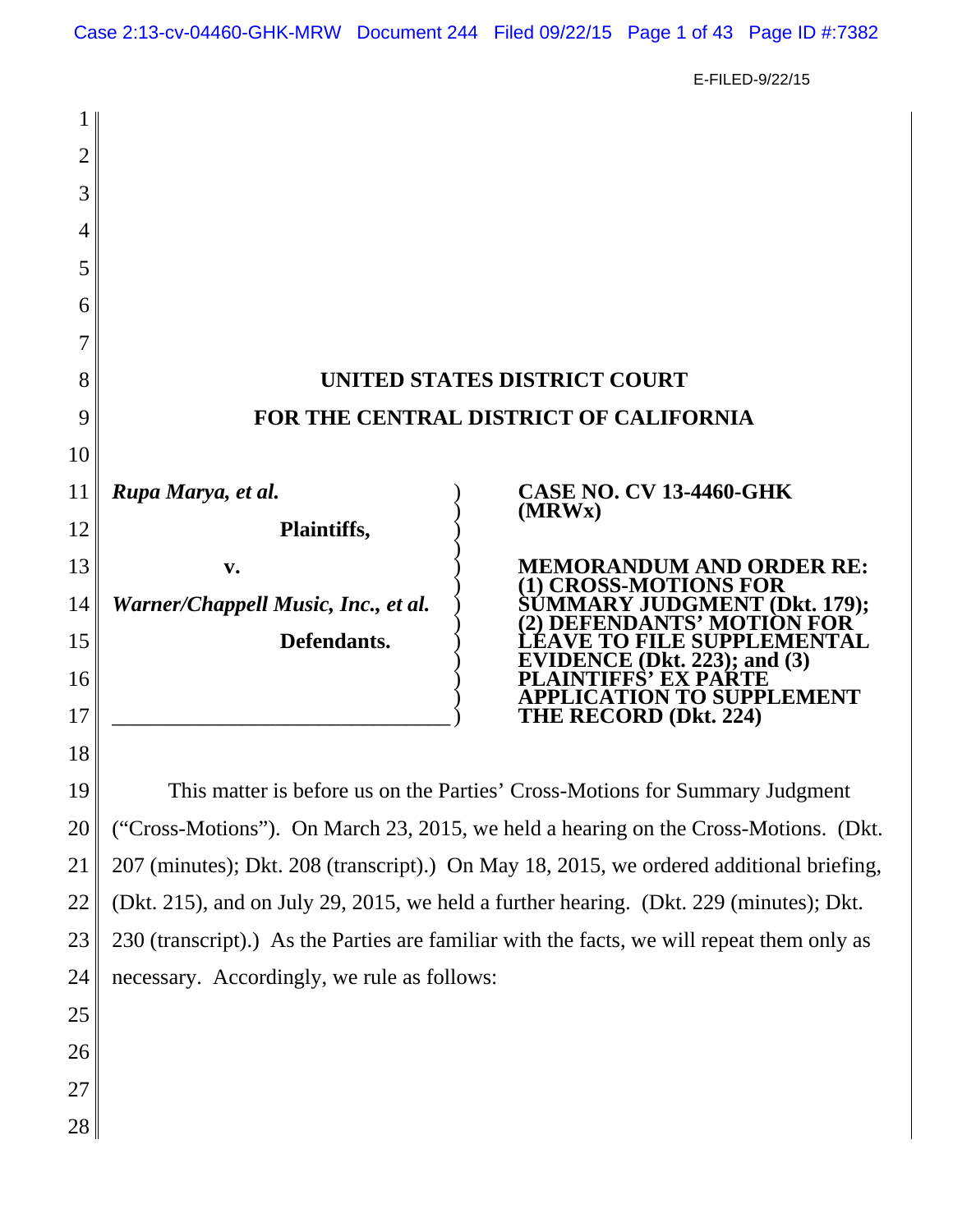# **I. Background**

2 3

9

1

4 5 6 7 8 Plaintiffs Rupa Marya, Robert Siegel, Good Morning to You Productions Corp., and Majar Productions, LLC (collectively, "Plaintiffs") filed this class action to declare invalid Defendants Warner/Chappell Music, Inc. ("Warner/Chappell") and Summy-Birchard, Inc.'s ("Summy-Birchard") (collectively, "Defendants") purported copyright in the famous song *Happy Birthday To You* ("*Happy Birthday*"). (Dkt. 95, Fourth Amended Consolidated Complaint ("FACC").)

10 11 12 13 14 15 The classic melody of *Happy Birthday* is the same as that of another song called *Good Morning To All* ("*Good Morning*") (hereafter, the "*Happy Birthday/Good Morning* melody"). (Statement of Uncontroverted Facts ("SUF") P17.) At some time before 1893, Mildred Hill and Patty Hill<sup>1</sup> wrote *Good Morning*. (SUF P3, P5.) Mildred composed the music with Patty's help, and Patty wrote the lyrics. (SUF P6.) The lyrics of *Good Morning* are similar to those of *Happy Birthday*:

16

22

26

| 17 | <b>Good Morning</b>        | Happy Birthday             |
|----|----------------------------|----------------------------|
| 18 | Good morning to you        | Happy birthday to you      |
| 19 | Good morning to you        | Happy birthday to you      |
| 20 | Good morning dear children | Happy birthday dear [NAME] |
|    | Good morning to all.       | Happy birthday to you.     |

23 24 25 In 1893, Mildred and Patty assigned their rights to the manuscript containing *Good Morning* and other songs to Clayton F. Summy ("Mr. Summy"). (SUF P7.) A copy of the assignment is not available, but the Parties do not dispute that the assignment

<sup>27</sup> 28 <sup>1</sup> For convenience and to avoid confusion, we will refer to the Hill sisters by only their first names throughout our Order, as the Parties have largely done in their briefing.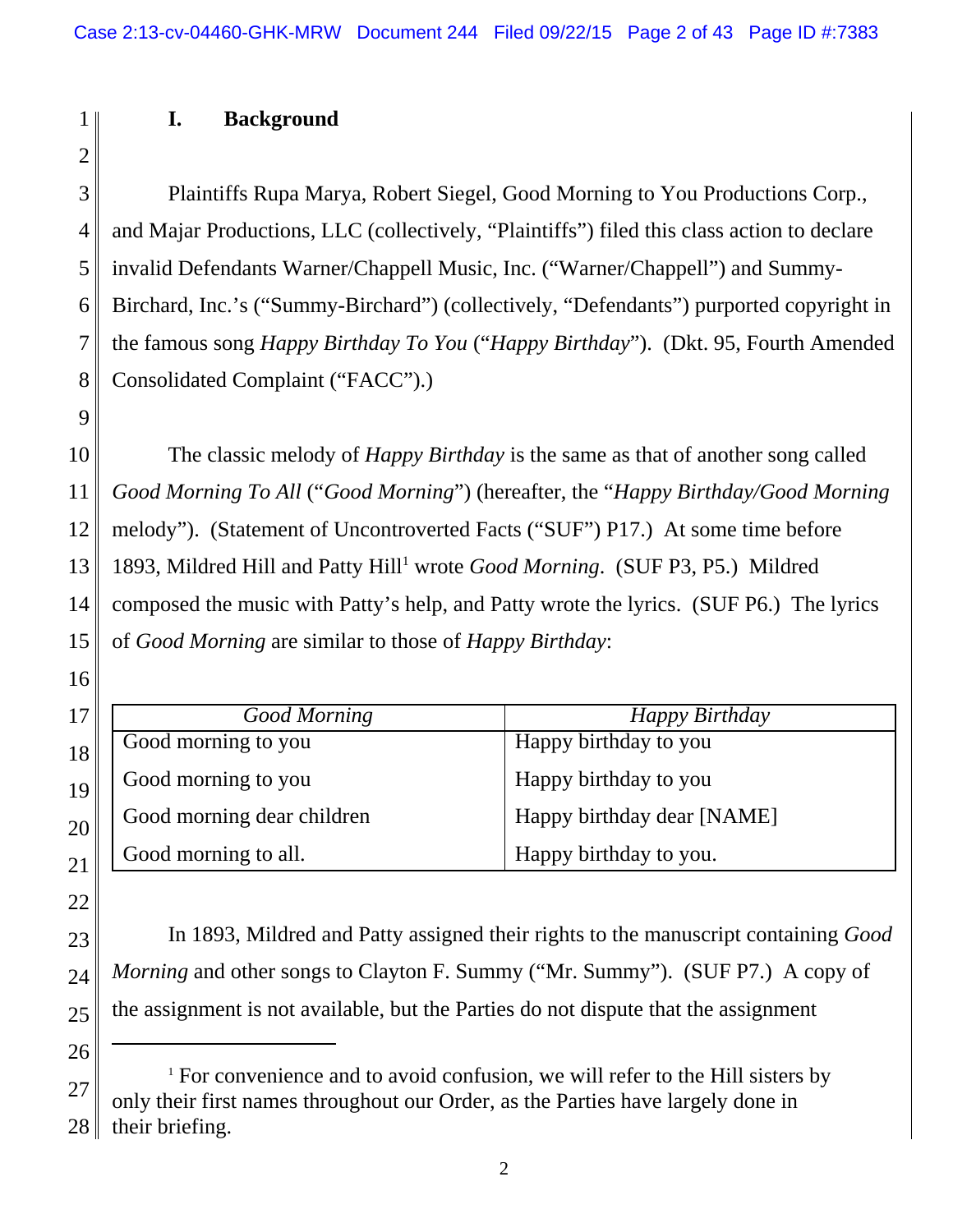1 2 3 4 5 6 7 occurred. (SUF P8.) That same year, Mr. Summy published the manuscript in, and filed for copyright registration of, a songbook titled *Song Stories for the Kindergarten* ("*Song Stories*"). (SUF P10, P13.) After Mildred died, Jessica Hill, a third Hill sister, filed for renewal of the copyright to *Song Stories* in 1921 as one of Mildred's heirs. (SUF P44.) Under the Copyright Act of 1909, works could receive copyright protection for two consecutive 28-year terms. *See* 17 U.S.C. § 24 (1909 Act). Accordingly, copyright protection for *Song Stories*, including the song *Good Morning*, expired in 1949.

- 9 10 11 12 The origins of the lyrics to *Happy Birthday* (the "*Happy Birthday* lyrics") are less clear. The *Happy Birthday* lyrics did not appear in *Song Stories*. (SUF P18.) The first reference to them in print appeared in an article from 1901 in the *Inland Educator and Indiana School Journal*:
- 13 14 15 16 A birthday among the little people is always a special occasion. The one who is celebrating is decorated with a bright flower or badge and stands in the center of the circle while the children sing "Happy birthday to you." (Joint Appendix ("J.A.") 8.) The full *Happy Birthday* lyrics did not appear in the article. (SUF P27.) In 1909, a prayer songbook similarly made reference to the song but did not
- 17 include the lyrics. (J.A. 9.)
- 18

8

19 20 21 22 23 24 25 26 27 Publication of the full *Happy Birthday* lyrics first occurred in a 1911 book titled *The Elementary Worker and His Work*. (J.A. 11 at 290; SUF P34.) The book did not credit anyone with authorship of the lyrics, but mentioned that *Happy Birthday* and *Good Morning* shared the same tune*,* and noted that the latter song had been published in *Song Stories*. (J.A. 11 at 290, 294; SUF P35.) *The Elementary Worker and His Work* was registered for a copyright in 1911. (J.A. 12; SUF P36.) After 1911, *Happy Birthday* appeared in other publications—*Harvest Hymns* in 1924 and *Children's Praise and*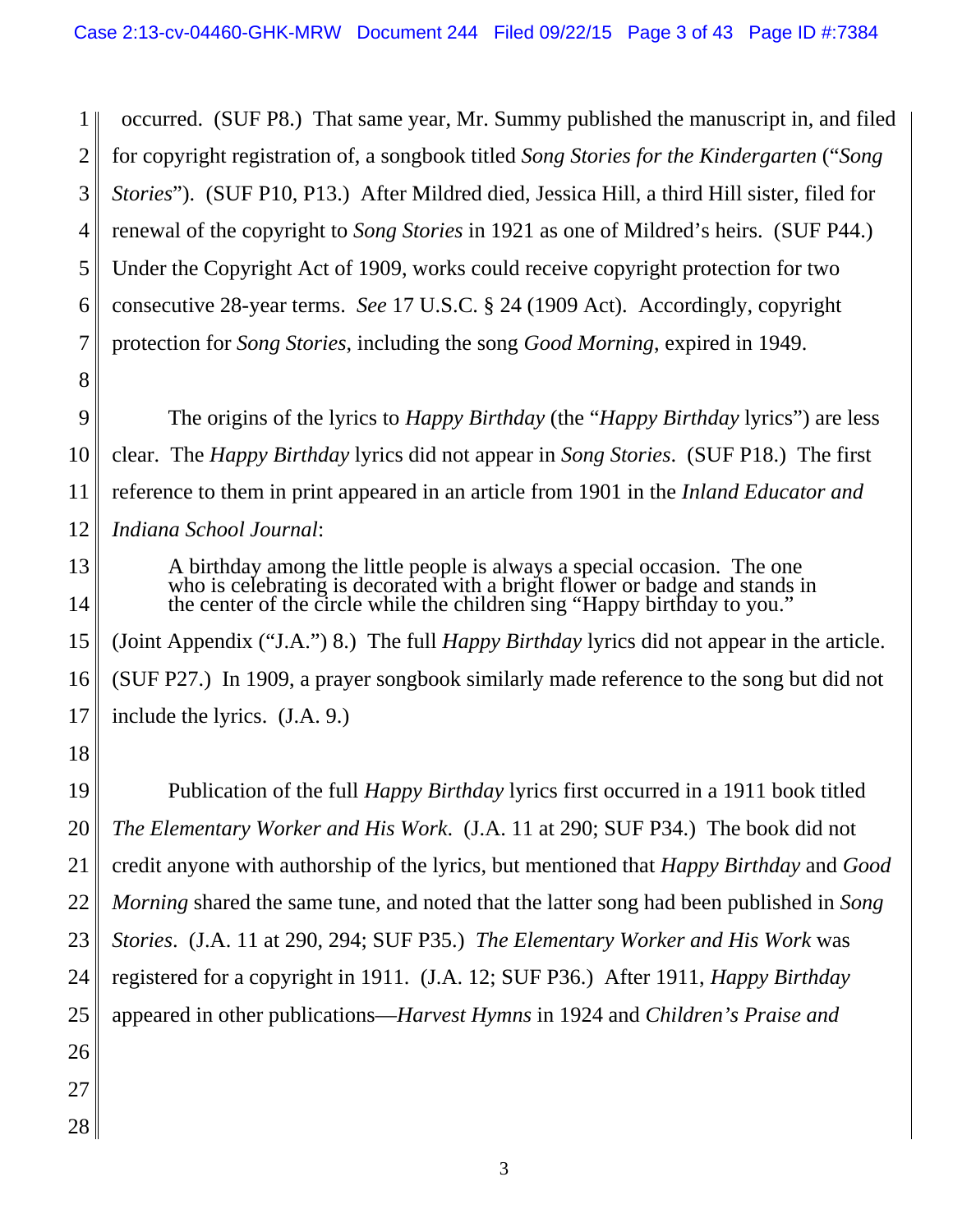1 2 3 4 5 6 7 8 *Worship* in 1928.<sup>2</sup> (J.A. 18, 21; SUF P49, P54.) These publications similarly did not credit anyone with creating the *Happy Birthday* lyrics. (J.A. 18, 21.) *Children's Praise and Worship* was registered for a copyright at the time of publication. (J.A. 22; SUF P56.) Next, in the early 1930s, *Happy Birthday* appeared in a series of movies—*Girls About Town*, *Bosko's Party*, *Strange Interlude*, *Baby Take a Bow*, *The Old Homestead*, and *'Way Down East*. (J.A. 25-26, 30, 35, 39, 41; SUF P64-65, P69, P71, P78, P94, P102.) Finally, in 1933, *Happy Birthday* was performed publically in the play *As Thousands Cheer*. (J.A. 29; SUF P77.)

9

10 11 12 13 14 15 16 17 18 19 20 21 In 1934, Jessica filed a lawsuit against the producers of *As Thousands Cheer* for copyright infringement (hereafter, the "*As Thousands Cheer* lawsuit"). (J.A. 32; SUF P81.) Notably, the basis for her infringement claim was not that the producers had infringed any rights she allegedly held in the *Happy Birthday* lyrics. Rather, she alleged that the defendants infringed the copyright in *Good Morning*, which included the common melody for the two songs. (J.A. 32 at 584; SUF P81.) *TIME* magazine, the *New York Times*, and the *New York Herald Tribune* all reported the *As Thousands Cheer* lawsuit. (J.A. 34, 37, 90.) Patty and Jessica were both deposed in that action. (J.A. 87; SUF P96.) In Patty's deposition, she claimed that she wrote the lyrics to *Happy Birthday* around the time *Good Morning* was created*.* (J.A. 87 at 1007.) The outcome of the *As Thousands Cheer* lawsuit is not clear from the record before us, but neither party claims it has any bearing on the instant action.

22

23 24 25 26 In 1935, the Clayton F. Summy Company ("Summy Co.") registered copyrights to two works entitled "Happy Birthday to You"—registration numbers E51988 and E51990. (J.A. 44, 48.) Defendants argue that E51990 is *the* publication that secured a federal

27 28 2 As discussed below, Plaintiffs have supplemented the record with another publication of the *Happy Birthday* lyrics in 1922.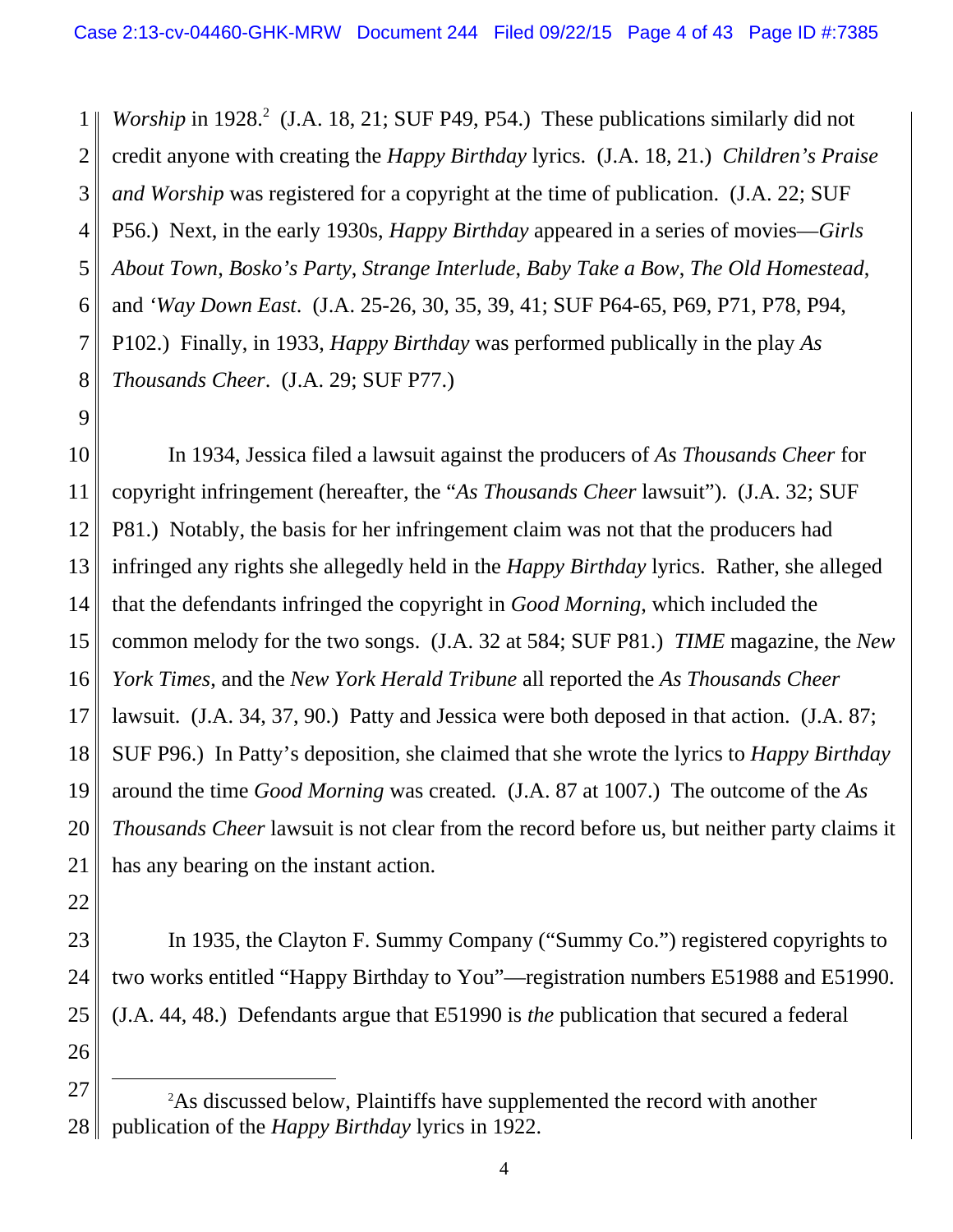1 2 copyright in the *Happy Birthday* lyrics, and they have staked their claim to the lyrics on that registration. $3$ 

4 5 6 7 8 9 10 11 12 13 14 15 16 17 Our record does not contain any contractual agreement from 1935 or before between the Hill sisters and Summy Co. concerning the publication and registration of these works. (SUF P111-12.) What little information we have about the circumstances under which E51990 was published and registered comes from a federal lawsuit filed in 1942 by the Hill Foundation—an entity formed by Jessica and Patty<sup>4</sup>—against Summy Co. in the Southern District of New York (hereafter, the "Hill-Summy lawsuit"). (J.A. 50.) The Amended Complaint, discussed in more detail below, alleged that Summy Co. had granted licenses to movie and play producers without the Hill sisters' authorization. The Hill Foundation alleged that, in addition to an agreement between Mildred and Patty and Summy Co. concerning the copyright in *Song Stories* and *Good Morning* (the "First Agreement"), there was another agreement from 1934 and 1935 in which Jessica granted Summy Co. "a number of licenses" for "various piano arrangements of the song variously entitled 'GOOD MORNING TO ALL' or 'HAPPY BIRTHDAY TO YOU'" (the "Second Agreement"). (J.A. 50 at ¶ 24.) In Summy Co.'s Answer to the Amended

18

<sup>19</sup> 20 21 22 23 24 25 <sup>3</sup> Though the Parties have also discussed registration E51988 in this litigation, we focus our attention on E51990 throughout this Order because, according to Defendants, the significance of E51988 is that it lends some weight to their argument that E51990 registered the lyrics. (*See* Hr'g Tr. of Mar. 23, 2015 at 6:7-14 ("COURT: [I]s it your argument that E51990 covers the lyrics and E51988 really puts it into proper context as to why E51990 covers the lyrics? MR. KLAUS: It is our position, Your Honor, that E51990 covers—was intended to cover the lyrics and does cover the lyrics. And 51988 covers—it was intended to cover it on the same day, what we'll call the second verse, refers to it as the revised text.").) The second verse to *Happy Birthday* found in E51988 has no commercial value and is not the subject of this action.

<sup>26</sup> 27 28 <sup>4</sup> The record is not actually clear on how the Hill Foundation was formed, but in 1942, Patty and Jessica assigned their rights in the copyright to *Song Stories* to the Foundation. (J.A. 49.) Accordingly, it is a reasonable inference that they jointly formed the entity.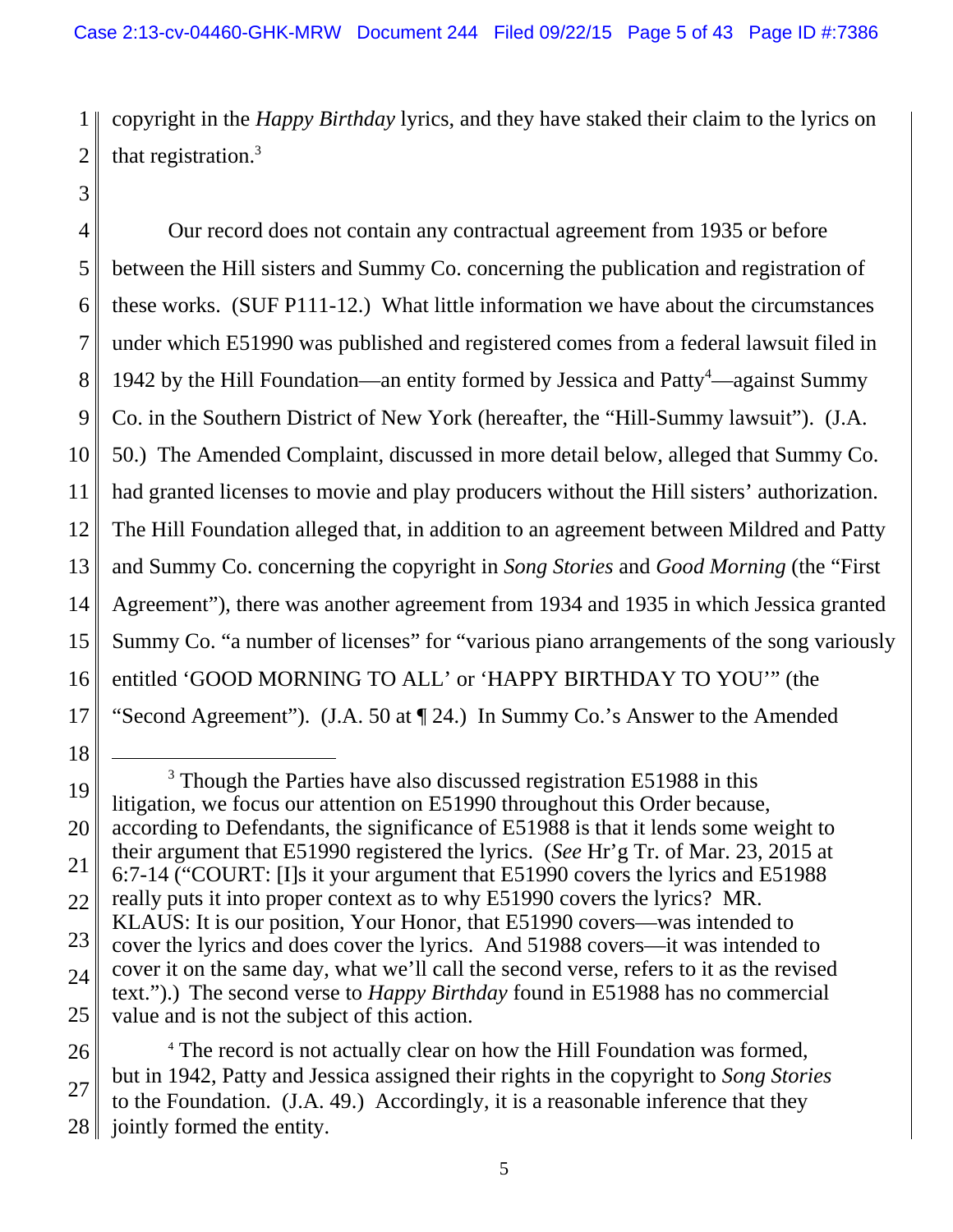1 2 3 Complaint, it admitted that it had entered into the Second Agreement with Jessica, stating that she "assigned . . . various piano arrangements of . . . 'Good Morning To All'" to Summy Co. (J.A. 51 at ¶ 18.)

5 6 7 8 9 10 11 12 13 14 15 16 In 1944, the Hill sisters and Summy Co. settled the Hill-Summy lawsuit by entering into a new agreement (the "Third Agreement"). (J.A. 54; SUF P141.) The Hill sisters, via the Hill Foundation, assigned to Summy Co. all of their rights in eleven different copyrights, including E51990, E51988, and the *Song Stories* copyright. (J.A. 54 at 702-03.) After the Third Agreement, Summy Co. filed three lawsuits alleging copyright infringement related to *Happy Birthday.* (J.A. 55-57.) E51990 is not mentioned in the complaints for any of these lawsuits. (*Id.*) When describing the song *Happy Birthday,* the complaints each said that "[o]ne of the songs in [*Song Stories*], entitled 'Good Morning To All', later became popularly known as 'Happy Birthday to You', the opening lines of the verses later written by Patty S. Hill for the song." (J.A. 55 at ¶ 15, 56 at ¶ 15, 57 at ¶ 15.) None of the lawsuits asserted infringement of any purported right that Summy Co. had to the lyrics from its ownership of E51990.

17

4

18 19 20 21 22 23 24 On April 21, 2014, Plaintiffs filed their FACC in this action. (Dkt. 95.) Plaintiffs contend that Defendants do not own a copyright in the *Happy Birthday* lyrics and that they should be compelled to return the "millions of dollars of unlawful licensing fees" they have collected by wrongfully asserting copyright ownership in the *Happy Birthday* lyrics. (FACC at ¶ 4.) We bifurcated this case on October 16, 2013. (Dkt. 71.) We will first determine whether Plaintiffs are entitled to a declaratory judgment invalidating Defendants' purported claim of copyright in the lyrics. (*Id.* at 4.)

- 25
- 26
- 27
- 28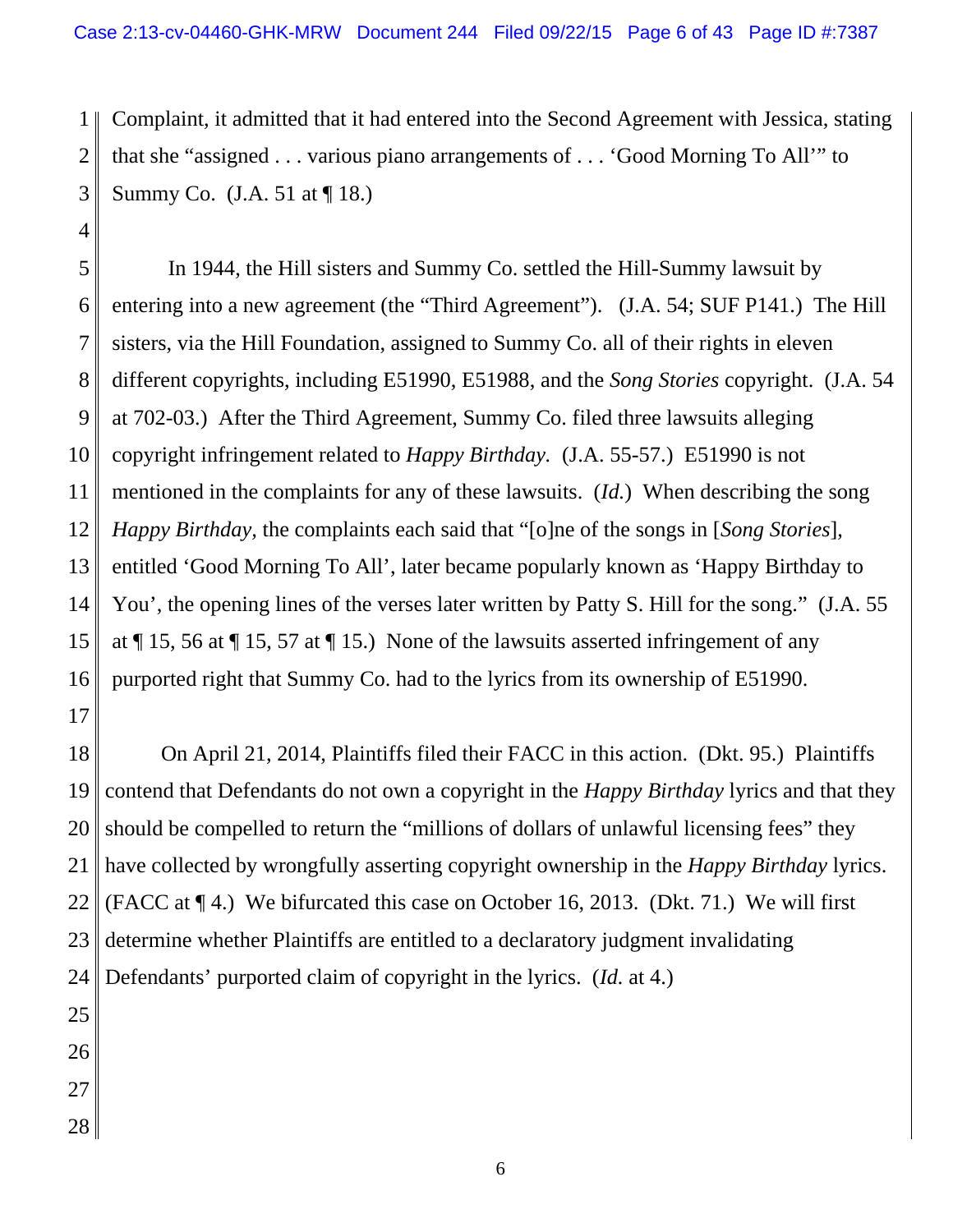# **II. New Evidence**

2

1

3 4 5 6 7 8 9 10 11 Both Parties recently sought to add new evidence to the summary judgment record after the Cross-Motions had been taken under submission. (Dkts. 223-24.) In particular, Plaintiffs seek to add evidence regarding the 1922 publication of the fourth revised edition of *The Everyday Song Book*. *Good Morning* and *Happy Birthday* are printed as one song called "Good Morning and Birthday Song" in the book. (Dkt. 225, Manifold Decl., Ex. C at 20.) Below the title of the song, a caption reads: "Special permission through courtesy of The Clayton F. Summy Co." (*Id.*) Defendants do not oppose the introduction of this evidence into the record, but they dispute its significance. As Plaintiffs' request to supplement the record is unopposed, we hereby **GRANT** that request.

12

13 14 15 16 17 18 19 20 21 22 23 24 25 26 Defendants seek to introduce new evidence regarding the deposit copy of E51990. (Dkt. 223.) The Copyright Office no longer has the deposit copy for E51990, and Plaintiffs have argued that the *Happy Birthday* lyrics may not have even appeared in the work that was deposited. (*See, e.g*., Cross-Motions for Summary Judgment (hereafter, "Joint Brief") at 25.) Defendants now proffer a copy of a work that was deposited with the British Museum on the same day that E51990 was registered, which they claim to have obtained recently. (Defs.' Mot. to Supplement the Record, Ex. A.) Plaintiffs argue that the introduction of this evidence is prejudicial because Defendants did not tell Plaintiffs that they were looking for a copy of the work from the British Museum during discovery. We do not see how Plaintiffs are prejudiced by Defendants' failure to disclose their efforts to find the British Museum copy. Plaintiffs were well aware of the dispute surrounding the deposit copy for E51990, and Defendants' disclosure of their earlier fruitless efforts would have had minimal, if any, impact on how Plaintiffs conducted discovery. Accordingly, we hereby **GRANT** Defendants' request to supplement the record.

27

#### 28 **III. Summary Judgment Standard**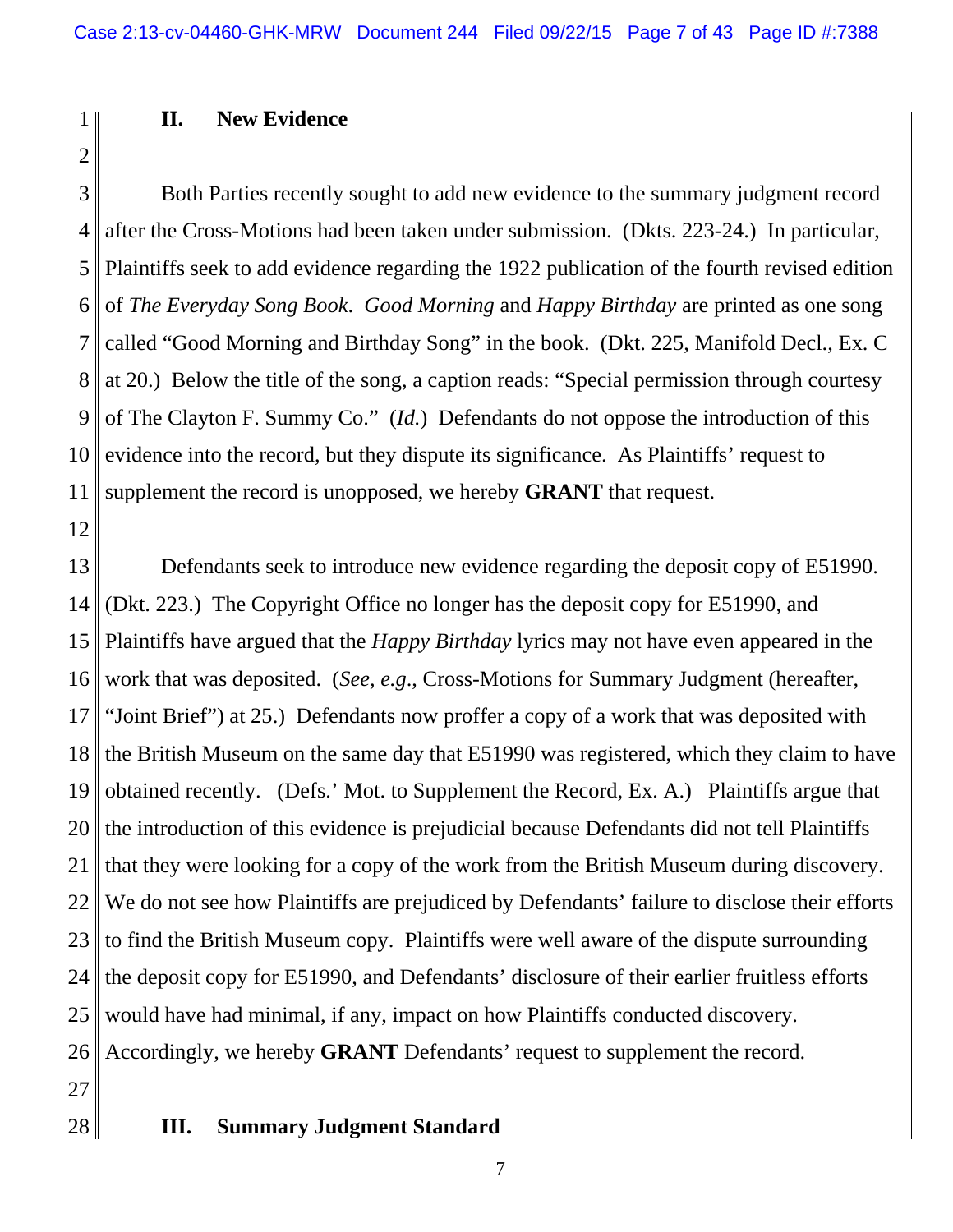2 3 4 5 6 7 8 9 We may grant summary judgment only "if the movant shows that there is no genuine dispute as to any material fact and the movant is entitled to judgment as a matter of law." Fed. R. Civ. P. 56(a). "Only disputes over facts that might affect the outcome of the suit under the governing law will properly preclude the entry of summary judgment." *Anderson v. Liberty Lobby, Inc.*, 477 U.S. 242, 248 (1986). On a motion for summary judgment, the district court's "function is not . . . to weigh the evidence and determine the truth of the matter but to determine whether there is a genuine issue for trial." *Id.* at 249.

10 11 12 13 14 15 16 17 18 19 20 21 22 23 24 25 26 27 The moving party bears the initial responsibility to point to the absence of any genuine issue of material fact. *Celotex Corp. v. Catrett*, 477 U.S. 317, 323 (1986). "When the party moving for summary judgment would bear the burden of proof at trial, it must come forward with evidence which would entitle it to a directed verdict if the evidence went uncontroverted at trial." *Miller v. Glenn Miller Prods., Inc.*, 454 F.3d 975, 987 (9th Cir. 2006) (citation and quotation marks omitted). If the moving party meets its initial burden of demonstrating that summary judgment is proper, "the nonmoving party must come forward with specific facts showing there is a *genuine issue for trial*" in order to survive summary judgment. *Matsushita Elec. Indus. Co. v. Zenith Radio Corp.*, 475 U.S. 574, 587 (1986) (emphasis in original) (internal quotation marks and citations omitted). Where the nonmoving party has the burden of proof at trial, the moving party can carry its initial burden either by submitting affirmative evidence that there is not a triable, factual dispute or by demonstrating that the nonmoving party "fail[ed] to make a showing sufficient to establish the existence of an element essential to that party's case . . ." *Celotex Corp.*, 477 U.S. at 322. The burden then shifts to the nonmoving party "to designate specific facts demonstrating the existence of genuine issues for trial." *In re Oracle Corp. Sec. Litig.*, 627 F.3d 376, 387 (9th Cir. 2010) (citing *Celotex Corp.*, 477 U.S. at 324).

28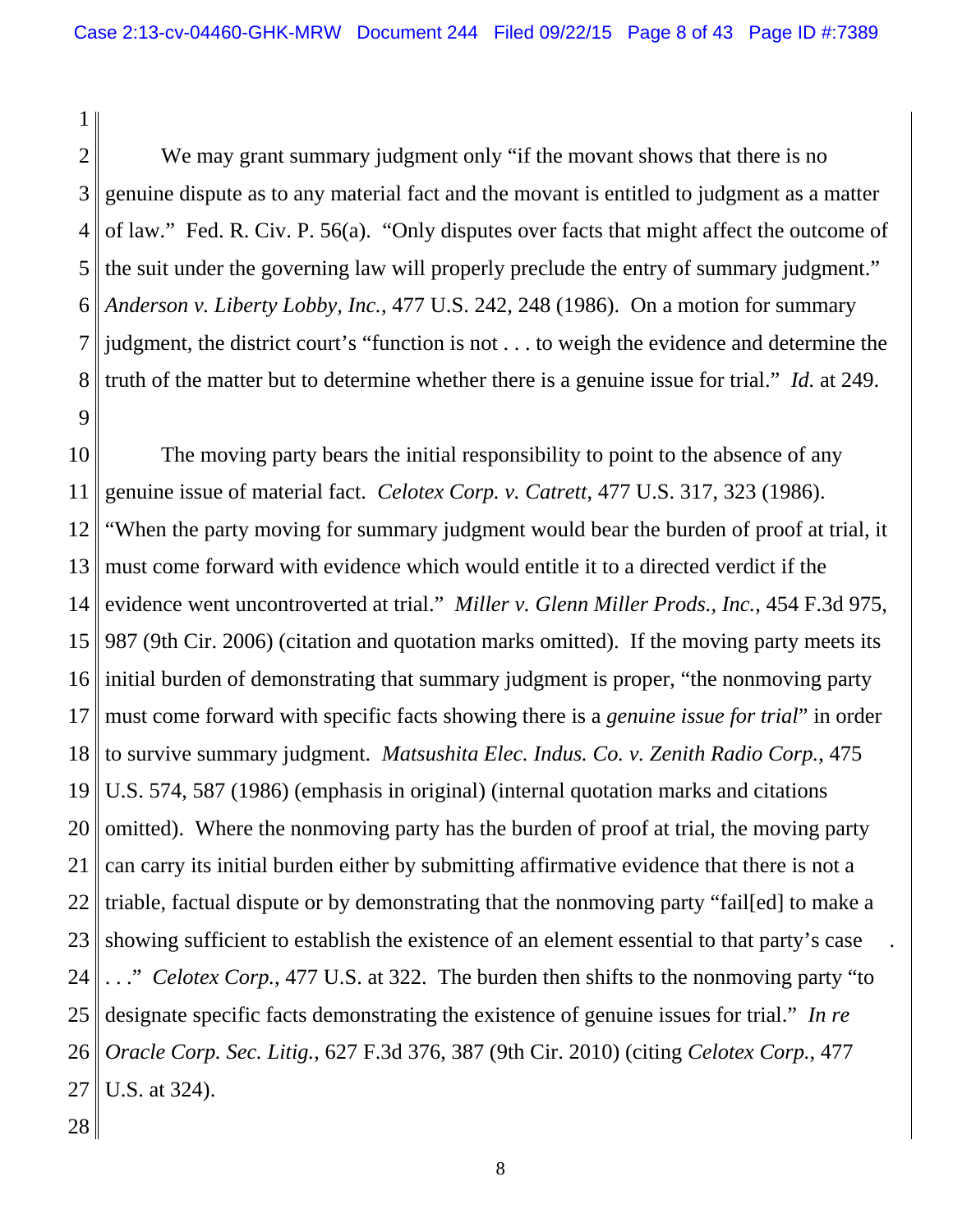1 2 3 4 On cross-motions for summary judgment, we must consider each motion separately to determine whether either party has met its burden with the facts construed in the light most favorable to the nonmoving party. *See Fair Hous. Council of Riverside Cty., Inc. v. Riverside Two*, 249 F.3d 1132, 1136 (9th Cir. 2001).

- 5
- 6

7

# **IV. Burden of Proof in a Declaratory Judgment Action**

8 9 10 11 12 13 14 15 16 17 Defendants contend that the burden of proof lies with Plaintiffs on all issues because the default rule places the burden of proof "on the party seeking relief." *Schaffer ex rel. Schaffer v. Weast*, 546 U.S. 49, 51 (2005). The Supreme Court held otherwise in *Medtronic, Inc. v. Mirowski Family Ventures, LLC*, 134 S. Ct. 843 (2014). In *Medtronic*, the plaintiff sought a declaratory judgment that its products did not infringe the defendant's patents. *Id.* at 847. The Court placed the burden of proof on the patentee, even though it was nominally the defendant. *Id.* at 849. The Court observed that *Schaffer* articulated the basic rule for where the burden of proof lies, and it characterized "declaratory judgment suits like the one at issue here" as an "exception to the basic rule." *Id.* at 851.

18

19 20 21 22 23 24 25 26 27 28 We see no basis for distinguishing *Medtronic* from the instant action. Here, too, Plaintiffs have sought a declaratory judgment in the shadow of a threatened infringement suit. (*See, e.g.*, FACC at ¶ 122 ("Faced with a threat of substantial penalties for copyright infringement, on or about March 26, 2013, plaintiff GMTY was forced to and did pay defendant Warner/Chappell the sum of \$1,500 for a synchronization license . . . .").) Accordingly, just as in *Medtronic*, there is no reason to relieve the alleged owners of the intellectual property of the usual burden of proof just because they are nominally the defendants in this declaratory judgment action. *See also Williams v. Bridgeport Music, Inc.*, No. CV-13-6004-JAK (AGRx), 2014 WL 7877773, at \*10 (C.D. Cal. Oct. 30, 2014)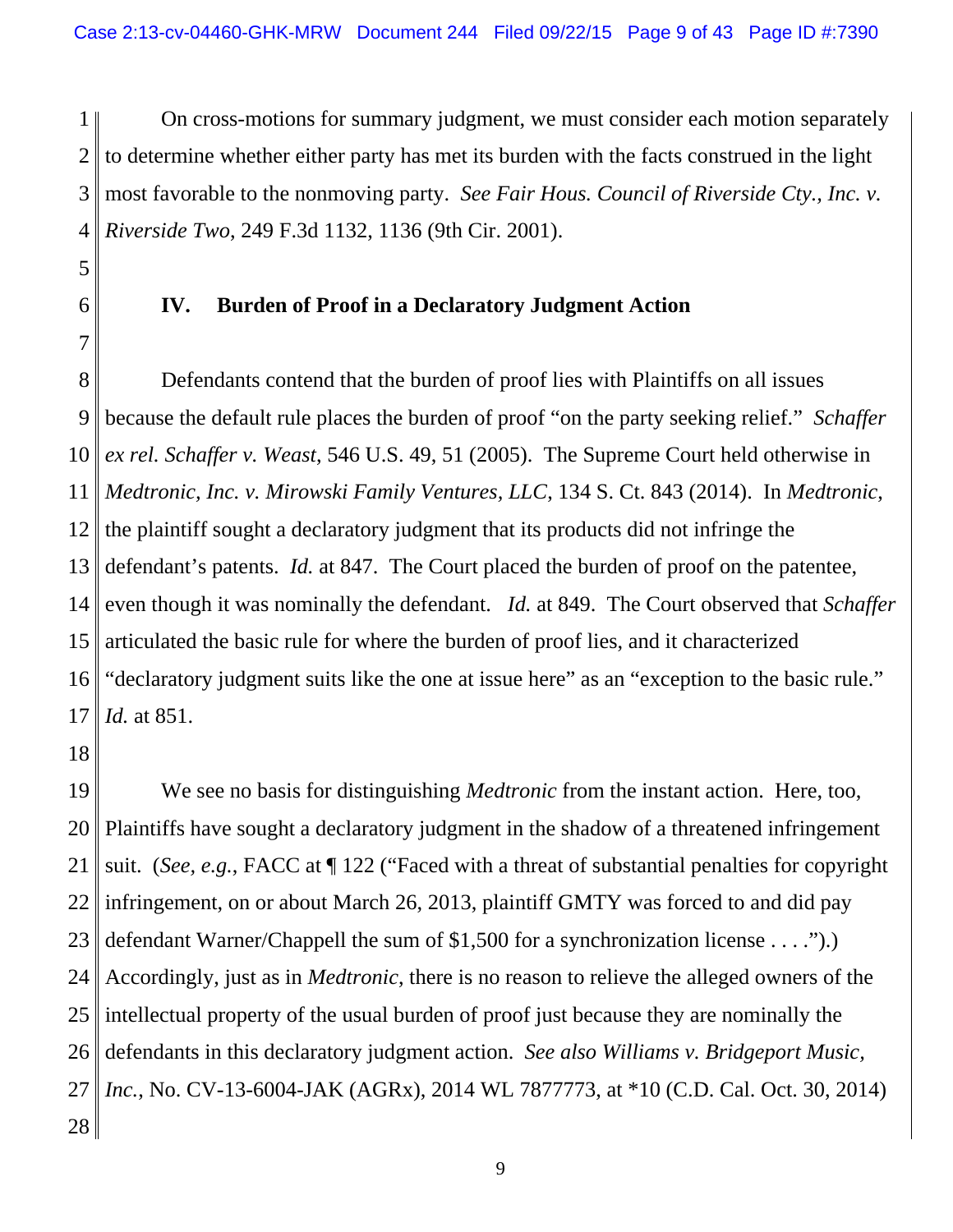1 2 (applying *Medtronic* to a declaratory judgment copyright case and concluding that the defendants have the burden of proof).

3 4

5

# **V. Validity of Defendants' Copyright**

6 7 8 9 10 11 12 13 14 15 16 17 18 19 20 21 22 23 24 Defendants claim to have a copyright in the *Happy Birthday* lyrics. As a musical work, *Happy Birthday* has at least two copyrightable elements, the music and the lyrics, and each element is protected against infringement independently. *See* 1-2 *Nimmer on Copyright* § 2.05 ("Suppose the plaintiff's work includes both music and 'accompanying' words, but the defendant copies only the plaintiff's words, unaccompanied by his music, or only his music, unaccompanied by the words. It was clear under the 1909 Act, and remains clear under the present Act, that . . . the copyright . . . will protect against unauthorized use of the music alone or of the words alone, or of a combination of music and words."). The distinction between the music and the lyrics as copyrightable elements is critical in this case because both Parties agree that the *Happy Birthday* melody was borrowed from *Good Morning* and entered the public domain a long time ago. The Parties disagree only about the status of the *Happy Birthday* lyrics. Defendants contend, in brief, that the Hill sisters authored the lyrics to *Happy Birthday* around the turn of the last century, held onto the common law rights for several decades, and then transferred them to Summy Co., which published and registered them for a federal copyright in 1935. Plaintiffs challenge nearly every aspect of this narrative. They argue that the lyrics may have been written by someone else, the common law copyrights in the lyrics were lost due to general publication or abandonment before the lyrics were published, and the rights were never transferred to Summy Co.<sup>3</sup>

<sup>26</sup> 27 28 <sup>3</sup> Plaintiffs also argue that Warner/Chappell cannot establish its chain of title from Summy Co. Plaintiffs presented this argument in a single paragraph of the Cross-Motions. (*See* Jt. Br. at 48-49.) Because we resolve these Cross-Motions on other grounds, we decline to address this underdeveloped argument.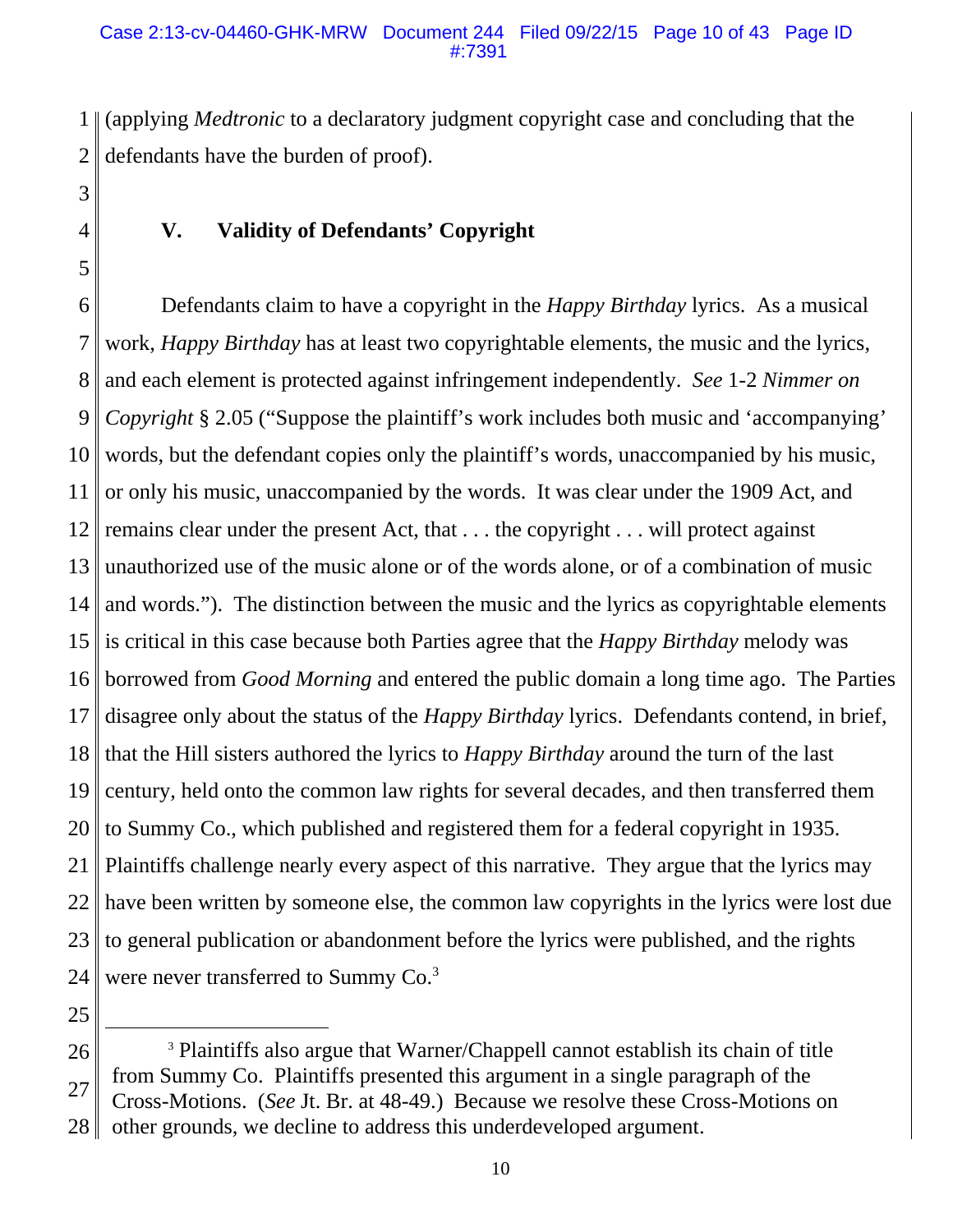2

1

### **A. Presumption of Validity**

3 4 5 6 7 8 9 10 11 12 13 14 15 16 17 18 19 20 Before we address the merits of the Parties' respective arguments, we must consider what evidentiary weight should be afforded to the registration certificate for E51990. The 1909 Copyright Act, which governs E51990, did not require that a work be registered to obtain a federal copyright. *See* 2-7 *Nimmer* § 7.16. But registration was nonetheless highly desirable, not only because it was a precondition to the filing of an infringement suit, but also because, once registered, the certificate of registration "shall be admitted in any court as prima facie evidence of the facts stated therein." 17 U.S.C. § 209 (1909 Act); *see also* 17 U.S.C. § 410(c) (1976 Act) (providing for the presumption of validity in the modern Copyright Act). Furthermore, "[a]lthough the 'facts' stated in a certificate of registration are limited to the date, name and description of the work, and name of the registration holder, a majority of courts have held that § 209 [of the 1909 Copyright Act] creates a rebuttable presumption that the certificate holder has met all the requirements for copyright validity." *Acad. of Motion Picture Arts & Scis. v. Creative House Promotions, Inc.*, 944 F.2d 1446, 1451 (9th Cir. 1991). Once a claimant shows that she has a certificate of registration, the burden of proof shifts to the opposing party who must "offer some evidence or proof to dispute or deny the [claimant's] prima facie case." *United Fabrics Int'l, Inc. v. C&J Wear, Inc.*, 630 F.3d 1255, 1257 (9th Cir. 2011).

21 22 23 24 25 26 27 28 "The presumption . . . is not an insurmountable one, and merely shifts to the [challengers] the burden to prove the invalidity of the [] copyrights." *Masquerade Novelty, Inc. v. Unique Indus., Inc.*, 912 F.2d 663, 668 (3d Cir. 1990). The underlying rationale for the presumption of validity is that the Copyright Office implicitly determines whether a work is copyrightable whenever it issues a registration, and courts should defer to the Office's finding. *See, e.g.*, *Russ Berrie & Co. v. Jerry Elsner Co.*, 482 F. Supp. 980, 988 (S.D.N.Y. 1980) ("The presumption of validity attaching to copyright registration is of course a function of judicial deference to the agency's expertise."). But when there is a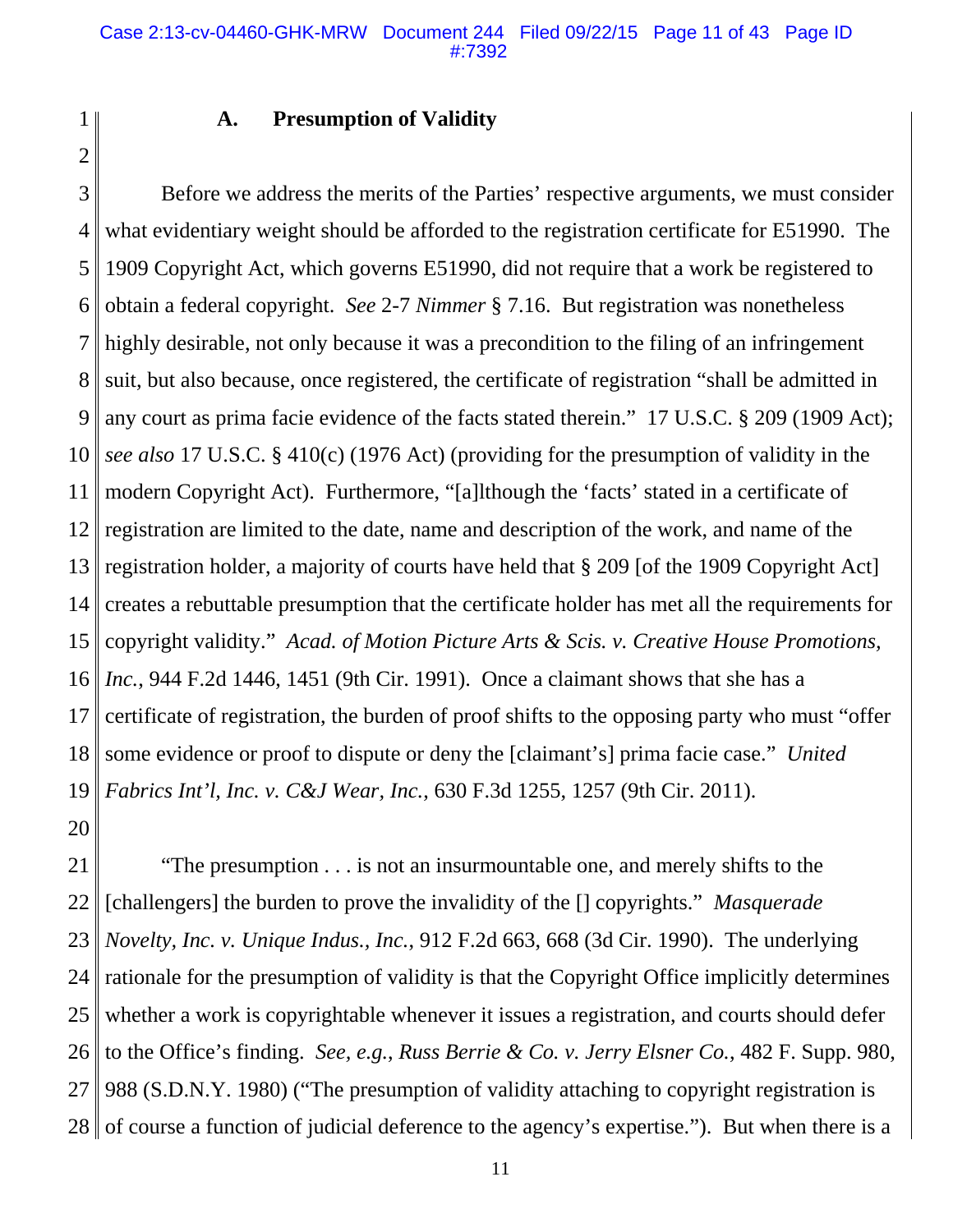#### Case 2:13-cv-04460-GHK-MRW Document 244 Filed 09/22/15 Page 12 of 43 Page ID #:7393

1 material mistake in the registration, the presumption of validity is rebutted, if not voided 2 3 4 5 6 7 8 9 10 11 12 13 14 15 16 17 18 19 altogether. *See Data Gen. Corp. v. Grumman Sys. Support Corp.*, 36 F.3d 1147, 1163 (1st Cir. 1994) ("We assume for argument's sake that a material error in a copyright deposit, even if unintentional, may destroy the presumption of validity."); *Masquerade Novelty*, 912 F.2d at 668 n.5 (stating that if the registration contains "a material, but inadvertent omission," it may be the correct approach "to deprive the plaintiff of the benefits of [the presumption of validity] and to require him to establish the copyrightability of the articles he claims are being infringed"); *Wilson v. Brennan*, 666 F. Supp. 2d 1242, 1251-52 (D.N.M. 2009) (following the approach suggested in *Masquerade Novelty* and *Data General* in denying a copyright claimant any presumption of validity as a result of errors in a registration); *see also Rouse v. Walter & Assocs., L.L.C.*, 513 F. Supp. 2d 1041, 1065 (S.D. Iowa 2007) (concluding that possession of a "belatedly filed [c]ertificate" with no listed publication date did not, under the circumstances of the case, constitute "prima facie evidence of the validity of the copyright"); *Gibson Tex, Inc. v. Sears Roebuck & Co.*, 11 F. Supp. 2d 439, 442 (S.D.N.Y. 1998) ("[T]he failure to alert the Copyright Office to relationships between the work for which registration is sought and prior works of others endangers the presumption of validity. . . . [T]he Court finds that Gibson's failure to register the design as a derivative work rebuts the presumption of the copyright's validity.").

20

21 22 23 24 Defendants claim that Summy Co. registered the *Happy Birthday* lyrics in E51990. In 1935, a certificate of copyright registration was a very simple document consisting of nothing more than a copy of the claimant's registration application and a certification statement from the Copyright Office.<sup>4</sup> See United States Copyright Office, *Compendium* 

conceded that Plaintiffs' proffered documents are the actual certificates. (*See*

<sup>25</sup>

<sup>26</sup> <sup>4</sup> When these Cross-Motions were initially filed, both Parties presented what they claimed were the true certificates of registration for E51990 and E51988.

<sup>27</sup> (*Compare* J.A. 44 & 48, *with* J.A. 101 & 103.) Since then, Defendants have

<sup>28</sup> Defs.' Opp'n to Mot. to Excl., at 1 ("Plaintiffs are correct that the Copyright Office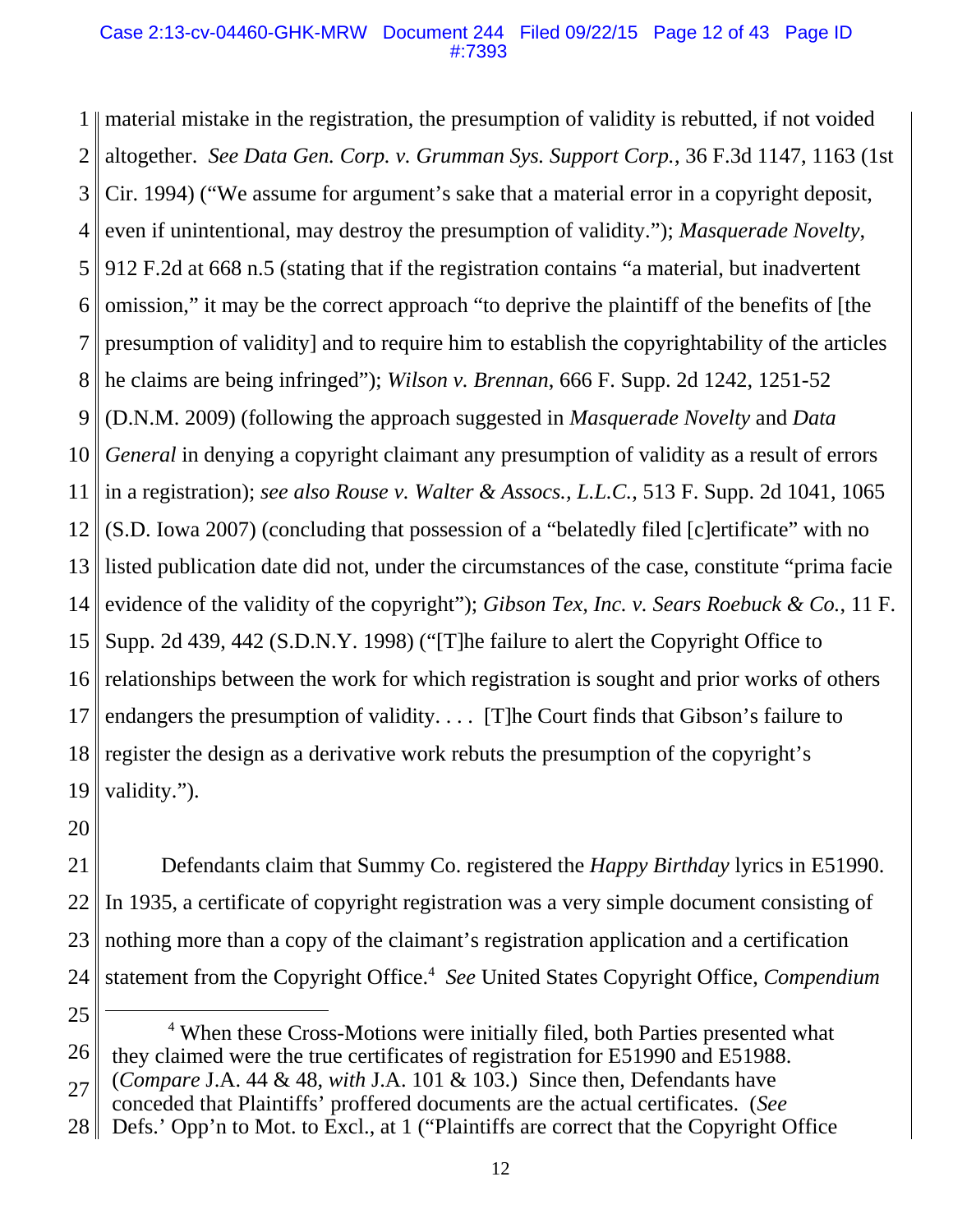1 *of U.S. Copyright Office Practices*, Third Edition (2014), § 2408 ("A[] . . . certificate for a 2 3 4 5 6 7 8 9 10 11 12 13 claim registered or renewed on or before December 31, 1977 consists of a photocopy of the original application together with a preprinted certification statement containing the registration or renewal number and the date of the certification."). The registration application for E51990 stated that it was an "Application for Copyright for Republished Musical Composition with New Copyright Matter." (J.A. 48.) In other words, E51990 was a derivative work. *See* 17 U.S.C. § 101 (1976 Act) ("A 'derivative work' is a work based upon one or more preexisting works, such as a . . . musical arrangement . . . ."). The title of the musical composition was listed as "Happy Birthday to You." (J.A. 48.) The author of the new copyright material was "Preston Ware Orem, employed for hire by Clayton F. Summy Co." (*Id.*) In one blank space, the application prompted the claimant to "[s]tate exactly on what new matter copyright is claimed . . . ." (*Id*.) For E51990, the response read: "Arrangement as easy piano solo, with text." (*Id.*)

14

15 16 17 18 19 Defendants contend that this registration entitles them to a presumption of validity. We disagree. Even assuming that the lyrics were printed in the deposit copy for  $E51990$ ,<sup>5</sup> it is unclear whether those lyrics were being registered, and therefore it is unclear whether the Copyright Office determined the validity of Summy Co.'s alleged interest in the lyrics in 1935. The "new matter" that the registration purported to cover was a piano

20

21 22 deems summary judgment Exhibits 48 and 44 (and not Exhibits 101 and 103) to be the registration certificates for E51990 and E51988 . . . .").) Defendants' purported certificates are actually just records from the Copyright Office. (*Id.* at 6.) As such, they do not have the same evidentiary significance as certificates of registration.

23 24 25 26 27 28 <sup>5</sup> On the same day that E51990 was registered, Summy Co. deposited with the British Museum a copy of sheet music for a song called "Happy Birthday to You!" containing the *Happy Birthday* lyrics. (Defs.' Mot. to Supplement the Record, Ex. A.) The Parties also dispute whether another piece of sheet music was the deposit copy. (J.A. 106.) In light of our analysis regarding transfer below, we need not determine conclusively what the true deposit copy was because it does not matter whether the lyrics were printed in the deposit copy of E51990 if the purported copyright owner had no rights to those lyrics.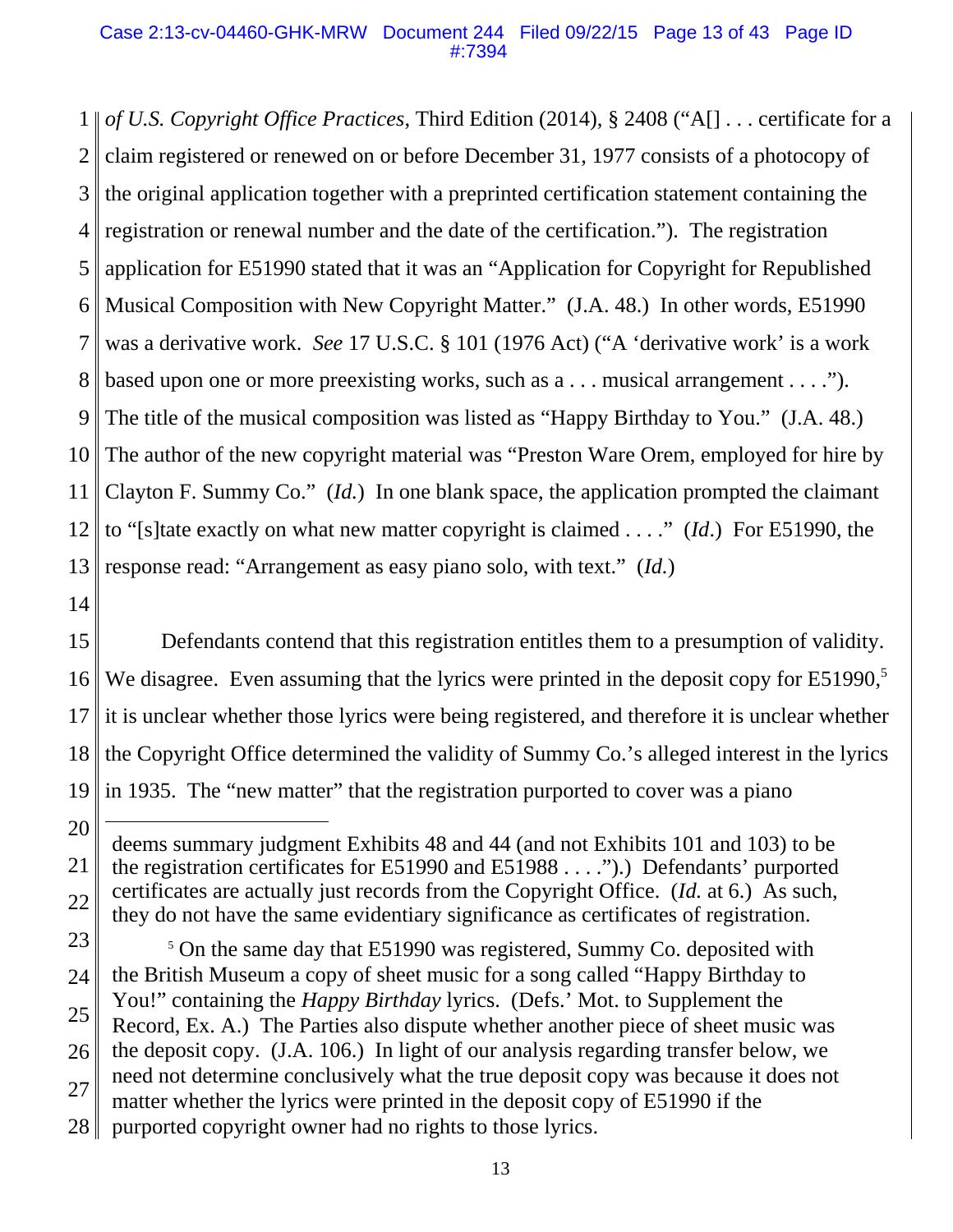#### Case 2:13-cv-04460-GHK-MRW Document 244 Filed 09/22/15 Page 14 of 43 Page ID #:7395

1 2 3 4 5 6 7 8 9 10 11 12 13 arrangement—a derivative version of another melody. Defendants argue that since the arrangement was registered "with text," that meant that the *Happy Birthday* lyrics were part of the new matter being registered alongside the arrangement. But the registration clearly listed "Preston Ware Orem" as the author of the new matter. To our knowledge, no one has ever contended that Orem wrote the *Happy Birthday* lyrics. Defendants even admit in their pleadings that Orem did not do so. (*Compare* Dkt. 99, Answer to FACC at ¶ 97 ("[Defendants] admit[] the allegations in the second sentence of Paragraph 97."), *with* Dkt. 95, FACC at ¶ 97 ("Upon information and belief, Plaintiffs allege that Orem did not write the familiar lyrics to *Happy Birthday* . . . .").) Therefore, the registration is flawed in any event. If, as Defendants assert, the new matter being registered included the lyrics, then, contrary to the registration certificate, Mr. Orem could not have been the author of the new matter. Conversely, if Mr. Orem were the author of the new matter, then the lyrics could not have been a part of the registration.

14 15 16 17 18 19 20 21 22 23 24 Defendants argue that we should overlook this "mistake"<sup>6</sup> and afford the registration a presumption of validity anyway because "[a]bsent intent to defraud and prejudice, inaccuracies in copyright registrations do not bar actions for infringement." *Harris v. Emus Records Corp.*, 734 F.2d 1329, 1335 (9th Cir. 1984); *see also Baron v. Leo Feist, Inc.*, 173 F.2d 288, 290 (2d Cir. 1949) (finding registration adequate for plaintiff to assert a copyright infringement suit, even though the certificate was "defective in form in not making clearer that copyright was claimed for the melodies as well as arrangements"); *Urantia Found. v. Burton*, 210 U.S.P.Q. (BNA) 217, 1980 WL 1176, at \*3 (W.D. Mich. Aug. 27, 1980) ("Under 17 U.S.C. former section 209 the identity of the author of a work does not have to be disclosed in registering a copyright. It follows that a misstatement as to authorship, unless made for some fraudulent purpose will not

<sup>26</sup> 27 28 <sup>6</sup> It would be accurate to characterize the failure to identify Patty as an author as a "mistake" only if E51990 was a registration of the lyrics. As discussed more below, Defendants have no evidence that Summy Co. had any rights to the lyrics in 1935.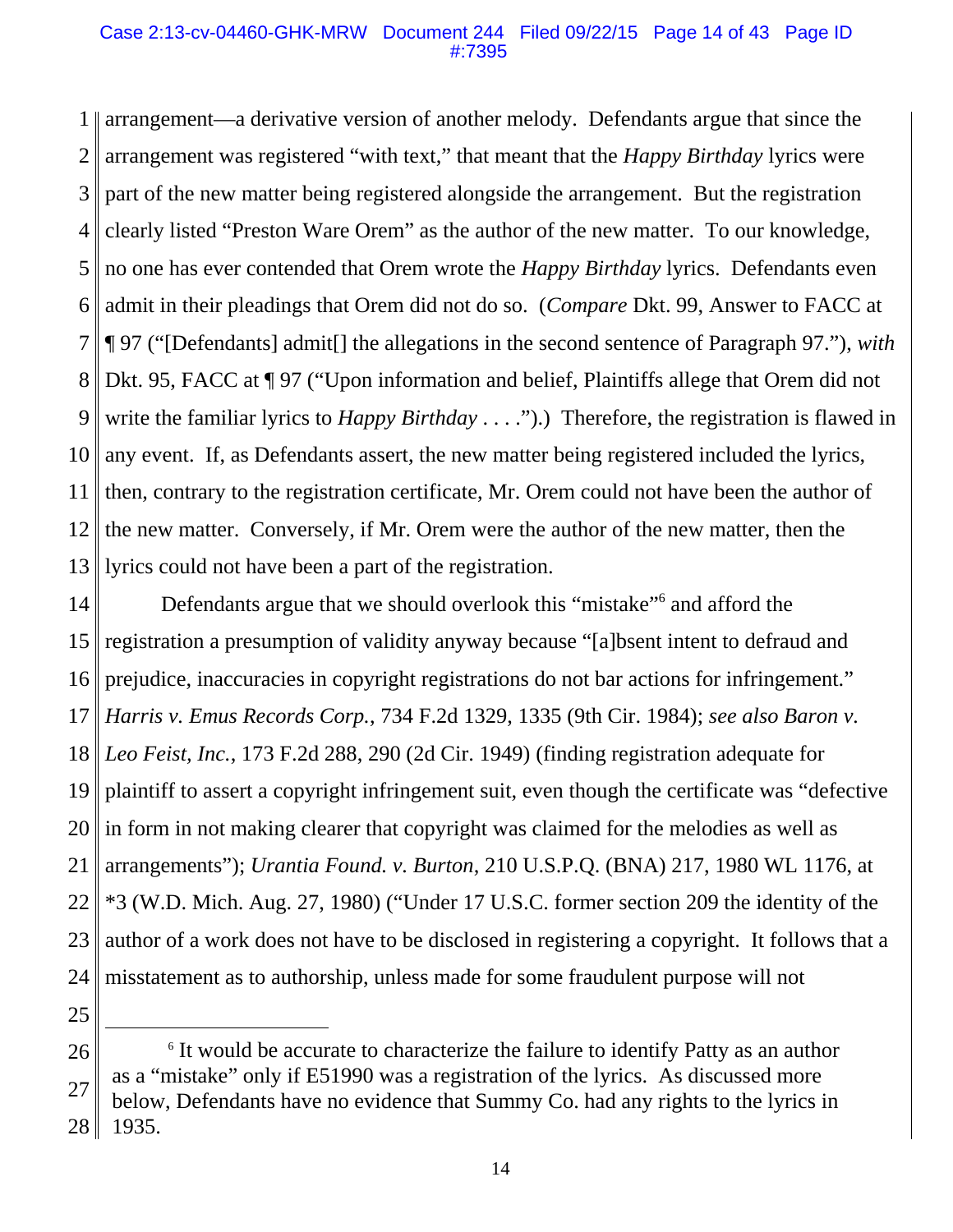1 invalidate an otherwise valid copyright. That is, the copyright remains valid as long as the 2 3 4 5 6 7 8 claimant has a legitimate claim of copyright, regardless of who is the actual author.") (internal citation omitted). This legal authority is inapposite because it has no bearing on the question of what evidentiary presumption can be drawn from the ownership of a copyright registration. Because this registration does not list any Hill sister as the author or otherwise make clear that the *Happy Birthday* lyrics were being registered, we cannot presume this registration reflects the Copyright Office's determination that Summy Co. had the rights to the lyrics to copyright them.<sup>7</sup>

9

12

13

10 11 Given this facial and material mistake in the registration certificate, we cannot presume (1) that Patty authored the lyrics or (2) that Summy Co. had any rights to the

<sup>14</sup> 15 16 17 18 19 20 21 22 23 24 25 26 27 28 7 Plaintiffs and Defendants have also submitted entries for E51990 from the U.S. Copyright Office's Catalog of Copyright Entries. One is from 1935 when the work was first registered, and the other is from 1962 when the registration was renewed. Neither entry helps to clarify whether the lyrics were registered. The Copyright Office regularly published the Catalog to alert the public to registrations and renewals, and the Copyright Act of 1909 afforded the entries in the Catalog a presumption of validity, in addition to that afforded to registration certificates. 17 U.S.C. § 210 (1909 Act). The 1935 Catalog entry for E51990 is largely the same as the registration—the work is described as a "pf. [piano forte] with w. [words]"—but it also says the work is "by Mildred J. Hill" and "arr[anged] [by] Preston Ware Orem." (Dkt. 200, Klaus Decl., Ex. C.) While the reason why the Copyright Office wrote this is not entirely clear, it appears that the Office took Mildred's name from the deposit copy and put it in the Catalog to identify the author of the original melody that Orem arranged. (*See id.*, Ex. B.) Notably, Patty's name is not on the deposit copy and does not appear in the Catalog. The 1962 Catalog entry also described the work as "by Mildred J. Hill" and "arr[anged] [by] Preston Ware Orem" (with no mention of Patty Hill). (J.A. 127.) But it then added a new notation indicating that the new matter registered ("NM") in E51990 was an arrangement ("arr.")—without mentioning the "words" or "text" as new. While these Card Catalog entries may be generally entitled to a presumption of validity, the discrepancies noted above are sufficient to undermine that presumption in this case.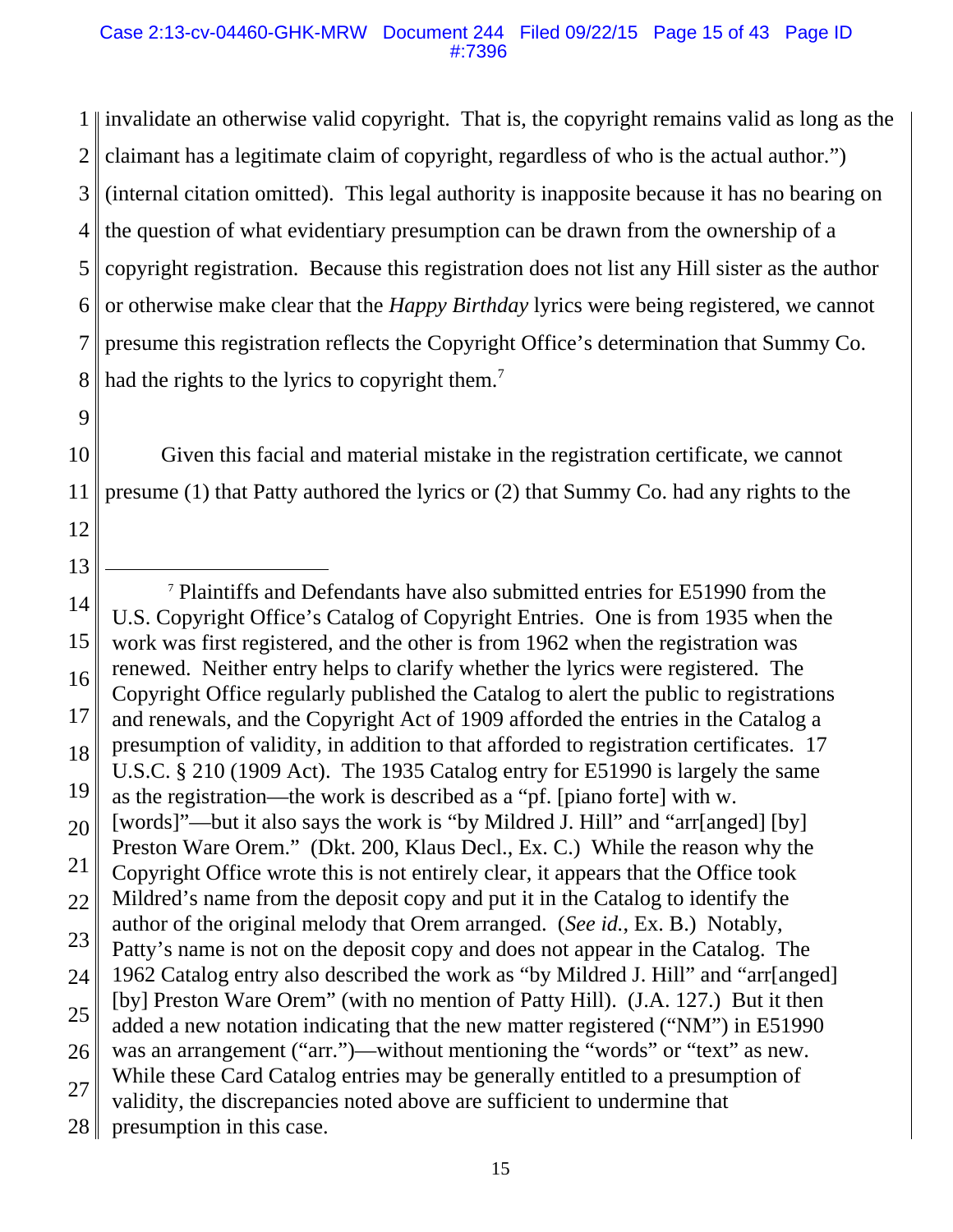#### Case 2:13-cv-04460-GHK-MRW Document 244 Filed 09/22/15 Page 16 of 43 Page ID #:7397

1 2 lyrics at the time of the E51990 registration. Accordingly, Defendants must present other evidence to prove their case.

3

4 5 6 7 8 9 10 11 12 13 14 15 16 17 18 19 20 21 22 23 24 25 26 27 28 Normally, at this point, we would proceed with our analysis of the Parties' Cross-Motions by first examining the elements that Defendants must prove to establish the validity of their interest in the *Happy Birthday* lyrics, and then, if Defendants carry their burden, we would turn to Plaintiffs' affirmative defenses. However, the factual and legal issues of this case are deeply interwoven and do not lend themselves to a traditional analytical approach. The nature of this lawsuit is a dispute over the provenance of Defendants' purported interest in the lyrics. Accordingly, a chronological examination of the issues, tracing the history of the lyrics up to the point when Summy Co. supposedly acquired the rights to them, is more logical. Thus, we will begin with the question of who wrote *Happy Birthday*, an issue for which Defendants have the burden of proof because they must show that their interest can be traced back to the true author of the lyrics. *See Epoch Producing Corp. v. Killiam Shows, Inc.*, 522 F.2d 737, 743 (2d Cir. 1975) ("As one would expect, the person claiming [a copyright in the work] must either himself be the author of the copyrightable work . . . or he must have succeeded to the rights of the author through an assignment or other device."); *cf. Feist Publ'ns, Inc. v. Rural Tel. Serv. Co.*, 499 U.S. 340, 361 (1991) (noting that, to prove copyright infringement, a copyright owner must be able to establish "ownership of a valid copyright"). Then we will consider whether the lyrics were lost or abandoned at some point after they were written, both of which are defenses for which Plaintiffs, who would normally be defendants in a traditional infringement suit, have the burden of proof. *See Monge v. Maya Magazines, Inc.*, 688 F.3d 1164, 1170 (9th Cir. 2012) (noting that the defendant in a copyright suit has the burden of proving fair use as well as "all affirmative defenses"); Model Civ. Jury Instr. 9th Cir. 17.19 (2007) ("In order to show abandonment, the defendant has the burden of proving each of the following by a preponderance of the evidence . . . ."); *Penguin Books U.S.A., Inc. v. New Christian Church of Full Endeavor, Ltd.*, 288 F. Supp. 2d 544, 555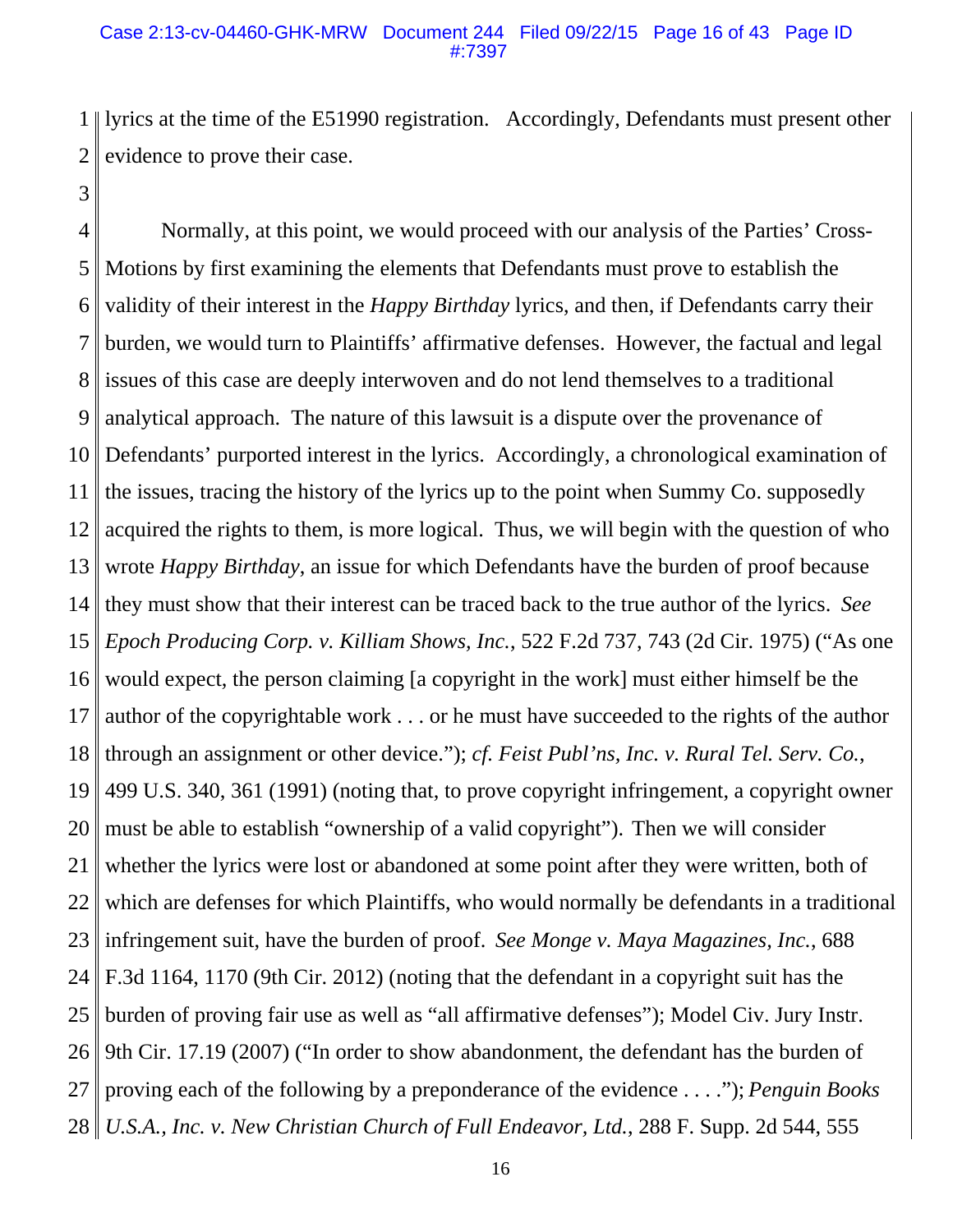1 (S.D.N.Y. 2003) ("To establish their defense to infringement, defendants must 2 3 4 5 6 demonstrate that the work was 'published,' as that term is used and defined in the copyright context, without copyright notice."). Finally, we will turn to the question of whether a valid transfer of rights occurred between the Hill sisters and Summy Co., an issue for which Defendants again have the burden of proof because it is essential to their claim that Summy Co. is the owner of a valid copyright.

- 7
- 8 9

### **B. Who Wrote the** *Happy Birthday* **Lyrics?**

10 11 Defendants claim that Patty wrote the lyrics to *Happy Birthday*; Plaintiffs claim someone else may have.<sup>8</sup>

12

13 14 15 16 17 18 19 20 21 22 23 Since Plaintiffs do not have the burden of proof on this issue, they may discharge their initial burden on their Motion by pointing to affirmative evidence negating Defendants' authorship claim. Plaintiffs point to the many publications of the *Happy Birthday* lyrics throughout the 1920s and 1930s that did not credit Patty. References to the lyrics (without full publication) appeared in 1901 and 1909. The words were fully published in 1911, 1912, 1915, 1922, 1924, and 1928. The song was performed in several movies in the early to mid-1930s. Furthermore, though none of these publications explicitly credited anyone with authoring the *Happy Birthday* lyrics, several of them were copyrighted, and the certificates of registration listed other authors. For instance, *The Elementary Worker and His Work*, which was published in 1911 and contained the full *Happy Birthday* lyrics, listed Alice Jacobs and Ermina Chester Lincoln as its authors in

24

supplemental briefing to defend themselves against Plaintiffs' contention that the

<sup>25</sup> 26 8 As discussed more in the abandonment section below, Defendants also argue that Patty and Mildred were co-authors of *Happy Birthday*. We need not discuss this argument now because the co-authorship argument is not integral to

<sup>27</sup> Defendants' ownership claim. Defendants raised the co-author argument in

<sup>28</sup> rights to the *Happy Birthday* lyrics were abandoned before 1935.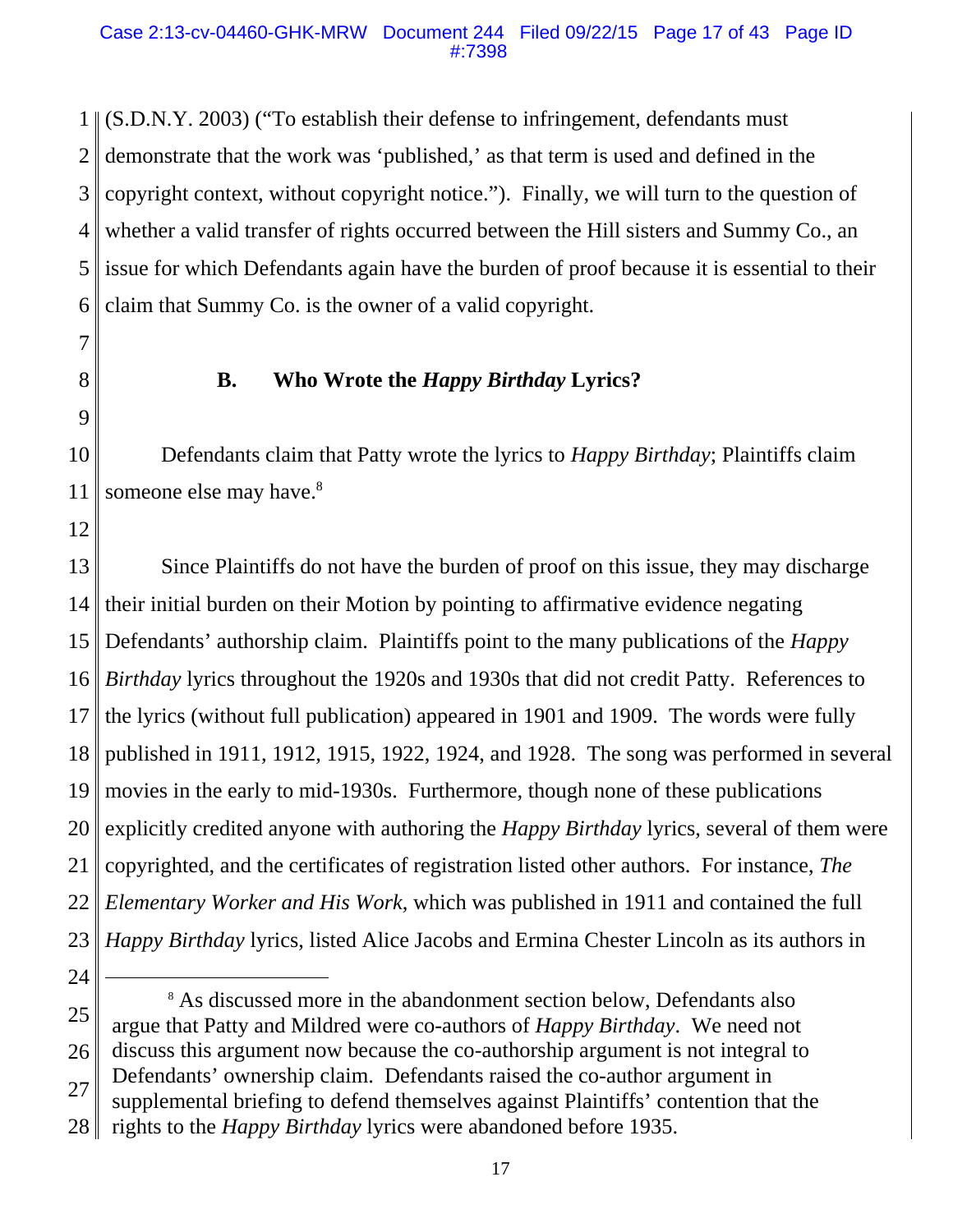1 || the copyright certificate. (J.A. 12.) Given that copyright certificates are normally 2 3 4 5 6 7 8 9 10 11 12 13 14 15 16 17 18 19 20 21 22 23 24 25 26 27 afforded a presumption of validity, as discussed, this is at least some evidence that these two individuals may have authored the *Happy Birthday* lyrics. Similarly, the publication and registration of the *Happy Birthday* lyrics in *Harvest Hymns* in 1924 demonstrate that its author may have written the lyrics. (J.A. 19 (listing "Robert Henry Coleman" as author of *Harvest Hymns*).) This evidence is sufficient to shift the burden to Defendants to proffer admissible evidence to create a genuine issue for trial. *Celotex Corp.*, 477 U.S. at 324. Defendants' primary evidence is Patty's 1935 deposition for the *As Thousands Cheer* lawsuit. (J.A. 87.) While explaining that she and her sister Mildred created *Good Morning* some time around 1893, Patty claimed to have also written the *Happy Birthday* lyrics as one of a number of lyrical variations to be sung with the familiar melody: Q. How long would you say that you and Miss Mildred Hill worked on the particular song "Good Morning To All" before it was completed.<br>A. It was one of the earliest of the group and for that reason took longer to work out w the school the next morning and test it with the little children. If the register was beyond the children we went back home at night and altered it and I would go back the next morning and try it again and again until we secured a song that even the youngest children could learn with perfect ease and while only the words "Good Morning To All" were put in the book we used it for "Good-bye to you", "Happy Journey to You", "Happy Christmas to You" and "Happy New Year to You", "Happy Vacation to You" and so forth and so on. Q. Did you also use the words "Happy Birthday to You"? A. We certainly did with every birthday celebration in the school. Q. Did you write the words for this particular tune of "Good Morning To All", Miss Hill? A. I did. (J.A. 87 at 1007.) Defendants have raised genuine issues of material fact for trial. A reasonable fact finder may choose to believe that Patty wrote the lyrics in 1893 but, for whatever reason,

28 failed to publically say so until some forty years later. But a reasonable fact finder could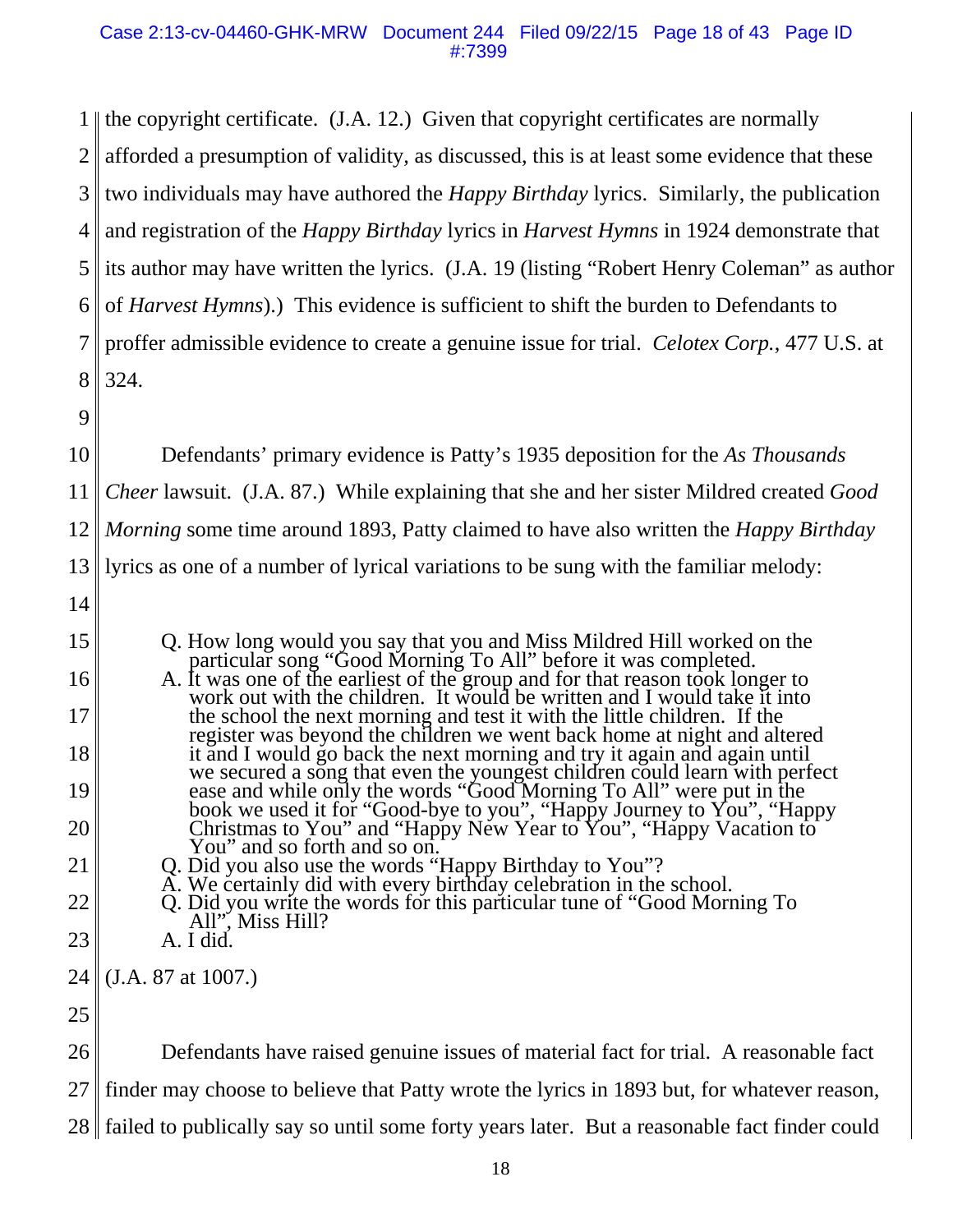### Case 2:13-cv-04460-GHK-MRW Document 244 Filed 09/22/15 Page 19 of 43 Page ID #:7400

1 2 3 4 5 also find that the *Happy Birthday* lyrics were written by someone else, such as the authors of *The Elementary Worker and His Work* or *Harvest Hymns* or some unknown person who never took credit for them,<sup>9</sup> and that Patty's 1935 claim to authorship was a *post hoc* attempt to take credit for the words that had long since become more famous and popular than the ones she wrote for the classic melody.

6

7 8 9 10 11 For the same reasons, Patty's deposition testimony would not be sufficient to entitle Defendants to a directed verdict on the issue of authorship because it is contradicted by the evidence of multiple publications of the lyrics before 1935, some of which were registered for copyrights. We conclude there are genuine issues of material fact for trial. The Parties' Cross-Motions are **DENIED** on this issue.

- 12
- 13

# **C. Divestive Publication of the** *Happy Birthday* **Lyrics**

14

15 16 Plaintiffs claim that, even if Patty wrote the *Happy Birthday* lyrics, she lost the rights to the lyrics through divestive publication before 1935.

17

18 19 20 21 22 23 24 25 26 Under the Copyright Act of 1909, one secured a federal copyright by publishing a work with proper notice. Before such publication, the work was protected by common law copyright. *See Estate of Martin Luther King, Jr., Inc. v. CBS, Inc.*, 194 F.3d 1211, 1214 (11th Cir. 1999) ("Under the regime created by the 1909 Act, an author received state common law protection automatically at the time of creation of a work. This state common law protection persisted until the moment of a general publication.") (internal citation omitted). If the work was published *without* notice, two things happened: the author (1) failed to obtain a federal copyright and (2) lost the common law copyright as

<sup>27</sup> 28 9 Plaintiffs argue that Jessica once claimed in a magazine article to have written the lyrics. (J.A. 60 at 752.) That is inaccurate. She claimed to have been the first person to have *sung* the lyrics.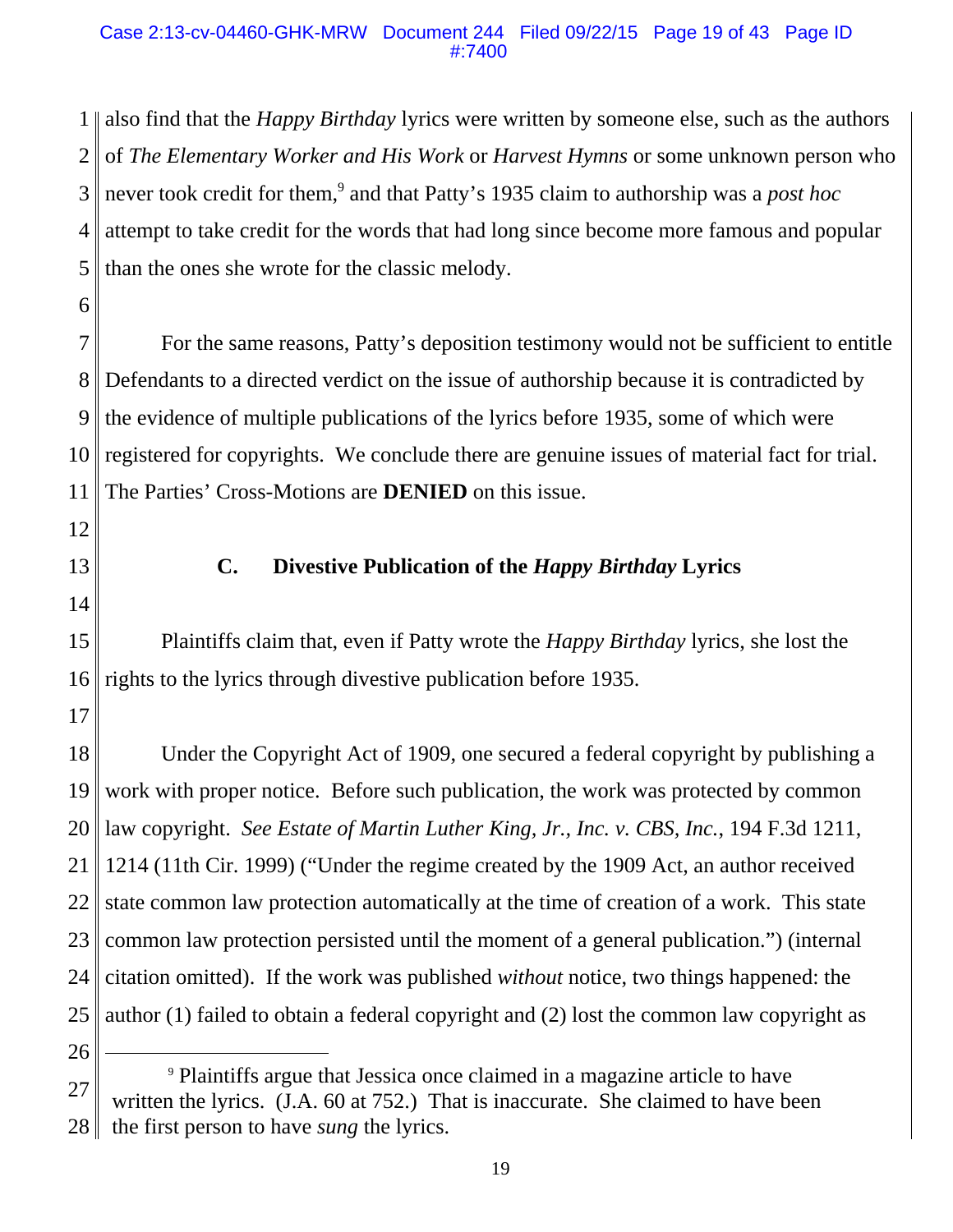#### Case 2:13-cv-04460-GHK-MRW Document 244 Filed 09/22/15 Page 20 of 43 Page ID #:7401

1 2 3 4 5 6 well. *See Twin Books Corp. v. Walt Disney Co.*, 83 F.3d 1162, 1165 (9th Cir. 1996) ("When a work was published for the first time, it lost state common law protection. The owner could, however, obtain federal protection for the published work by complying with the requirements of the 1909 Copyright Act. If the owner failed to satisfy the Act's requirements, the published work was interjected irrevocably into the public domain precluding any subsequent protection of the work under the 1909 Copyright Act.").

7

8 9 10 11 12 13 14 15 16 17 18 General publication, which would cause a forfeiture, occurs "when, by consent of the copyright owner, the original or tangible copies of a work are sold, leased, loaned, given away, or otherwise made available to the general public, or when an authorized offer is made to dispose of the work in any such manner, even if a sale or other such disposition does not in fact occur." 1 *Nimmer* § 4.03. By contrast, a limited publication, which does not cause a forfeiture, is when "tangible copies of the work are distributed both (1) to a 'definitely selected group,' and (2) for a limited purpose, without the right of further reproduction, distribution or sale." *Acad. of Motion Picture Arts & Scis.*, 944 F.2d at 1452. Moreover, "mere performance or exhibition of a work does not constitute a [general] publication of that work." *Am. Vitagraph, Inc. v. Levy*, 659 F.2d 1023, 1027 (9th Cir. 1981).

19

20 21 22 23 24 25 26 27 28 On this affirmative defense of divestive publication, Plaintiffs have the burden of proof and must point to evidence that would entitle them to a directed verdict at trial if it were uncontroverted. While Plaintiffs emphasize heavily the evidence in the record showing that the lyrics were "published, publicly performed, and sung millions of times for more than three decades," that is insufficient to show divestive publication in this case. (Jt. Br. at 7.) Unless the owner of the work published it personally or authorized someone else to publish it, she would not be divested of her common law copyright. *See* 2-7 *Nimmer* § 7.03 ("[A] public distribution of copies or phonorecords will not trigger the legal consequences of a publication without notice unless it is shown that such public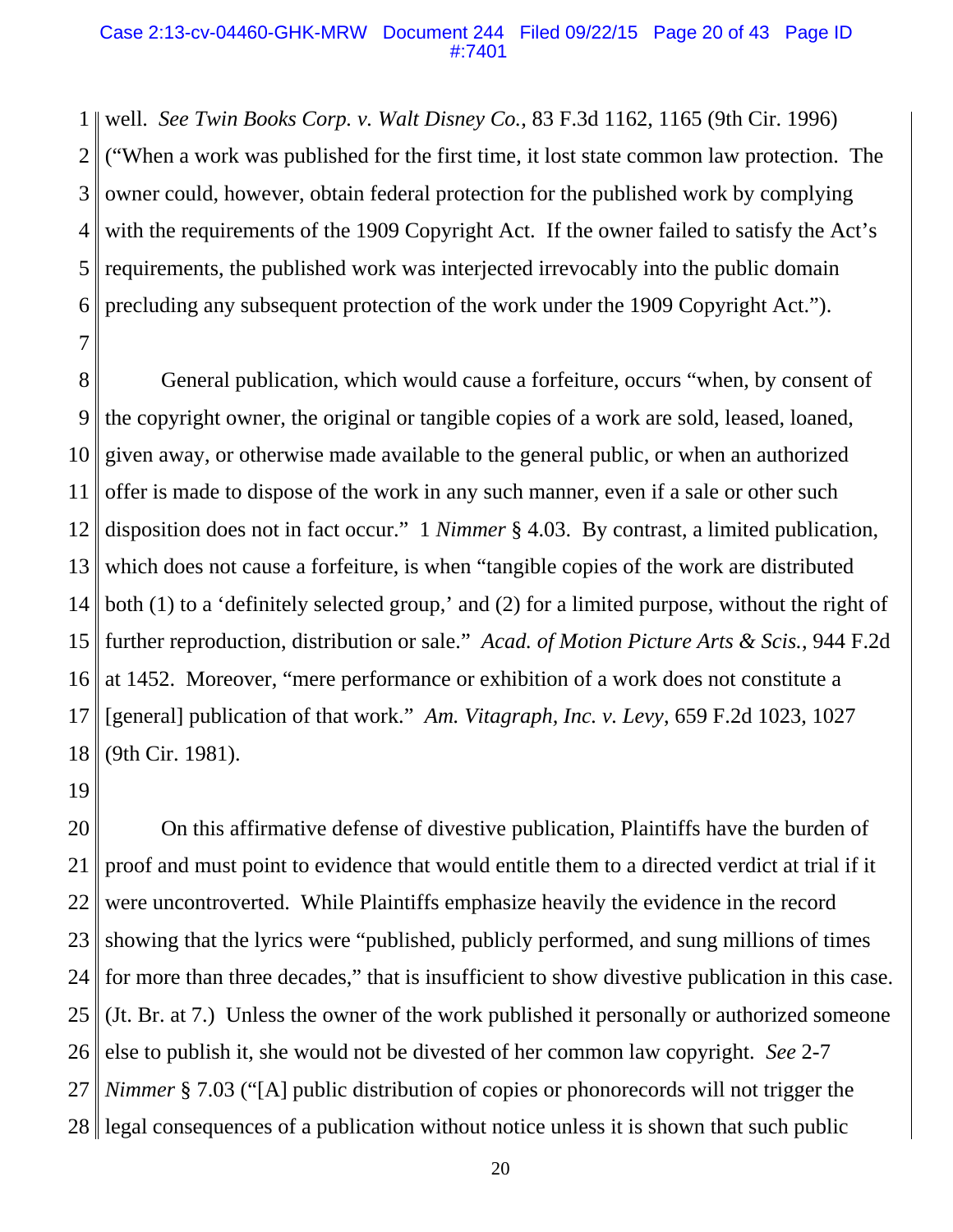#### Case 2:13-cv-04460-GHK-MRW Document 244 Filed 09/22/15 Page 21 of 43 Page ID #:7402

1 2 3 4 5 6 distribution occurred by or under the authority of the copyright owner."); *see also Holmes v. Hurst*, 174 U.S. 82 (1899) (author forfeited his work after consenting to its publication); *Egner v. E.C. Schirmer Music Co.*, 48 F. Supp. 187 (D. Mass. 1942) (author lost his rights after giving others permission to publish his song); *Blanc v. Lantz*, 83 U.S.P.Q. 137, 1949 WL 4766 (Cal. Super. 1949) (author lost his rights after permitting the distribution and exhibition of his work in movie theaters throughout the world).

8 9 10 11 12 13 14 15 16 17 Plaintiffs' strongest evidence in support of their divestive publication defense is the publication of *Happy Birthday* in *The Everyday Song Book* in 1922. Unlike the other publications in the record, the publisher of *The Everyday Song Book* appears to have had the permission of at least Summy Co. to print *Good Morning* and *Happy Birthday*. A fact finder could reasonably infer from this that the Hill sisters authorized Summy Co. to grant the publisher permission. After all, Summy Co. and the Hill sisters were hardly strangers at the time; they had been associated with each other through the publication and distribution of *Song Stories* for decades. If the publication was authorized, that could make it a general publication (without proper copyright notice), divesting the Hill sisters of their common law copyright.

18

7

19 20 21 22 23 24 25 26 27 28 publication of *The Everyday Song Book* would not be sufficient to entitle Plaintiffs to a The publication of *The Everyday Song Book*, however, is not sufficient to entitle Plaintiffs to a directed verdict at trial. As Defendants point out, there is no direct evidence that the Hill sisters had authorized Summy Co. to grant permission for the publication of the lyrics in *The Everyday Song Book*. It is undisputed that, in 1922, Summy Co. did not have any rights to the *Happy Birthday* lyrics; Defendants claim that the rights to the lyrics were given to Summy Co., at the earliest, in 1934 and 1935. It is also not clear if Summy Co. gave the publisher of *The Everyday Song Book* permission to publish the *Happy Birthday* lyrics specifically or just permission to publish *Good Morning*, of which Summy Co. had been printing and selling copies on the Hill sisters' behalf at that time. Since the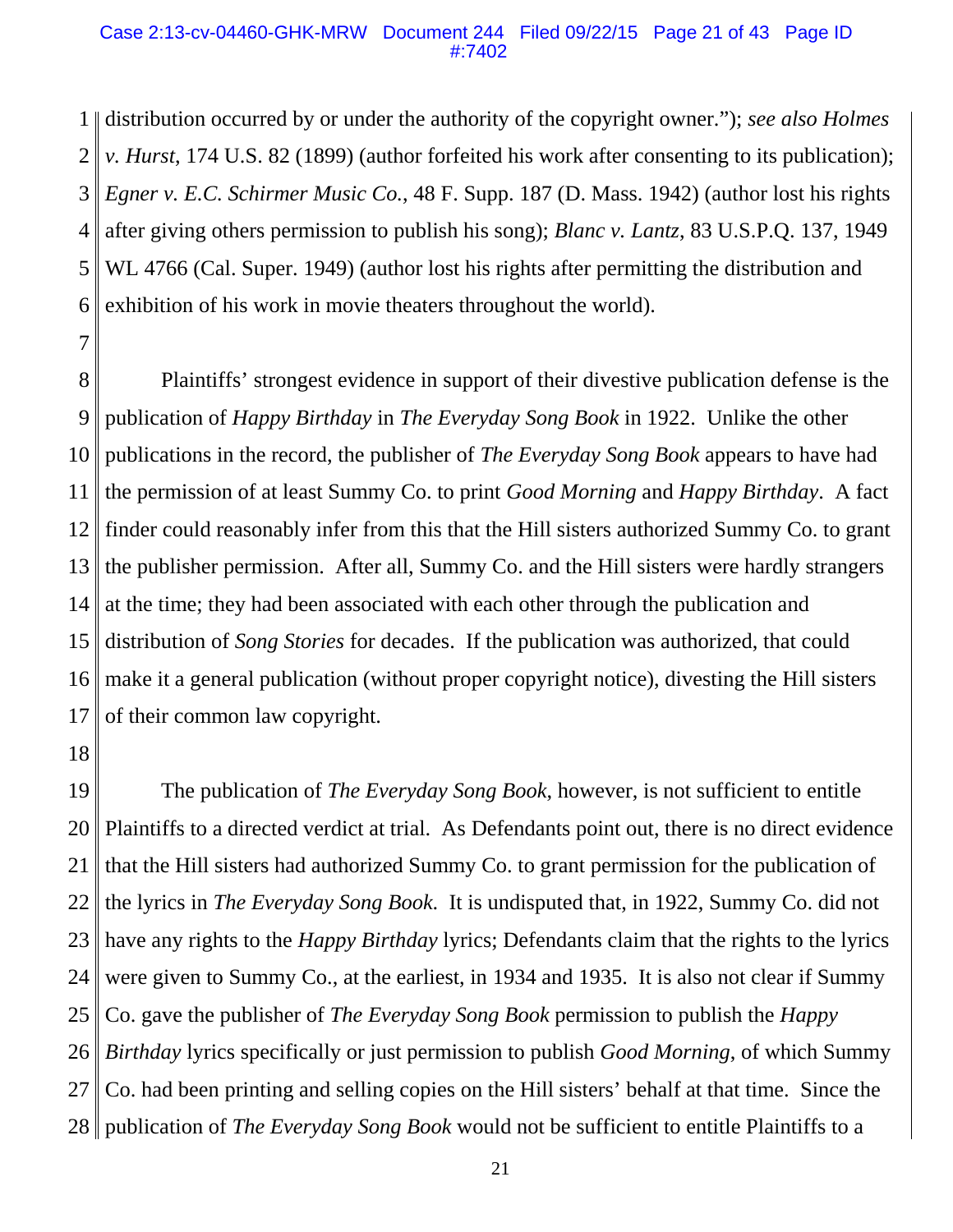1 2 directed verdict, Plaintiffs cannot satisfy their initial burden under Rule 56. Accordingly, Plaintiffs' Motion is **DENIED** as to this issue.<sup>10</sup>

- 4 5 6 7 As to Defendants' Cross-Motion, while the publication of *The Everyday Song Book* is not sufficient to entitle Plaintiffs to a directed verdict, it is at least sufficient to show that there are genuine disputes of material fact. Accordingly, Defendants' Cross-Motion is also **DENIED** as to this issue.
- 8

3

9

# **D. Abandonment of the** *Happy Birthday* **Lyrics**

10

11 12 13 14 15 Plaintiffs argue that, even if no divestive publication occurred, Patty abandoned her rights, if any, before the publication and registration of E51990. "[A]bandonment of copyright occurs only if there is an intent by the copyright proprietor to surrender rights in his work." *A & M Records, Inc. v. Napster, Inc.*, 239 F.3d 1004, 1026 (9th Cir. 2001) (internal quotation marks omitted). Under Ninth Circuit law, abandonment "must be

<sup>17</sup> 18 19 20 21 22 23 24 25 26 27 28 <sup>10</sup> Plaintiffs also argue that a general publication occurred when Patty taught the lyrics to her students and to other teachers around the turn of the Twentieth Century. (J.A. 87 at 1018, 1020.) This argument is also inadequate to entitle them to summary judgment. Merely teaching a song to others does not constitute a general publication. The evidence shows that Patty did not distribute physical or tangible copies of the work when teaching the song. (*Id.* at 1020-21 ("Q. Were they furnished with any copies of it? A. No."); *see also* 1-4 *Nimmer* § 4.03 ("[Under the 1909 Act,] publication occurred when, by consent of the copyright owner, the *original or tangible copies* of a work are sold, leased, loaned, given away, or otherwise made available to the general public . . . .") (emphasis added).) Even if copies were distributed, this likely would have constituted only a limited publication because the work would have been distributed (1) to a selected group and (2) for a limited purpose (education). *See Bartlett v. Crittenden*, 2 F. Cas. 967, 971 (C.C.D. Ohio 1849) (concluding that a book did not enter the public domain when it was used in a school for the "purpose of imparting instruction to the pupils" and "copies were [not] required or permitted to be taken of it for any other purpose").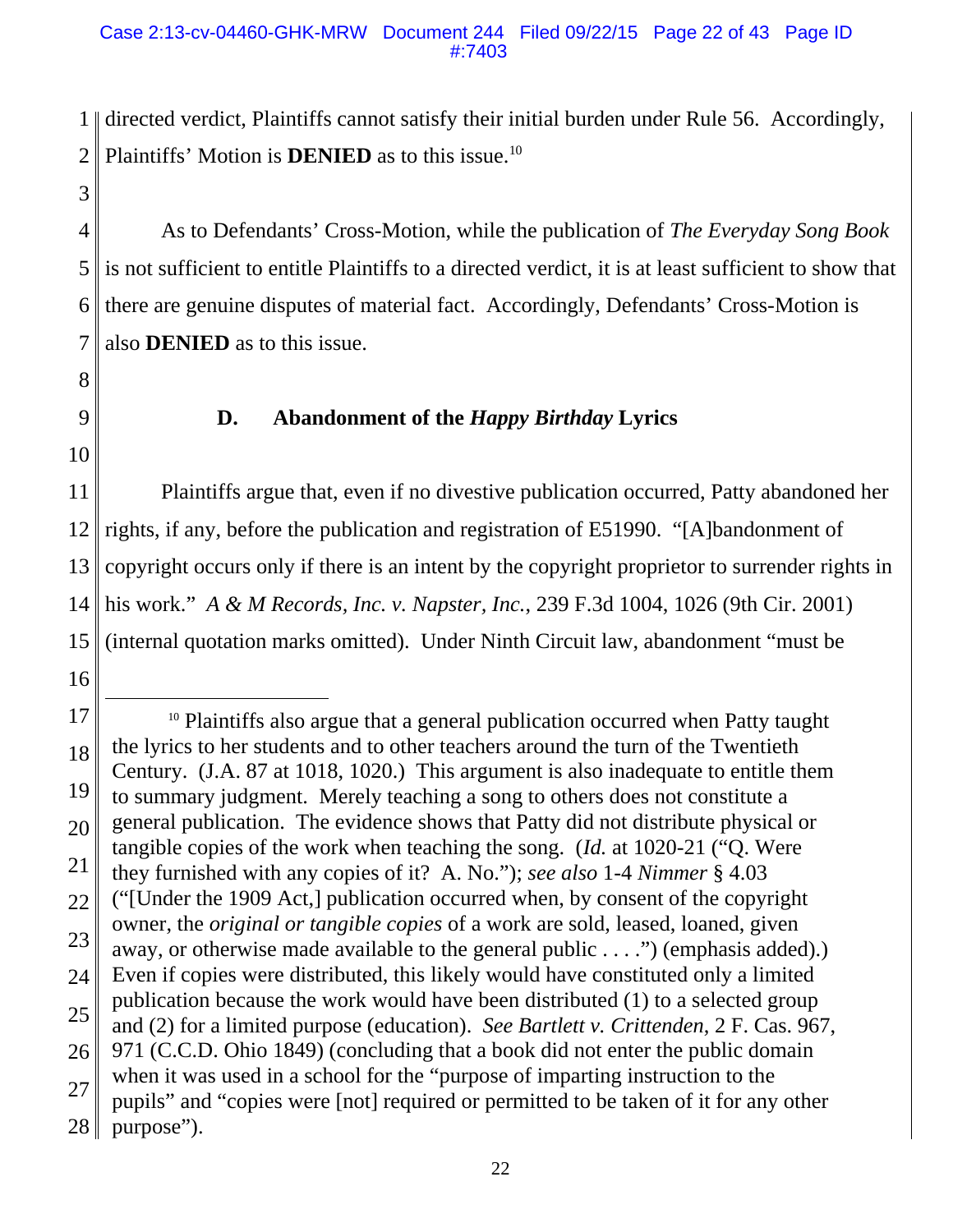#### Case 2:13-cv-04460-GHK-MRW Document 244 Filed 09/22/15 Page 23 of 43 Page ID #:7404

1 2 3 4 5 manifested by some overt act indicative of a purpose to surrender the rights and allow the public to copy."11 *Hampton v. Paramount Pictures Corp.*, 279 F.2d 100, 104 (9th Cir. 1960). Compared to divestive publication, "[a]bandonment . . . turns on the copyright owner's intent, while forfeiture results by operation of law regardless of intent." 2 Patry, *Copyright* § 5:155.

6

7 8 9 10 11 12 13 14 15 16 17 18 19 20 In their supplemental briefing on abandonment, both Parties have cited numerous cases in support of their respective positions regarding abandonment. Unfortunately, we can discern no clear rule for what does or does not constitute abandonment. Cases from the early to mid-Twentieth Century fail to make a clear distinction between divestive publication and abandonment. *See, e.g.*, *White v. Kimmell*, 193 F.2d 744, 745 (9th Cir. 1952) (describing the plaintiff's complaint as alleging that the work was "abandoned by White to the general public by his reproducing and distributing copies . . . without notice of claim of copyright"); *Nutt v. Nat'l Inst. Inc. for the Improvement of Memory*, 31 F.2d 236, 238 (2d Cir. 1929) ("Only a publication of the manuscript, amounting to an abandonment of the rights of the author, will transfer it to public domain."); *Egner*, 48 F. Supp. at 189 (describing author's conduct as showing "such a tender of the song to the public generally as to imply an abandonment"). It is difficult to draw any firm conclusions about abandonment from these cases. As for the more recent cases, most involve factual circumstances that bear little resemblance to this case. *See, e.g.*, *Hadady*

<sup>21</sup> 22 23 24 25 26 27 28  $11$  Plaintiffs argue that abandonment of a common law copyright, as opposed to a federal copyright, does not require proof of an overt act. But they do not cite any case that has ever made this distinction. If anything, one of the earliest opinions to articulate the overt act requirement suggested the opposite. *See Nat'l Comics Publ'ns, Inc. v. Fawcett Publ'ns, Inc.*, 191 F.2d 594, 597-98 (2d Cir. 1951) ("[W]e do not doubt that the 'author or proprietor of any work made the subject of copyright' by the Copyright Law may 'abandon' his literary property in the 'work' *before he has published it*, or his copyright in it after he has done so; but he must 'abandon' it by some overt act which manifests his purpose to surrender his rights in the 'work' . . . .") (emphasis added). We conclude that an overt act is required to abandon either a common law or statutory copyright.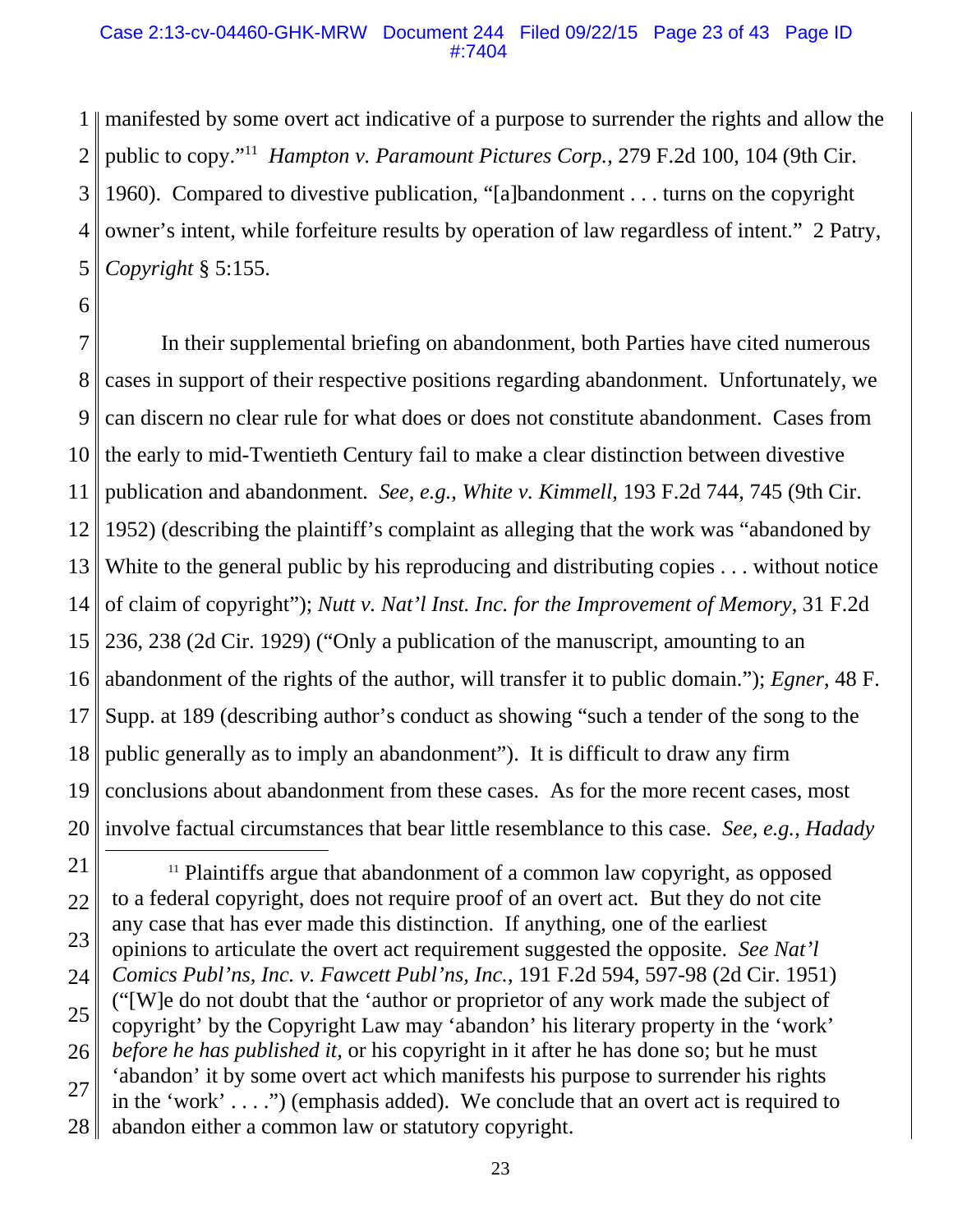#### Case 2:13-cv-04460-GHK-MRW Document 244 Filed 09/22/15 Page 24 of 43 Page ID #:7405

1 *Corp. v. Dean Witter Reynolds, Inc.*, 739 F. Supp. 1392, 1395 n.2, 1398-99 (C.D. Cal. 2 3 4 5 6 7 8 1990) (abandonment found where newsletter stated it was protected by copyright only for a certain amount of time); *Pac. & S. Co. v. Duncan*, 572 F. Supp. 1186, 1196 (N.D. Ga. 1983) (abandonment found where copyright owner destroyed the only copy of the work). As far as a general rule, we think the most that can be said about abandonment is that evidence of mere inaction or "lack of action" is insufficient. *Hampton*, 279 F.2d at 104. Beyond this, what does or does not constitute abandonment appears to be a highly factspecific inquiry.

- 9
- 10

11

# **1. Overt Acts of Abandonment by Patty**

12 13 14 15 Plaintiffs bear the burden of proof at trial on this affirmative defense. To prevail on their Motion, Plaintiffs must present evidence entitling them to a directed verdict if uncontradicted. They present a passage from a *TIME* magazine article reporting on the *As Thousands Cheer* lawsuit, which said:

16

17

18

19

20

21

Because the tune of "Happy Birthday to You" sounds precisely like the tune of "Good Morning to All," Sam H. Harris, producer of As Thousands Cheer, of "Good Morning to All," Sam H. Harris, producer of As Thousands Cheer,<br>last week found himself the defendant in a Federal plagiarism suit asking<br>payment of \$250 for each and every performance of the song.... Lyricist Patty Hill, who will share in the damages, if any, *had no complaint to make on the use of the words because she long ago resigned herself to the fact that her ditty had become common property of the nation*. on the use of the words because she long ago resigned herself to the fact that

22 23 24 25 26 27 12 Defendants' hearsay objection is **OVERRULED**. The first level of hearsay, the newspaper article, is subject to the ancient records exception. Fed. R. Evid. 803(16). The second level of hearsay, the statement, is one against pecuniary interest. Fed. R. Evid. 804(b)(3)(A). We reject Defendants' speculation that Patty did not understand the consequences of making the statement. The statement appears in an article about a lawsuit over the public performance of *Happy Birthday*. We conclude that this evidence is admissible because it is reasonable to infer that Patty was aware of the potential consequences of disclaiming her rights to the *Happy Birthday* lyrics while talking to a reporter about her sister's lawsuit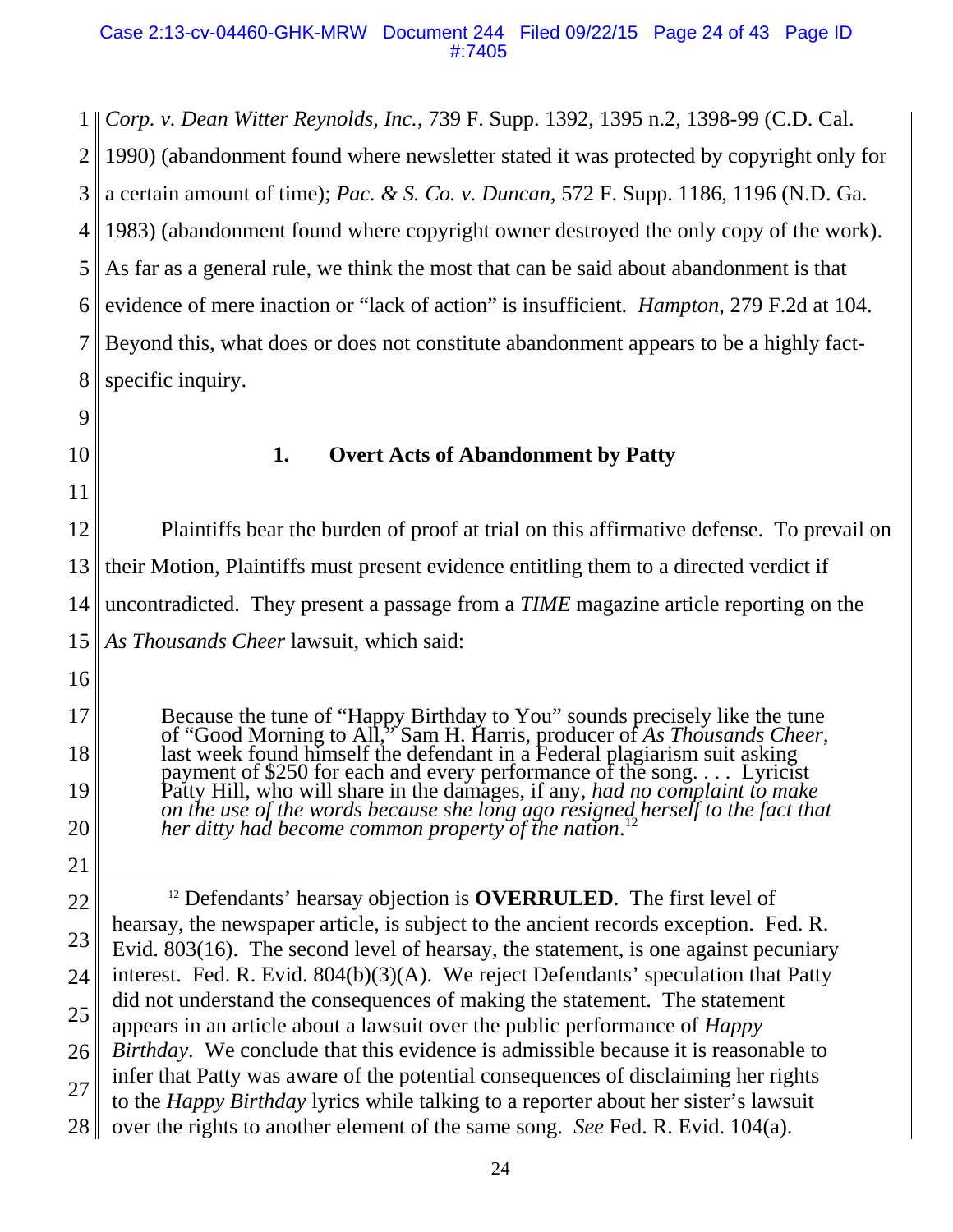#### Case 2:13-cv-04460-GHK-MRW Document 244 Filed 09/22/15 Page 25 of 43 Page ID #:7406

1 (J.A. 90 at 1047 (emphasis added).) The clear implication from the article is that Patty 2 3 4 5 6 7 8 9 10 11 12 13 14 told the *TIME* journalist that she had surrendered any claim she may have had to the *Happy Birthday* lyrics. A public statement like this, if believed, is an overt act on which a reasonable fact finder could base a finding that Patty abandoned her copyright interest in the lyrics. *See Melchizedek v. Holt*, 792 F. Supp. 2d 1042, 1048, 1061 (D. Ariz. 2011) (finding triable issue of fact where author made public statements indicating that he was not interested in protecting his work). However, we cannot say that this evidence is sufficient to entitle Plaintiffs to a directed verdict at trial inasmuch as it is not a direct quote from Patty. The journalist could have been paraphrasing something she said or relying on a secondary source to characterize her intentions. Accordingly, Plaintiffs' Motion on their affirmative defense of abandonment is **DENIED**. 13 To the extent Defendants cross-move for summary judgment on abandonment, we conclude that this article is at least sufficient to raise triable issues of fact as to whether Patty abandoned her rights.

15

16

17

### **2. Joint Authorship**

18 19 20 21 22 23 24 In the alternative, Defendants argue they are entitled to summary judgment on abandonment because Mildred and Patty were joint authors of the *Happy Birthday* lyrics so that Plaintiffs must at least raise triable issues of fact as to both Mildred's (or Jessica's as heir to Mildred's rights) and Patty's abandonment to survive summary judgment against them. They argue that even if there are triable issues as to Patty's abandonment, Plaintiffs have no evidence of any overt acts of abandonment by either Mildred or Jessica.

<sup>25</sup> 26 <sup>13</sup> Plaintiffs also argue that two other articles published about the filing of the *As Thousands Cheer* lawsuit constitute overt acts of abandonment. (J.A. 34, 37.)

<sup>27</sup> Because neither contained any statement from either Patty or Jessica purporting to

<sup>28</sup> express their intent to abandon the lyrics, these articles also do not entitle Plaintiffs to summary judgment.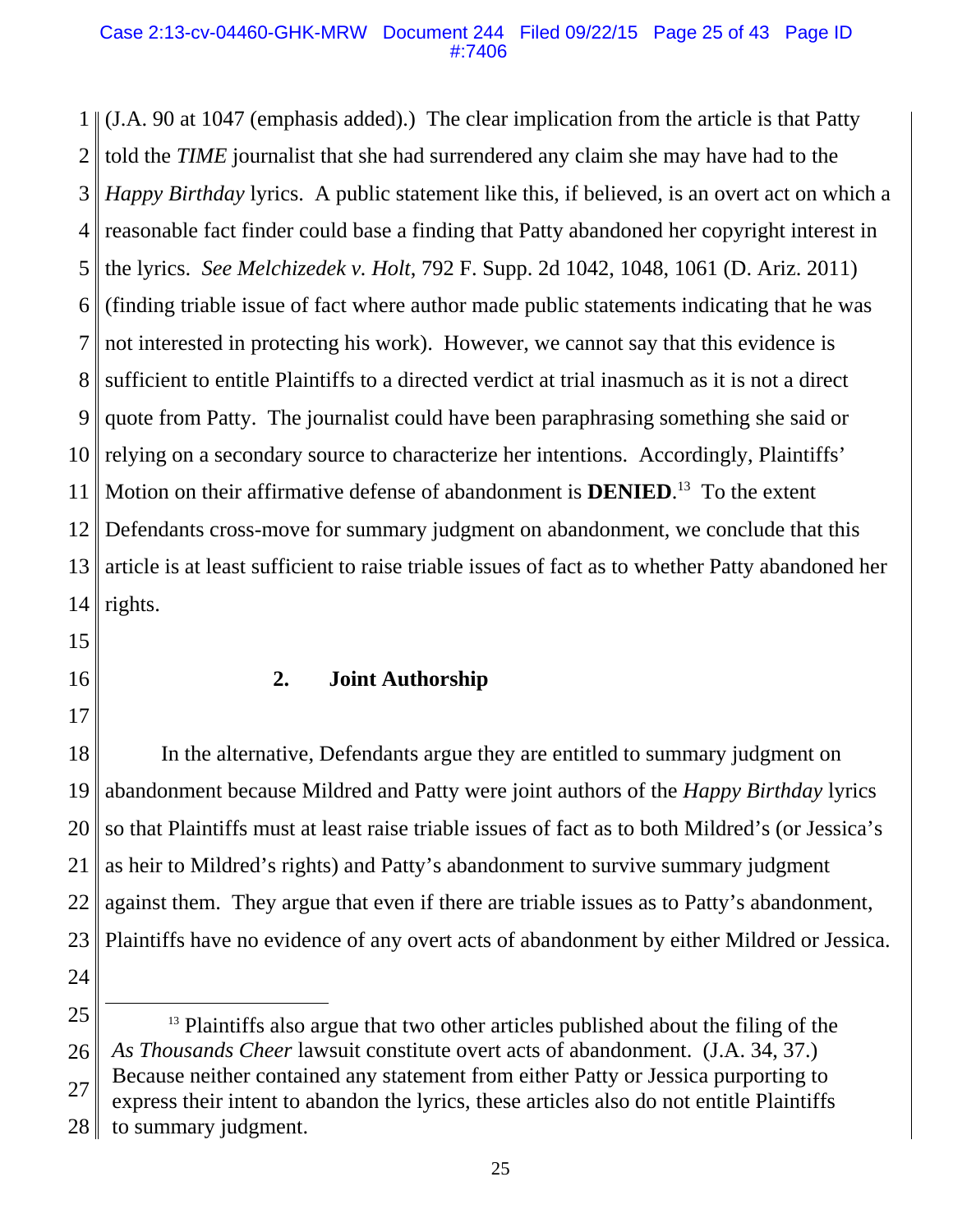#### Case 2:13-cv-04460-GHK-MRW Document 244 Filed 09/22/15 Page 26 of 43 Page ID #:7407

1 2 3 4 5 6 7 8 9 10 11 12 A joint work is defined as "a work prepared by two or more authors with the intention that their contributions be merged into inseparable or interdependent parts of a unitary whole." 17 U.S.C. § 101 (1976 Act); *Richlin v. Metro-Goldwyn-Mayer Pictures, Inc.*, 531 F.3d 962, 968 (9th Cir. 2008) (stating that the 1976 Act's definition of joint work "incorporated the well-established case law interpreting the definition of 'joint work' under the 1909 Act"). The Ninth Circuit has articulated three factors to consider in determining joint authorship: (1) whether the "putative coauthors ma[de] objective manifestations of a shared intent to be coauthors"; (2) whether the alleged authors superintended the work by exercising control; and (3) whether "the audience appeal of the work" can be attributed to both authors, and whether "the share of each in its success cannot be appraised." *Aalmuhammed v. Lee*, 202 F.3d 1227, 1234 (9th Cir. 2000) (internal quotation marks omitted).

13

14 15 16 17 18 19 20 21 22 23 24 Defendants point to Patty's deposition testimony in the *As Thousands Cheer* litigation in which she described working with Mildred in a collaborative, iterative process to create *Good Morning* and the other songs in *Song Stories*. (*See* J.A. 87 at 1007 ("It would be written and I would take it into the school the next morning and test it with the little children. If the register was beyond the children we went back home at night and altered it and I would go back the next morning and try it again and again until we secured a song that even the youngest children could learn with perfect ease . . . ."); *see also id.* at 1004 ("We were writing songs from 1889 to 1893."); *id.* at 1006 ("When my sister Mildred and I began the writing of these songs . . . .").) If Mildred and Patty created the *Happy Birthday* lyrics as a part of this process, that would be evidence that Mildred and Patty intended to be co-authors and that both exercised control over the work.

25

26 27 28 lawsuit in which Jessica was asserting infringement of the copyright to *Good Morning*, It is not clear from Patty's deposition that the *Happy Birthday* lyrics were created as a part of the described collaborative process. The deposition took place in the context of a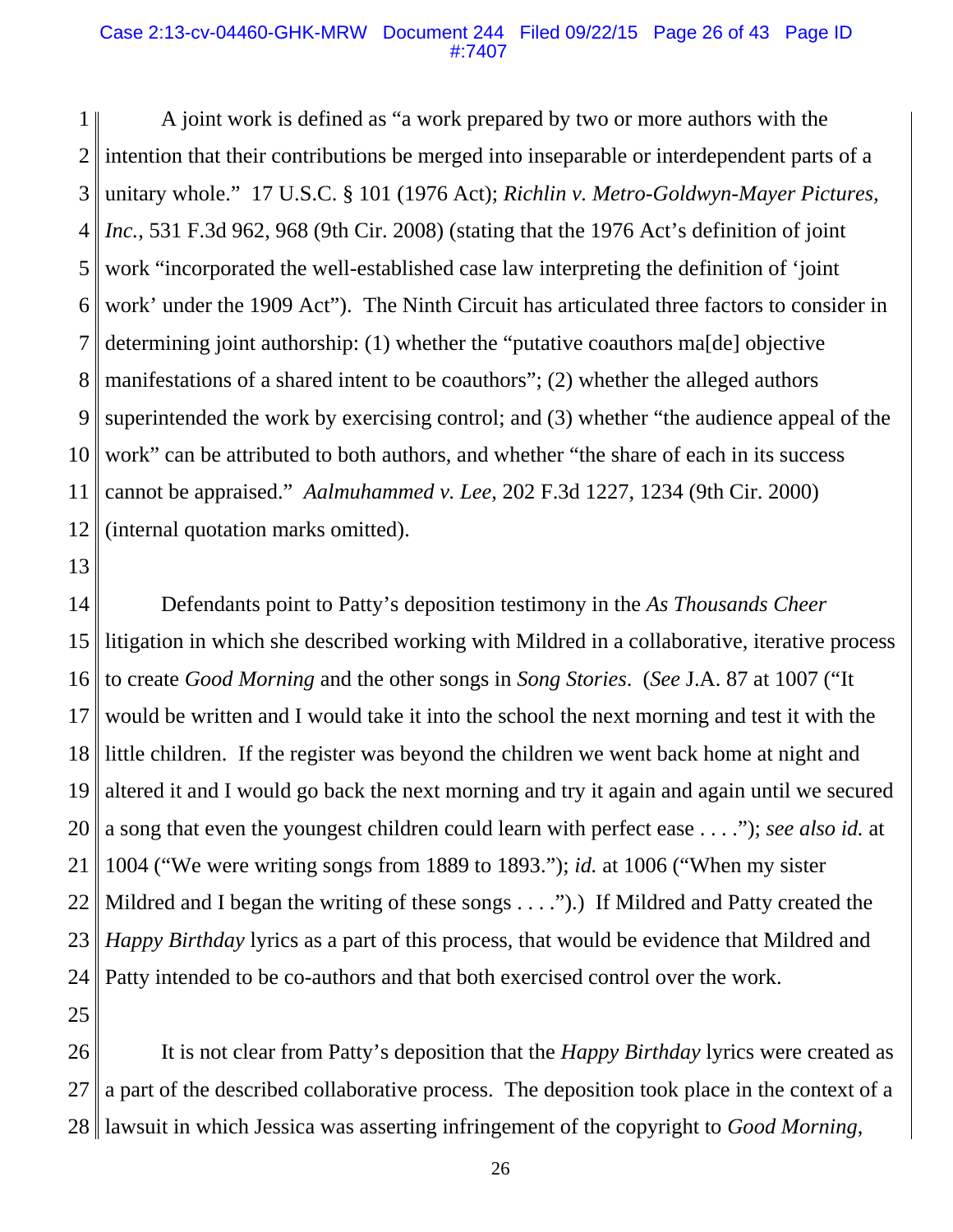#### Case 2:13-cv-04460-GHK-MRW Document 244 Filed 09/22/15 Page 27 of 43 Page ID #:7408

1 2 3 4 5 6 7 8 9 10 11 12 13 14 15 16 17 18 19 20 not *Happy Birthday*. Accordingly, virtually the entire deposition centered on how *Song Stories* and *Good Morning* were created. There are very few points in the transcript where one can discern any clear reference to *Happy Birthday*. A reasonable fact finder could find that Patty's discussions of her collaboration with Mildred are not relevant because she was not talking about how the *Happy Birthday* lyrics were created. If Mildred had developed the *Happy Birthday/Good Morning* melody specifically for use with the *Good Morning* lyrics but Patty decided, on her own initiative, to use other lyrics in combination with the melody, then a fact finder could find that the *Happy Birthday* lyrics belonged to Patty alone as a derivative work. In that event, Mildred would not have had the requisite intent to combine her work (the *Happy Birthday/Song Stories* melody) with the *Happy Birthday* lyrics in order to make *Happy Birthday* a "work prepared by two or more authors with the intention that their contributions be merged into inseparable or interdependent parts of a unitary whole." 17 U.S.C. § 101 (1976 Act); *see also* 1-6 *Nimmer* § 6.05 ("The requisite distinction must lie instead in the intent of each contributing author at the time her contribution is composed. If his work is written with the intention that [his] contribution . . . be merged into inseparable or interdependent parts of a unitary whole, then the merger of his contribution with that of others creates a joint work. If that intention occurs only after the work has been written, then the merger results in a derivative or collective work.") (internal quotation marks and footnotes omitted).

21 22 23 24 25 26 27 28 *Birthday* lyrics. Both Parties also try to use the pleadings to the Hill-Summy lawsuit from 1942 to reinforce their arguments about joint or sole authorship. Defendants emphasize the fact that the Hill Foundation described *Happy Birthday* as "written and composed" by Patty and Mildred. (J.A. 50 at ¶ 11.) Plaintiffs emphasize the fact that *Good Morning* was described as being "later" entitled *Happy Birthday* by both the Hill Foundation and Summy Co. *(Id.* at  $\P$  10; J.A. 51 at  $\P$  6.) Both of these arguments are inadequate to resolve, as a matter of law, the factual questions surrounding the creation of the *Happy*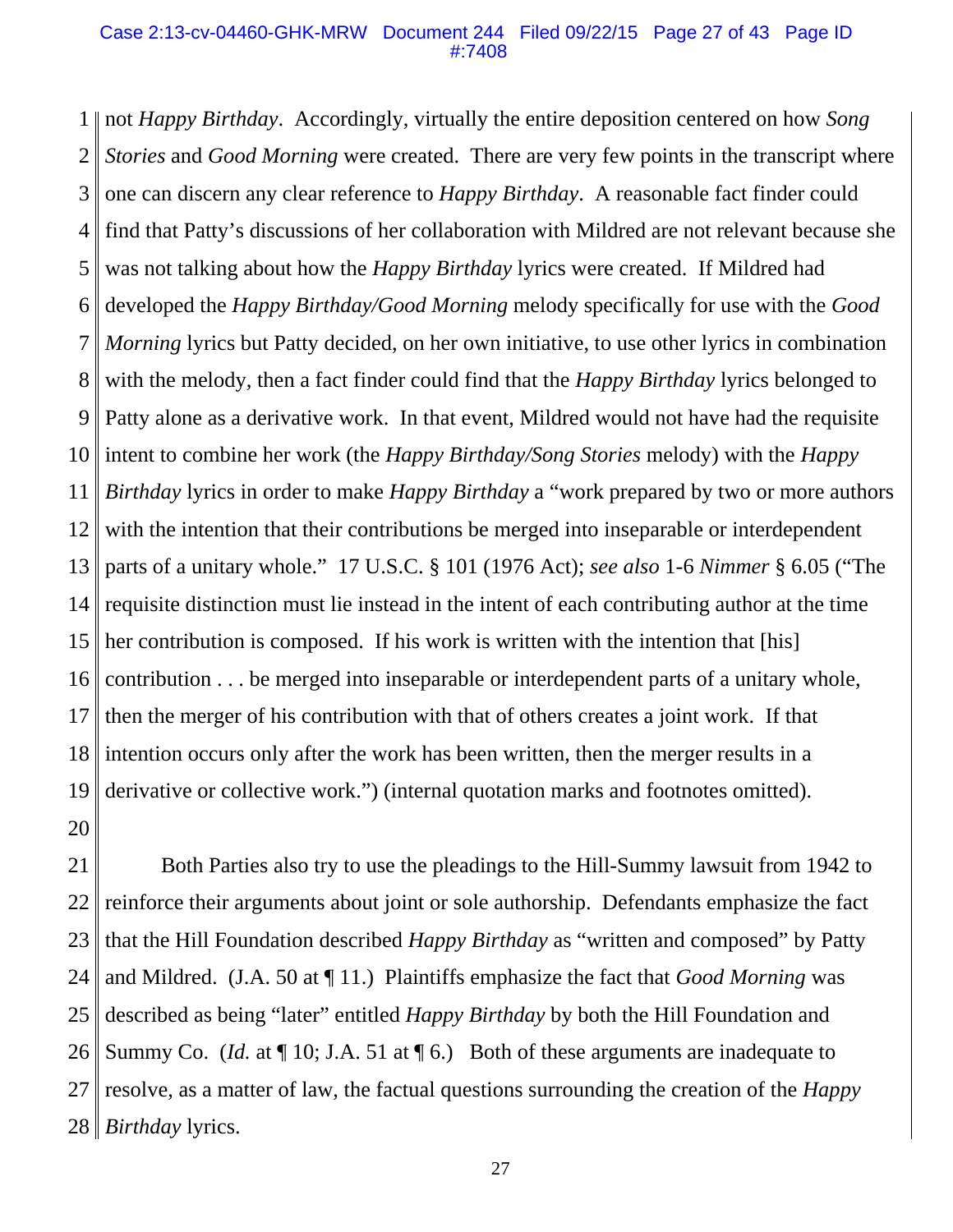2 3 4 5 Because neither Party is entitled to summary judgment, we need not also consider whether there are triable issues as to Mildred's or Jessica's abandonment inasmuch as that issue is dependent on the joint authorship inquiry which cannot be resolved due to triable issues of fact.

6

1

7 8 The Parties' Cross-Motions for summary judgment on the issue of abandonment are **DENIED**.

- 9
- 10

11

# **E. Transfer of the** *Happy Birthday* **Lyrics**

12 13 14 15 16 17 18 19 20 Plaintiffs argue that, even if the Hill sisters never lost or abandoned their common law rights to the *Happy Birthday* lyrics before the publication in E51990, Defendants have no evidence that Summy Co. ever obtained those rights. They contend that the evidence shows that E51990 was merely for one of several piano arrangements that Jessica authorized Summy Co. to publish and register. This showing is sufficient to discharge Plaintiffs' initial burden under Rule 56 as the party without the burden of proof at trial. Defendants argue that one or more of the agreements between the Hill sisters/the Hill Foundation and Summy Co. raise at least a triable issue that the former had transferred rights to the *Happy Birthday* lyrics to the latter.

- 21
- 22
- 23
- 24

26

25

### **1. The Hill-Summy Agreements**

27 28 sisters/the Hill Foundation and Summy Co.—the First, Second, and Third Agreements. On the record before us, there is evidence of three agreements between the Hill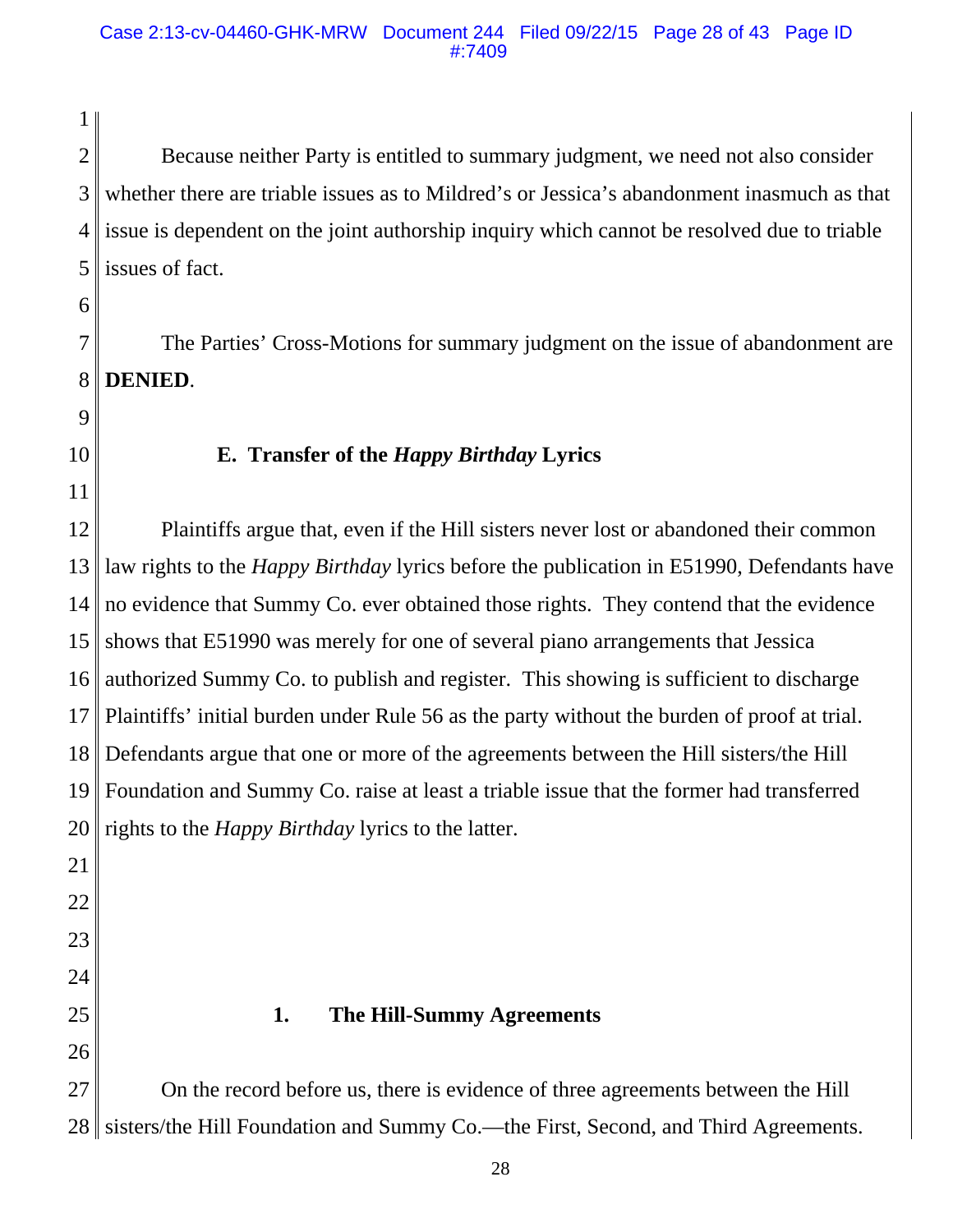#### Case 2:13-cv-04460-GHK-MRW Document 244 Filed 09/22/15 Page 29 of 43 Page ID #:7410

1 Defendants' primary argument is that Jessica transferred rights in the *Happy Birthday* 2 3 4 5 6 7 lyrics to Summy Co. under the Second Agreement in 1934 and 1935. (*See, e.g.*, Jt. Br. at 35, 37; Jt. Supp. Br. at 16.) What little we know of the Second Agreement is entirely based on the pleadings filed in the Hill-Summy lawsuit in 1942. The actual agreement is not in the record; nor is there any other description of the agreement. To determine the content of Second Agreement, then, we must examine the Hill-Summy pleadings closely, and in context.

8

9 10 11 12 13 14 15 16 17 18 19 20 The Amended Complaint contained two relevant causes of action.<sup>14</sup> In the first cause of action, the Hill Foundation alleged that Mildred and Patty entered into the First Agreement in the 1890s, granting Mr. Summy and Summy Co. the rights to publish and register various versions of *Song Stories* in return for royalties on every copy sold*.* (J.A. 50 at ¶¶ 4-10.) The Amended Complaint noted that "one of the songs contained in the works mentioned and described in paragraphs 'FOURTH' to 'EIGHTH' [the paragraphs describing the various published versions of *Song Stories*] is one entitled 'GOOD MORNING TO ALL' which, with words written by the said PATTY S. HILL, was later entitled 'HAPPY BIRTHDAY TO YOU' and was included among the songs copyrighted as aforesaid<sup>[15</sup>] by the said SUMMY." (*Id.* at  $\P$  10.) The Hill Foundation alleged that "said song, 'HAPPY BIRTHDAY TO YOU'," later acquired a "nation-wide popularity" and was widely performed both musically and dramatically. (*Id.* at ¶ 11.)

21

22 23 The Amended Complaint then alleged that, at the time of the First Agreement, "sound motion pictures were unknown commercially." (*Id.* at ¶ 15.) Therefore, the First

- 24 25 26 <sup>14</sup> The third cause of action—alleging that Summy Co. unlawfully tried to acquire an interest in the *Song Stories* copyright from the estate of the Hill sisters' brother, William Hill—is not relevant.
- 27 28 15 The "aforesaid" paragraphs referred to the copyrights in *Good Morning* and *Song Stories*. (*See* J.A. 50 at ¶ 12.) The *Happy Birthday* lyrics were never made part of any of these copyrights.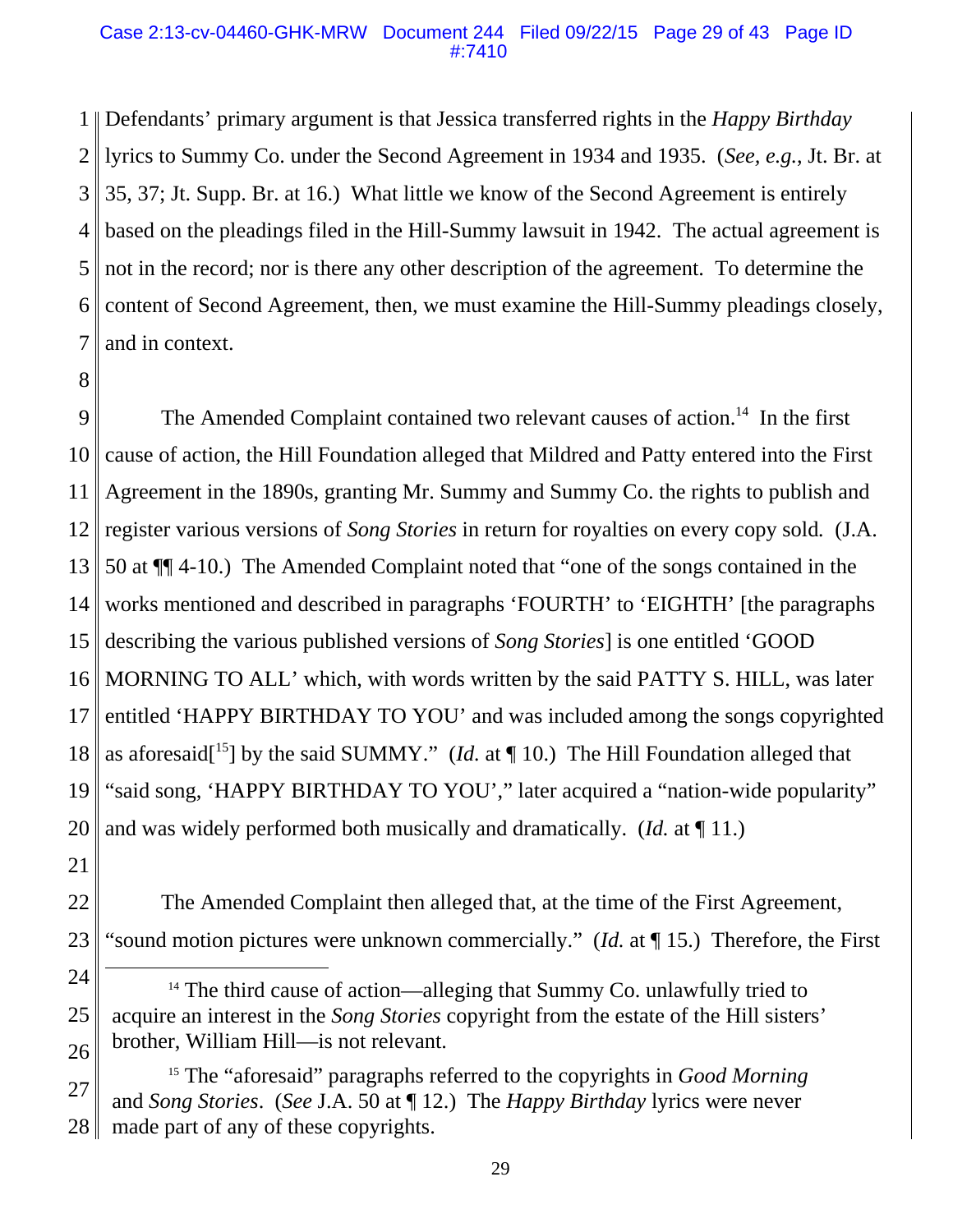#### Case 2:13-cv-04460-GHK-MRW Document 244 Filed 09/22/15 Page 30 of 43 Page ID #:7411

1 2 3 4 5 6 7 8 9 10 11 12 13 14 Agreement did not "contemplate the use of the aforementioned songs in sound motion pictures or dramatic performances or in any other wise or manner except in sheet music form." (*Id.*) Accordingly, the First Agreement did not give Summy Co. "the right to grant licenses or sub-licenses to the producers of sound motion pictures or dramatic performances in respect to the use of any of said songs therein and in particular the aforesaid song 'HAPPY BIRTHDAY TO YOU.'" (*Id.*) And yet, according to the Amended Complaint, that was precisely what Summy Co. had been doing: "secretly enter[ing] into various agreements with the producers of sound motion pictures and of stage or dramatic performances . . . for the sound and dialogue rights for the use of the song 'HAPPY BIRTHDAY TO YOU' and purport[ing] to hold itself out as having the right to grant licenses or sub-licenses in respect to the use of the aforesaid song." (*Id.* at ¶ 18.) This conduct, the Hill Foundation alleged, was "in violation of the rights conferred upon" the Hill sisters and the Hill Foundation "by the copyright laws of the United States of America." (*Id.* at ¶ 20.)

15

16 17 18 19 20 21 22 23 24 25 26 27 28 paragraphs in the first cause of action describing the secret licensing agreements granted In the second cause of action, the Hill Foundation alleged that Jessica had entered into another agreement in 1934 and 1935—the Second Agreement—granting Summy Co. "a number of licenses for the publication, sale and performance of various piano arrangements of the song variously entitled 'GOOD MORNING TO ALL' or 'HAPPY BIRTHDAY TO YOU'" in return for further royalties. (*Id.* at ¶ 24.) In contrast to the First Agreement, the Second Agreement apparently contemplated the use of these piano arrangements in motion pictures and plays, because Jessica was entitled to 50% of any payment Summy Co. received for the "*performance* [of the works] in any country." (*Id.* at ¶ 26 (emphasis added); *see also id.* at ¶ 24 (licenses granted "for the publication, sale and *performance* of various piano arrangements") (emphasis added).) The Hill Foundation then went on to say that "by reason of [Summy Co.'s] breach of duty and wrongful conduct as alleged in the paragraphs . . . 'EIGHTEENTH' to 'TWENTIETH' [the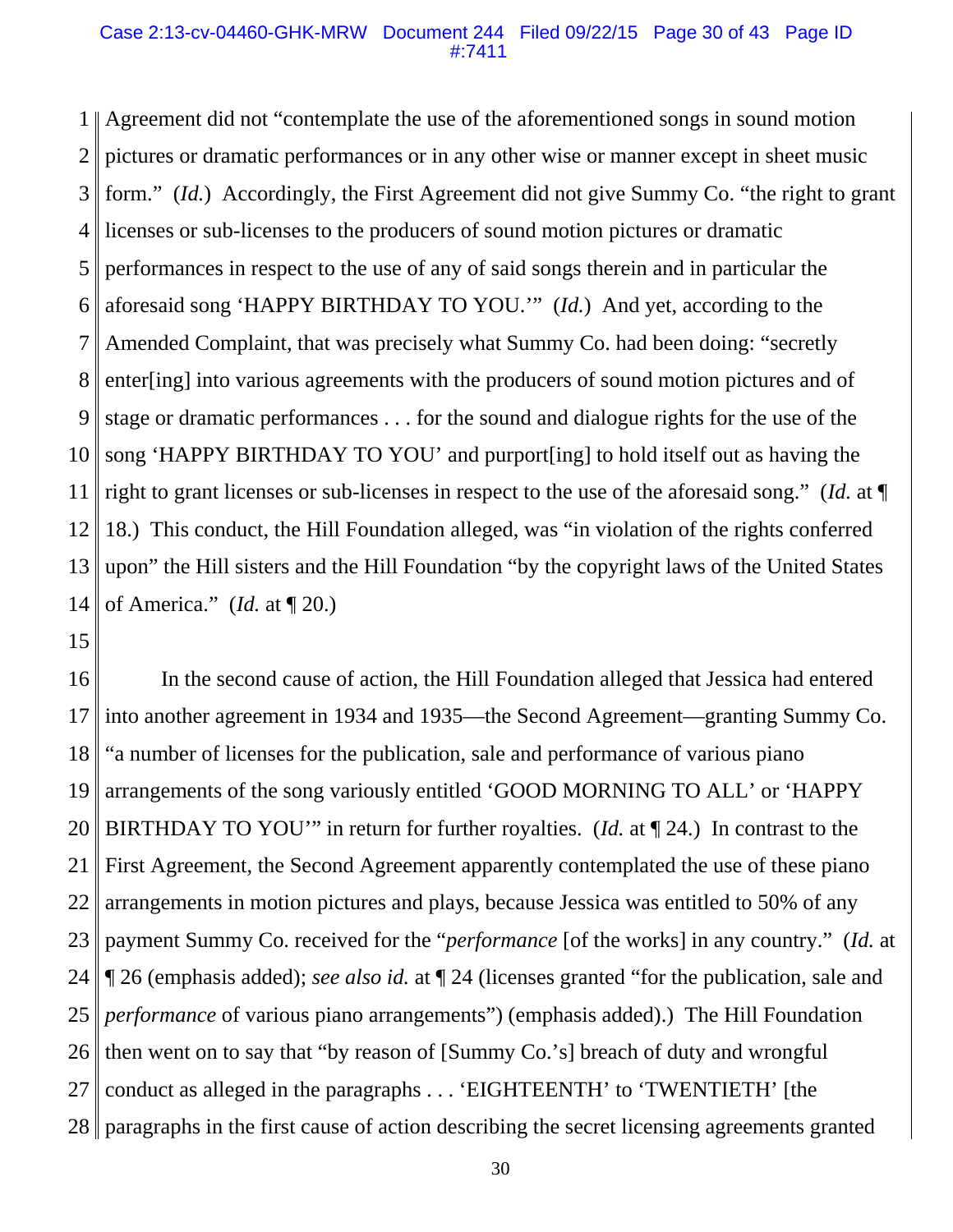### Case 2:13-cv-04460-GHK-MRW Document 244 Filed 09/22/15 Page 31 of 43 Page ID #:7412

1 2 by Summy Co. to movie and play producers]," it was electing to terminate the Second Agreement. (*Id.* at ¶ 29.)

3

4 5 6 7 8 9 10 11 12 13 14 15 In its Answer, Summy Co. took issue with some of the Hill Foundation's allegations, but it agreed with most of the important points. As to the First Agreement, Summy Co. denied that the Hill sisters had granted it only limited rights in the sheet music of *Song Stories*, but admitted that it had granted licenses to movie and play producers for *Happy Birthday.* (J.A. 51 at  $\P\P$  9, 12.) As to the Second Agreement, Summy Co. described it as "several so-called royalty contracts wherein and whereby it was provided that the said Jessica M. Hill sold, assigned, and transferred to [Summy Co.] various piano arrangements of the said musical composition 'Good Morning To All' and all world rights (including publishing, public performance and mechanical reproduction rights) . . . of said work" in return for royalties. (*Id.* at ¶ 18.) Summy Co. confirmed that Jessica was to receive 50% of any payment made to Summy Co. for the "performance of said work." (*Id.*)

16

17 18 19 20 21 22 23 Defendants argue that a fact finder could reasonably infer from these pleadings that Jessica transferred rights to the *Happy Birthday* lyrics to Summy Co. under the Second Agreement, thus raising an issue of fact for trial. We disagree. Such an inference is so implausible that no reasonable fact finder could so find. *See Matsushita*, 475 U.S. at 586 ("When the moving party has carried its burden under Rule  $56(c)$ , its opponent must do more than simply show that there is some metaphysical doubt as to the material facts.").

24 25 26 27 28 First, and most importantly, an inference that the Second Agreement had something to do with the *Happy Birthday* lyrics is not supported by any explicit description of the agreement in either the Amended Complaint or the Answer. Both the Hill Foundation and Summy Co. described the agreement as transferring rights in "piano arrangements." (J.A.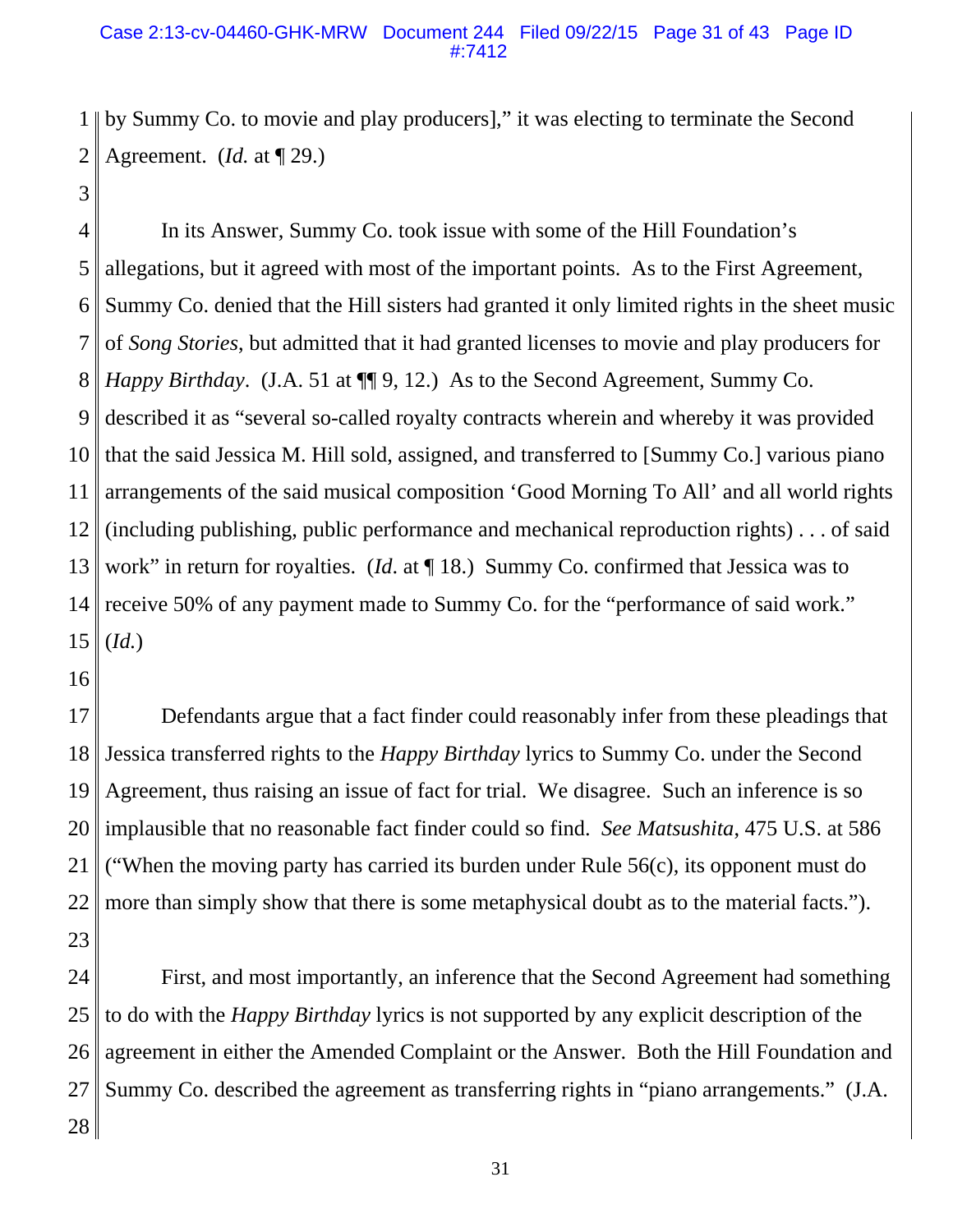1 2 3 50 at ¶ 24; J.A. 51 at ¶ 18.) Obviously, pianos do not sing. Thus, it is not logical to infer that rights to "piano arrangements" would include rights to any lyrics or words as well.

4 5 6 7 8 9 10 11 12 13 14 15 16 17 Defendants argue that the lyrics must have been part of the Second Agreement because the Amended Complaint described the arrangements as based on the "song variously entitled 'GOOD MORNING TO ALL' *or* 'HAPPY BIRTHDAY TO YOU.'" (J.A. 50 at ¶ 24 (emphasis added).) But this quoted statement says nothing about the transfer of any lyrics. The *Happy Birthday* lyrics could not have been "variously entitled" "Good Morning To All." If anything, it is a reference to the fact that *Good Morning* and *Happy Birthday* have the same melody and therefore are, in that sense, the same song that formed the basis of the piano arrangements. Notably, only a few sentences later, the Hill Foundation described the content of works involved in the Second Agreement again, but this time it called them "various piano arrangements of said song 'GOOD MORNING TO ALL'" with no reference to *Happy Birthday* at all. (*Id.* at ¶ 29.) In its Answer, Summy Co. similarly described the works as "various piano arrangements of the said musical composition 'Good Morning To All'" without mentioning *Happy Birthday*. 16 (J.A. 51 at ¶ 18.)

18

21

19 20 Second, an inference that the Second Agreement covered the lyrics is unreasonable because it would be inconsistent with the underlying legal theory behind the lawsuit. If

<sup>22</sup> 23 24 25 26 27 28 <sup>16</sup> It is true, as Defendants point out, that neither the Hill Foundation nor Summy Co. ever explicitly said that the Second Agreement did *not* include the *Happy Birthday* lyrics. (Hr'g Tr. of March 23, 2015 at 37:10-13 ("COURT: . . . Doesn't that seem to say that all that was licensed was piano arrangements, not the lyrics? It doesn't say anything about lyrics as far as I can see. MR. KLAUS: It doesn't say lyrics were not included.").) But that is hardly surprising inasmuch as the agreements were about piano arrangements. Moreover, it is Defendants' burden to prove there was a transfer. The absence of evidence, without more, does not help Defendants carry their burden at trial or raise a triable factual issue here on summary judgment.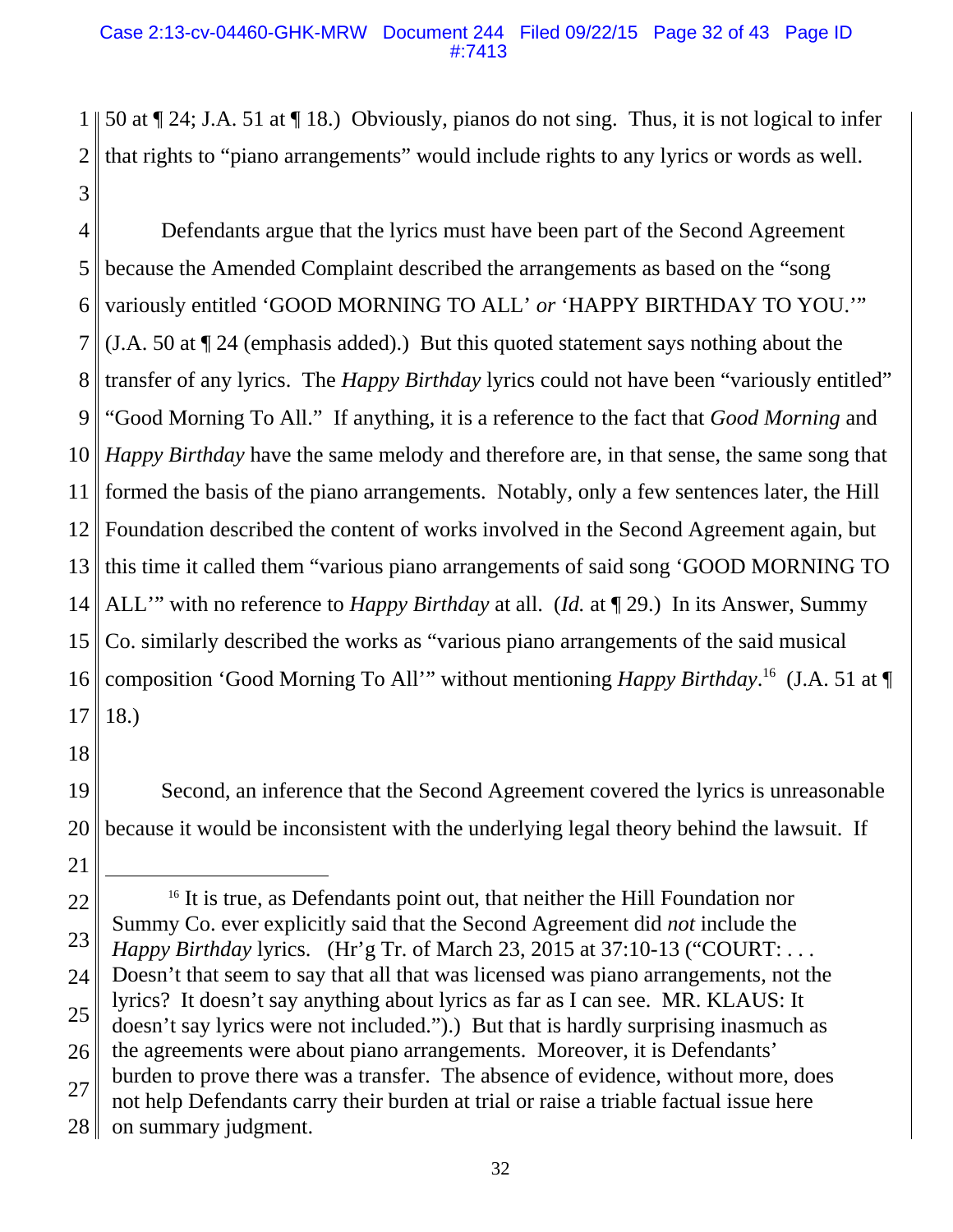#### Case 2:13-cv-04460-GHK-MRW Document 244 Filed 09/22/15 Page 33 of 43 Page ID #:7414

1 2 3 4 5 6 7 8 9 10 11 12 13 14 15 16 17 18 the Second Agreement had covered the *Happy Birthday* lyrics, that would have meant that in 1934 and 1935 Jessica explicitly granted Summy Co. the right to license the lyrics to others for public performance. (J.A. 50 at ¶ 24 (Second Agreement granted Summy Co. rights to "the publication, sale and *performance*") (emphasis added); *id.* at ¶ 26 (Second Agreement gave Jessica right to 50% of any payment Summy Co. received for the "*performance* [of the works] in any country."); J.A. 51 at ¶ 18. (Second Agreement gave Summy Co. "all world rights (including publishing, *public performance* and mechanical reproduction rights) . . . of said work") (emphasis added); *id.* (Second Agreement gave Jessica rights to 50% of any payment Summy Co. received "for the mechanical reproduction or *performance*" of the work "in any country") (emphasis added).) If that were the case, there would have been no reason for the Hill Foundation to accuse Summy Co. of "secretly" entering into deals behind the Hill sisters' backs with movie and play producers, granting them permission to publically perform *Happy Birthday*. Moreover, there would have been no reason for Summy Co. not to point out in its Answer that it had acquired the public performance rights to the lyrics from Jessica under the Second Agreement, since that fact would have given the company a strong defense to the accusation that what they were doing was somehow a "secret" or was otherwise unlawful.

19 20 21 22 23 24 25 26 27 28 lyrics] as sheet music, in exchange for a percentage of the list price for sales. . . . Patty Third, Defendants posit that the allegations in the Amended Complaint can be read to indirectly imply that the Second Agreement covered the *Happy Birthday* lyrics. But this theory is based on a misunderstanding of what the Amended Complaint actually said. Defendants' theory appears to be that the Hill Foundation sued Summy Co. because Jessica had granted Summy Co. permission to publish and distribute copies of the *Happy Birthday* lyrics in sheet music form under the Second Agreement, but Summy Co. had exceeded the scope of that agreement by granting movie and play producers the rights to publically perform the lyrics. (*See* Jt. Supp. Br. at 16 ("In 1934 and 1935, Jessica granted Summy the rights to publish, copyright, and sell *Happy Birthday to You* [including the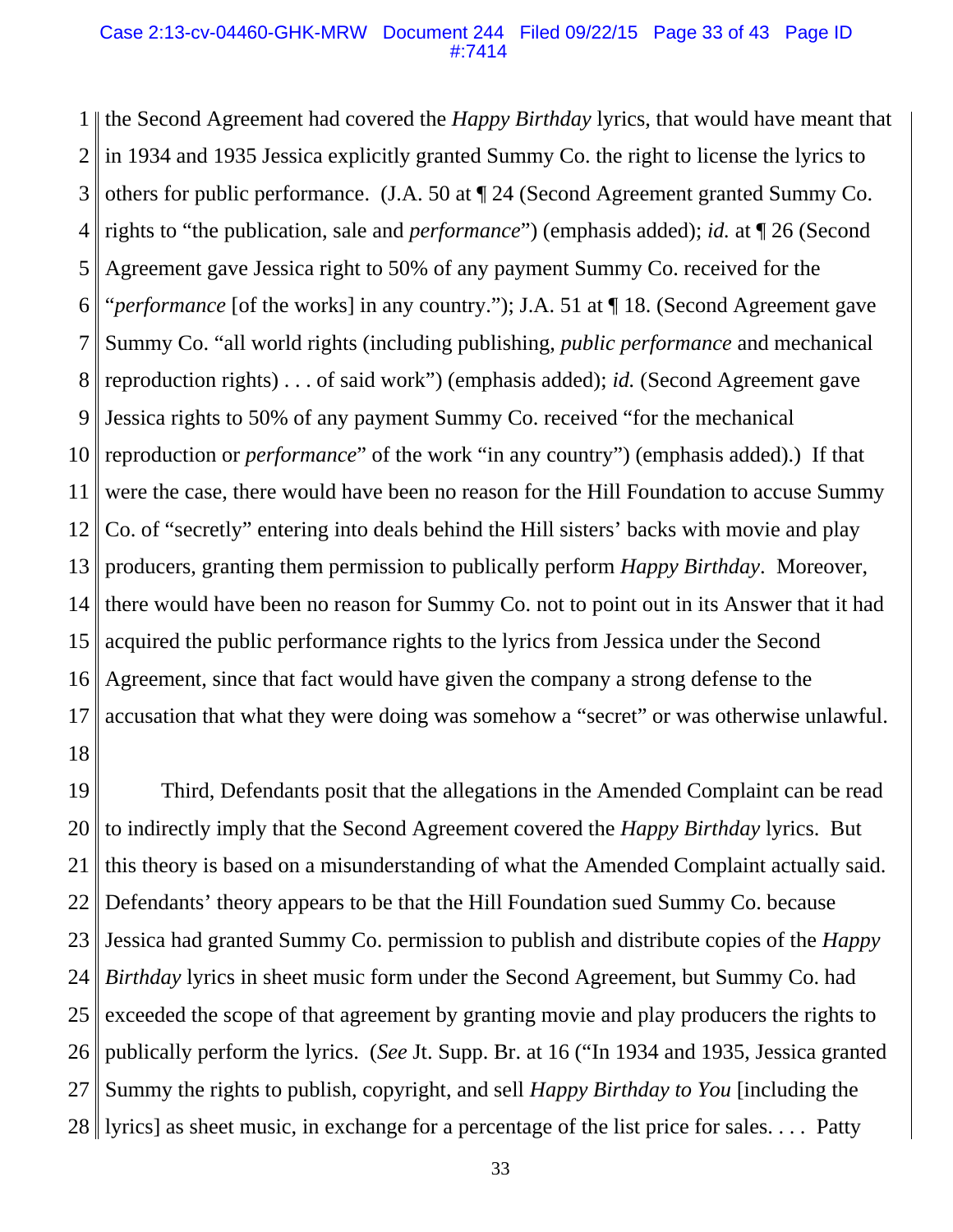#### Case 2:13-cv-04460-GHK-MRW Document 244 Filed 09/22/15 Page 34 of 43 Page ID #:7415

1 2 3 4 5 6 7 and Jessica's foundation, the Hill Foundation, sued Summy in 1942. The Foundation asserted that Summy had exceeded the scope of its license to publish *Happy Birthday to You* sheet music by sublicensing the 'sound and dialogue rights for the use of the song'—*i.e.*, the melody and lyrics—in movies and plays.") (emphasis in original); *see also* Hr'g Tr. of July 29, 2015 at 52:6-62:6 (colloquy with Defendants' counsel discussing transfer theory based on the Amended Complaint); Hr'g Tr. of March 23, 2015 at 37:8- 40:11 (same).)

8

9 10 11 12 13 14 15 16 17 18 19 20 Defendants' theory is not consistent with the allegations in the Amended Complaint. As discussed, the Second Agreement was not limited to sheet music. That was the First Agreement. Moreover, the Hill Foundation did not accuse Summy Co. of exceeding the scope of the Second Agreement. That was, again, the First Agreement. In fact, the Hill Foundation did not accuse Summy Co. of doing anything unlawful with respect to the Second Agreement. Rather, it sought termination of the Second Agreement in light of Summy Co.'s alleged unlawful conduct with respect to the First Agreement. Finally, the Hill Foundation's accusation that Summy Co. exceeded the scope of the rights it possessed had nothing to do with the *Happy Birthday* lyrics. The Hill Foundation leveled that accusation in the first cause of action in the context of discussing the First Agreement, which covered only the *Happy Birthday/Good Morning* melody, not the *Happy Birthday lyrics.*<sup>17</sup>

<sup>22</sup> 23 24 25 26 27 28 <sup>17</sup> Defendants suggest in their briefing that because the Hill Foundation described the licenses that Summy Co. granted as concerning "dialogue rights," this somehow meant that Summy Co. was accused of granting licenses for the public performance of the lyrics specifically, not just the melody. (*See* Jt. Supp. Br. at 16 ("The Foundation asserted that Summy had exceeded the scope of its license to publish *Happy Birthday to You* sheet music by sublicensing the 'sound and dialogue rights for the use of the song'—*i.e.*, the melody and lyrics—in movies and plays.") (emphasis in original).) There is no logical reason to make such an assumption—an actor singing in a movie can reproduce the melody of a song just as easily as the lyrics—and Defendants cite nothing in support of their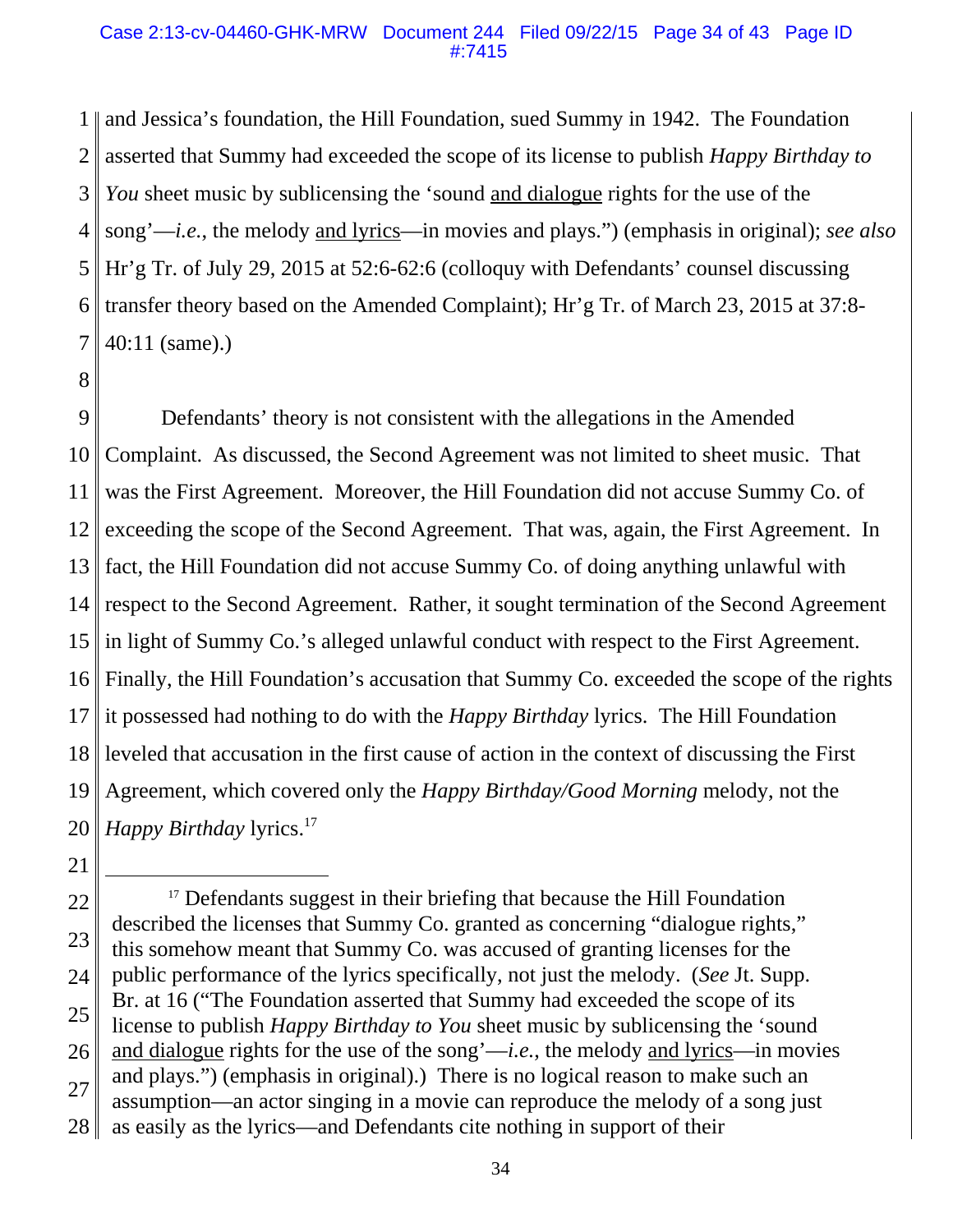#### Case 2:13-cv-04460-GHK-MRW Document 244 Filed 09/22/15 Page 35 of 43 Page ID #:7416

1 2 3 4 5 6 7 8 9 10 11 12 13 14 15 16 17 18 19 20 21 Finally, Defendants argue that Summy Co. must have been given the rights to the *Happy Birthday* lyrics because, otherwise, the Hill Foundation would have sued Summy Co. for publishing the lyrics in sheet music form without permission in 1935, in addition to accusing the company of granting unauthorized licenses to movie producers and others for public performance of those lyrics. (*See* Hr'g Tr. of July 29, 2015 at 59:11-21 ("MR. KLAUS: Your Honor, the question I would have, Your Honor, is then why seven years after Summy had published *Happy Birthday to You* with lyrics [as E51990] and if Jessica—if Jessica Hill is complaining about the fact that you are using this in motion pictures and I don't—I don't like you using it in motion pictures and I only granted you a license with respect to a particular musical arrangement that some other people have called *Good Morning to All* and some other people call *Happy Birthday to You*, why is there no complaint by Jessica Hill or the Hill Foundation about Summy's publishing the sheet music, including the lyrics?").) This argument fails as well. The record contains no evidence that the Hill Foundation chose not to sue Summy Co. for publishing the lyrics because Jessica had authorized the company to publish them. Defendants' argument is based on unsupported speculation, which cannot create a triable issue of fact in and of itself, especially where that speculation is premised in part on a theory that, for the reasons discussed above, would be inconsistent with, and is a misreading of, the allegations in the Amended Complaint. *See LVRC Holdings LLC v. Brekka*, 581 F.3d 1127, 1136 (9th Cir. 2009) ("While we must draw all reasonable inferences in favor of the non-moving party, we need not draw inferences that are based solely on speculation.").

- 22
- 23 24 Defendants' fall-back argument is that, even if the Hill sisters/the Hill Foundation had not granted Summy Co. any rights in the Second Agreement, the Hill Foundation did

in the Second Agreement which, according to the Amended Complaint, included

<sup>25</sup> interpretation of "dialogue rights." In any event, even if dialogue rights meant

<sup>26</sup> lyrics, which we doubt, Defendants' argument fails because that theory would run

<sup>27</sup> contrary to their argument that the rights to the lyrics were granted to Summy Co.

<sup>28</sup> performance rights.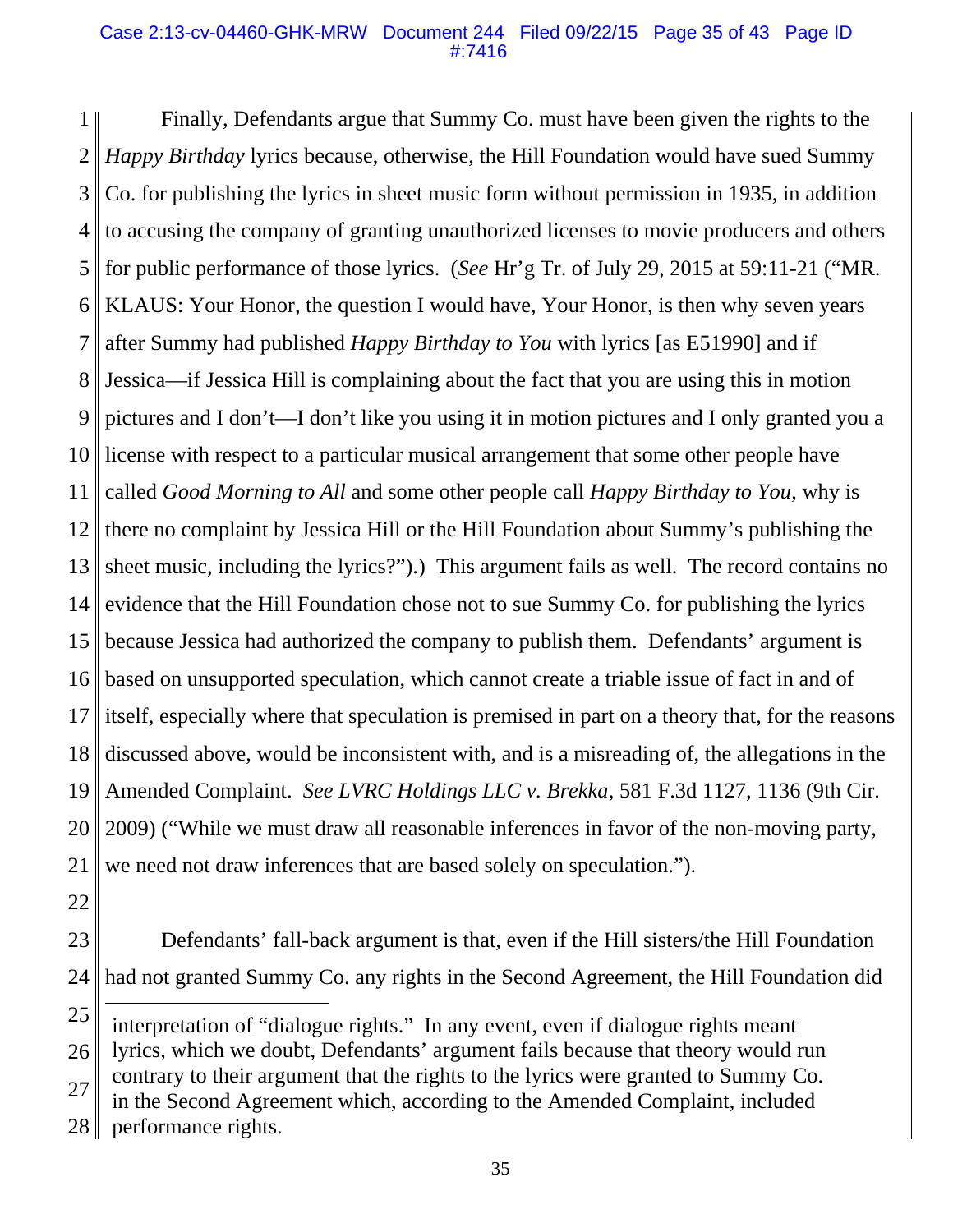#### Case 2:13-cv-04460-GHK-MRW Document 244 Filed 09/22/15 Page 36 of 43 Page ID #:7417

1 2 3 4 5 6 7 8 9 10 11 so in the Third Agreement. This argument fails as well. Unlike the First and Second Agreement, we have a copy of the Third Agreement in the record. The Third Agreement was entered into in 1944 to resolve the Hill-Summy lawsuit. (*See* J.A. 126 at ¶ g.) Under the agreement, the Hill Foundation and the Hill sisters transferred all their "right, title and interest . . . in" eleven different registered copyrighted works, including all the copyrights to the various published versions of *Song Stories* and the copyrights to E51990 and four other piano-based versions of *Happy Birthday* (presumably, the "various piano arrangements" of the Second Agreement). (*Id.* at ¶¶ a, 2.) Nowhere in the agreement is there any discussion of the *Happy Birthday* lyrics; nor is there any suggestion that the Hill sisters transferred their common law rights in the *Happy Birthday* lyrics to Summy Co.

12

13 14 15 16 17 18 19 20 The argument that the Third Agreement transferred the *Happy Birthday* lyrics to Summy Co. is circular. The agreement could have transferred such rights only if the lyrics were within the scope of one of the eleven copyrighted works that were the subject of the agreement. But the lyrics could have been within the scope of those registered copyrights only if, at some point in the past, the Hill sisters had given Summy Co. authorization to publish and register the lyrics. As already discussed, there is no evidence showing that the Hill sisters ever did that. Other than this circular argument, the Third Agreement itself contains no reference to the transfer of the *Happy Birthday* lyrics.18

<sup>22</sup> 23 24 25 26 27 28 18 Defendants cite two cases, *Bridgeport Music*, 2014 WL 7877773, and *Sylvestre v. Oswald*, No. 91 Civ. 5060 (JSM), 1993 U.S. Dist. LEXIS 7002, (S.D.N.Y. May 18, 1993), that they claim stand for the proposition that any material appearing in a deposit copy is considered within the scope of the registration. These cases are distinguishable in that they address the "scope" of a registration to determine what copyright material is considered registered for purposes of satisfying the Copyright Act's requirement that "[r]egistration is a necessary precursor to a suit for infringement." *Sylvestre,* 1993 U.S. Dist. LEXIS 7002*,* at \*3; *see also Bridgeport Music*, 2014 WL 7877773, at \*8 (noting that the question of what material was present in the deposit copy could "bear on the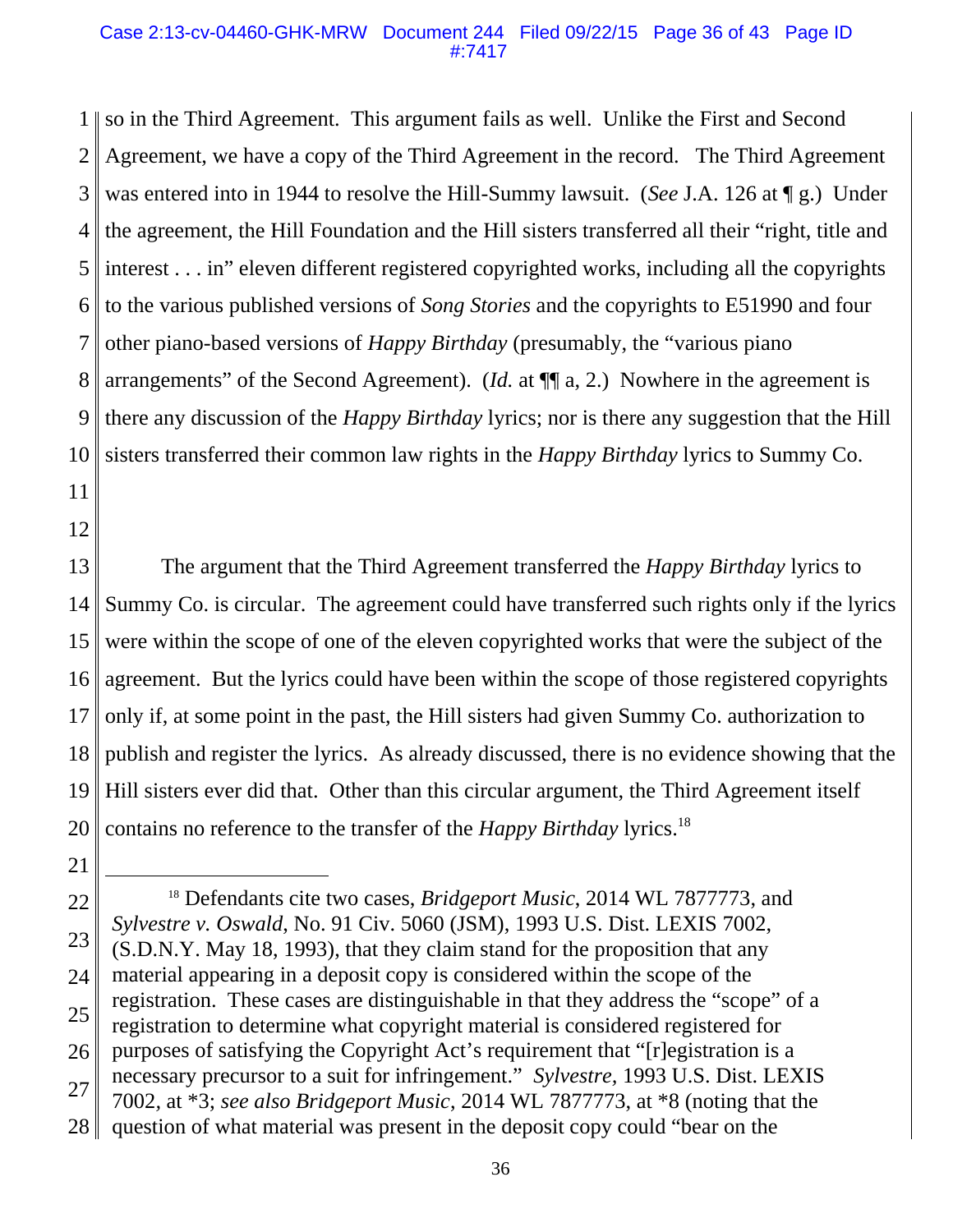### Case 2:13-cv-04460-GHK-MRW Document 244 Filed 09/22/15 Page 37 of 43 Page ID #:7418

1 2 3

4 5 6 7 8 9 10 11 12 13 14 15 16 17 18 19 20 21 22 One last point is that we are mindful of the fact that the Second and Third Agreements, whatever their contents, cannot be considered in a vacuum. Defendants urge us to look to the intent of the contracting parties. (Hr'g Tr. of March 23, 2015 at 41:15-22 ("COURT: I'll take another look at the 1944 assignment, but it seems to me the 1944 assignment just assigned whatever rights they may have had in those specific copyright certificates as identified. So if that's it, then your argument becomes a little bit circular. MR. KLAUS: Well, I think it was all—it's a matter of intent as to what was covered by the assignment, Your Honor.").) But Defendants cannot point to any particular evidence that would show us the intent of contracting parties, aside from the evidence that we have already discussed. There is no evidence that Patty or any of the Hill sisters ever fought to protect the *Happy Birthday* lyrics on their own such that we might infer that they would have wanted to give their rights to Summy Co. to continue to protect them. The Hill sisters never tried to obtain a copyright for *Happy Birthday* on their own, even though Patty claimed to have written the lyrics decades earlier. None of the Hill sisters ever sued anyone for infringing the lyrics. Even Summy Co.'s behavior after the Third Agreement was executed does not show that any transfer occurred. Immediately after the Third Agreement was executed, Summy Co. filed several lawsuits alleging that *Happy Birthday* had been infringed. Yet, it never asserted that E51990 or any copyright interest it purportedly held in the lyrics had been infringed in those lawsuits. Looking to the intent of the parties does nothing to help Defendants' case because there is no evidence that the intent of the parties was to transfer the rights to the lyrics.

23

24

28 binding on us and we decline to follow them.

<sup>25</sup> 26 27 copyright owner's ability to bring a civil action" based on that material). Neither case involves a situation in which a party attempted to register material to which it had no cognizable claim at the time of registration. To the extent that these cases suggest that E51990 could be considered a valid registration of the lyrics even if

Summy Co. did not have permission to publish or register them, they are not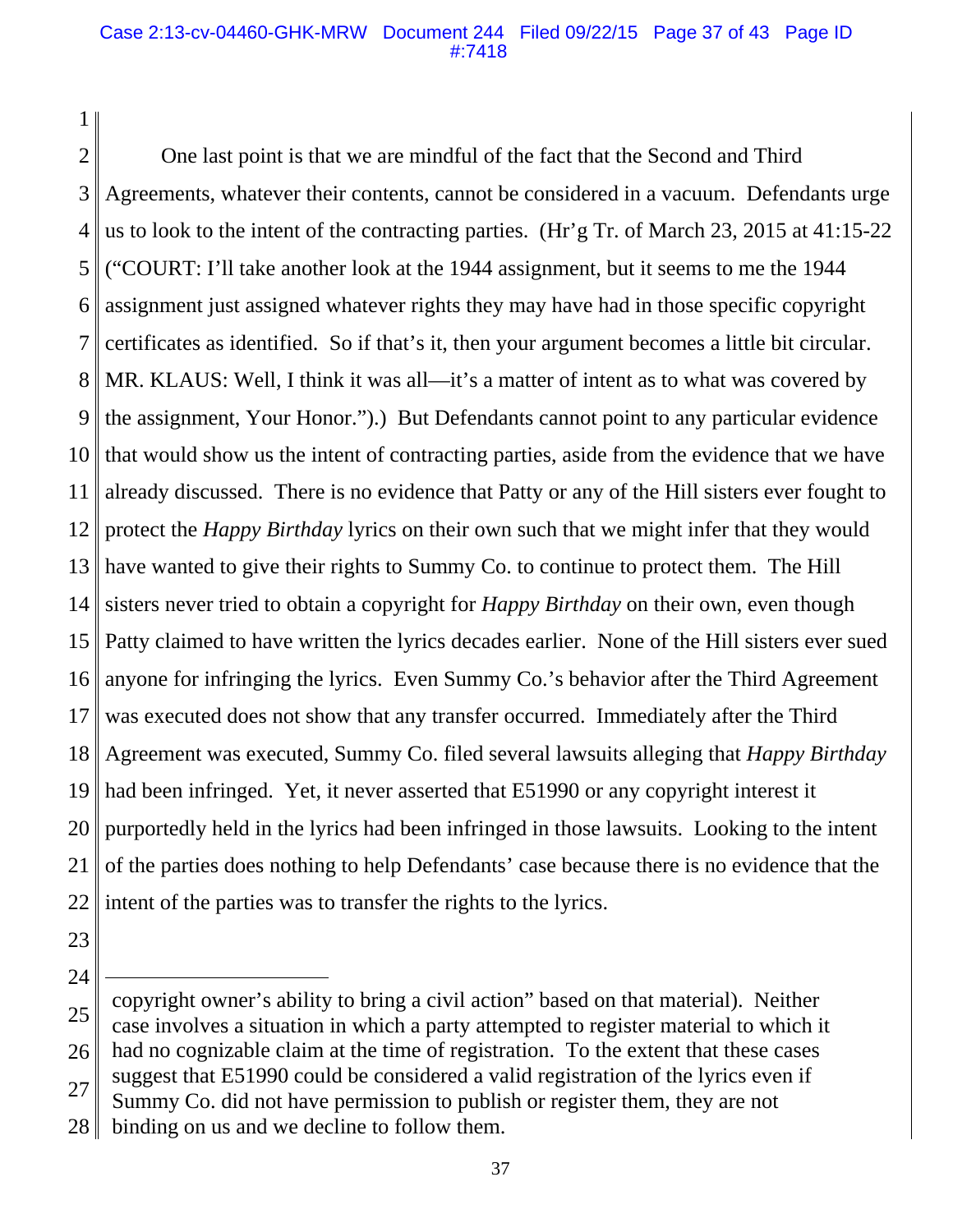### **2. Standing**

3 4 5 6 7 8 9 10 11 12 13 14 Defendants also argue that Plaintiffs are completely barred from challenging the transfer of the *Happy Birthday* lyrics because a third-party has no standing to challenge existence of a transfer so long as the transferee and transferor do not dispute that the transfer occurred. Defendants rely chiefly on *Magnuson v. Video Yesteryear*, 85 F.3d 1424 (9th Cir. 1996) and *Eden Toys, Inc. v. Florelee Undergarment Co.*, 697 F.2d 27 (2d Cir. 1982) for this proposition. (Hr'g Tr. at March 23, 2015 at 81:17-24 ("MR. KLAUS: . . . There is no dispute in this case between my client, any of my client's predecessors, and anyone representing the Hill sisters as to whether or not Summy had—Summy was entitled to make the registration in 1935 or not. And I think under the logic of *Eden Toys* and the *Magnuson* case, that would plainly—that would plainly say that they have no standing to—to object on that ground.").) These cases do not support Defendants' sweeping proposition.

15

1

2

16 17 18 19 20 21 22 23 24 25 26 27 28 licenses, be memorialized in writing. *See id.*; 17 U.S.C. § 204(a) (1976 Act) ("A transfer In *Eden Toys*, the plaintiff had secured an exclusive license in 1975 from a copyright owner to sell various forms of merchandise based on the owner's work. 697 F.2d at 36. In 1979, the defendant began selling reproductions of the work in the form of "adult clothing," which was not one of the types of merchandise covered by the license. *Id.* When plaintiff sued defendant for infringing its rights as an exclusive licensee, defendant protested that plaintiff did not have a license over "adult clothing" and therefore had no standing to sue. *Id.* In response, plaintiff claimed that the copyright owner had informally granted it a broader license before 1979 and produced an agreement from 1980 between the copyright holder and plaintiff that expanded the scope of the 1975 license to cover merchandise like defendant's. *Id.* The district court concluded that this evidence was insufficient to prove a transfer had occurred before 1979 because both the 1909 and the 1976 Copyright Acts required that certain transfers of rights, including exclusive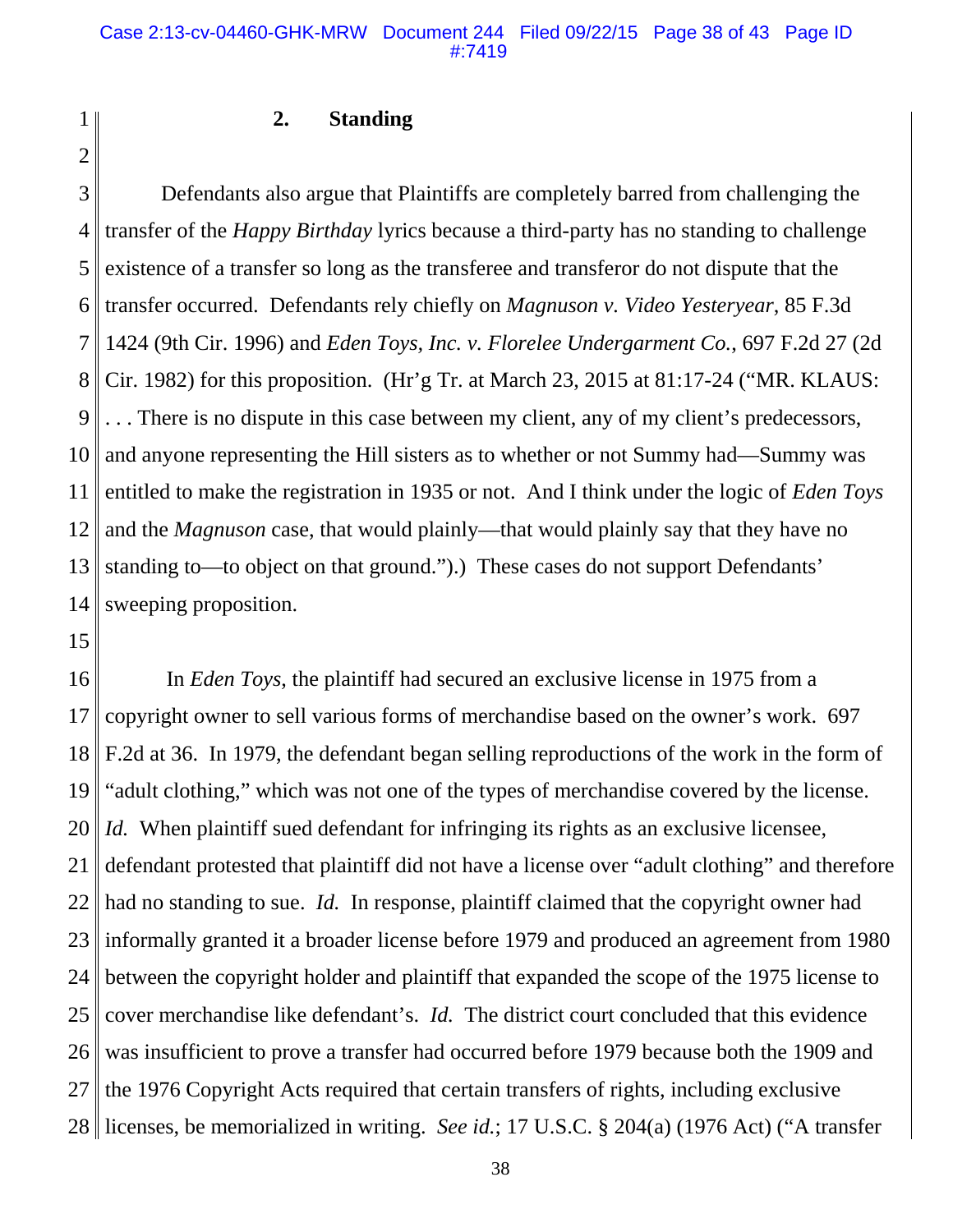#### Case 2:13-cv-04460-GHK-MRW Document 244 Filed 09/22/15 Page 39 of 43 Page ID #:7420

1 2 3 4 5 6 of copyright ownership, other than by operation of law, is not valid unless an instrument of conveyance, or a note or memorandum of the transfer, is in writing and signed by the owner of the rights conveyed or such owner's duly authorized agent."); 17 U.S.C. § 28 (1909 Act) ("Copyright secured under this title or previous copyright laws of the United States may be assigned, granted, or mortgaged by an instrument in writing signed by the proprietor of the copyright, or may be bequeathed by will.").

7

8 9 10 11 12 13 14 15 16 17 The Second Circuit reversed, concluding that the "informal" pre-1979 transfer was not necessarily invalid. *Eden Toys*, 697 F.2d at 36. Specifically, the court stated that "the note or memorandum of the transfer [required under the Copyright Act] need not be made at the time when the license is initiated; the requirement is satisfied by the copyright owner's later execution of a writing which confirms the agreement." *Id.* (internal quotation marks omitted). Notably, the Second Circuit did not say that plaintiff could satisfy the Copyright Act's writing requirement by simply asserting, without any evidence, that a transfer of rights had occurred at some point. Rather, the Second Circuit remanded the case to the district court to determine if plaintiff had sufficient evidence to prove that there was an informal agreement before 1979. *Id.*

18

19 20 21 22 23 24 25 26 27 28 || transfer of the work between Columbus and "John Magnuson d/b/a John Magnuson and In *Magnuson*, plaintiff John Magnuson copyrighted a work in the name of his company, Columbus Productions, Inc. ("Columbus") in 1968. 85 F.3d at 1426. Throughout the 1970s, he operated Columbus informally as its CEO and sole regular employee. *Id.* During this time, he stopped using the name Columbus and started operating the business as "John Magnuson Associates," even granting licenses to thirdparties to use the copyrighted work under that name. *Id.* In 1979, the state of California suspended Columbus's corporate status for failure to pay taxes. *Id.* at 1427. In 1993, after the plaintiff discovered that another individual had been distributing copies of the copyrighted work for nearly a decade without authorization, plaintiff executed a written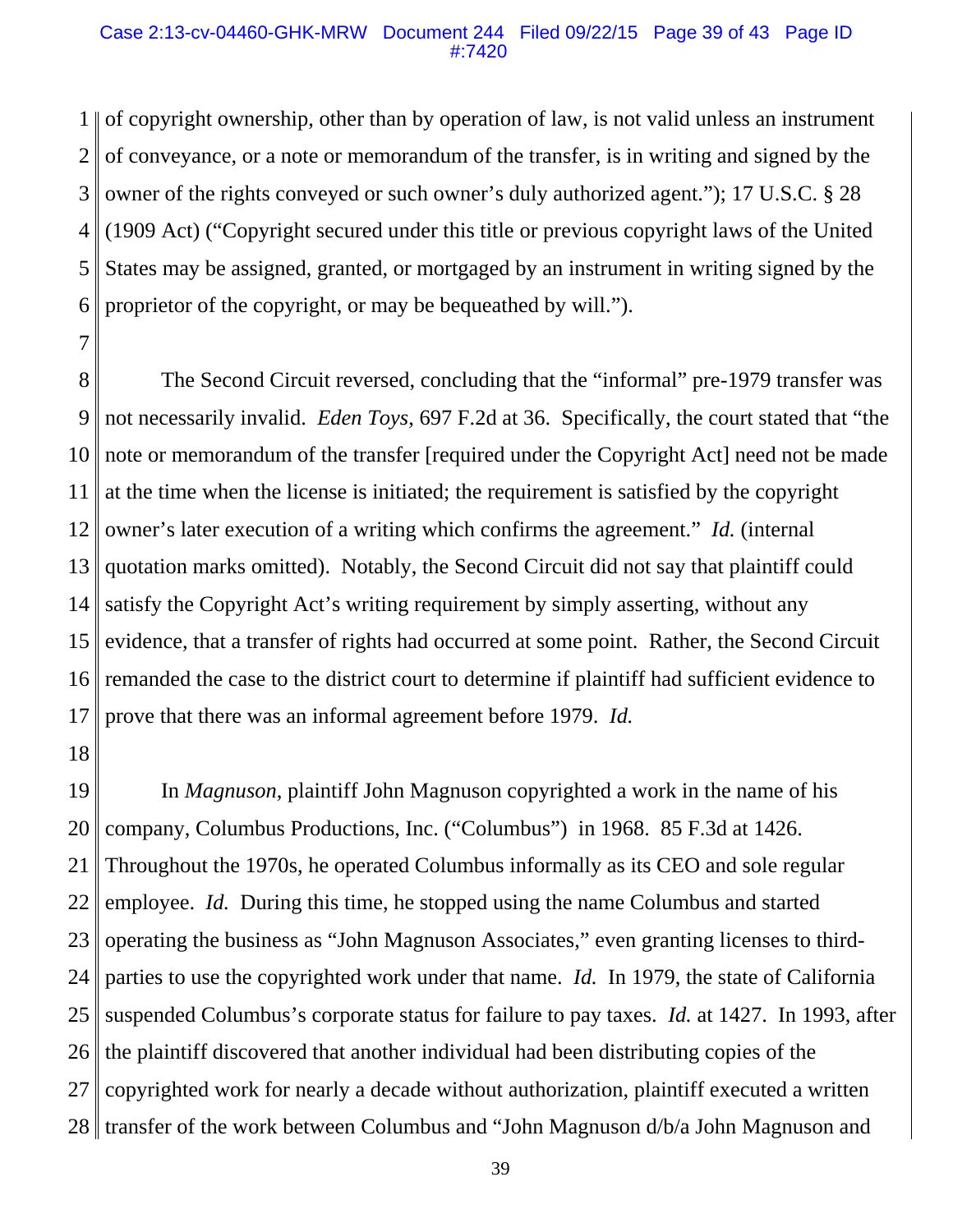#### Case 2:13-cv-04460-GHK-MRW Document 244 Filed 09/22/15 Page 40 of 43 Page ID #:7421

1 2 3 4 5 6 7 8 Associates," and then filed an infringement suit. *Id.* at 1427-28. The defendant challenged plaintiff's standing to bring his lawsuit because there was no valid transfer of the copyright. *Id.* at 1428. After a bench trial, the district court made factual findings that Columbus had informally transferred the rights to plaintiff in the seventies, though not in writing. *Id.* at 1429. On appeal, the Ninth Circuit held that the district court's factual findings were not clearly erroneous and concluded that the written memorandum from 1993, though it was not executed at the time of the actual transfer, was sufficient to satisfy the Copyright Act's writing requirement. *Id.*

9

10 11 12 13 14 15 16 17 18 19 20 21 22 Contrary to Defendants' suggestion, *Magnuson* and *Eden Toys* do not stand for the proposition that so long as an alleged transferor and transferee say that a transfer occurred, a third-party has no choice but to take them at their word. Rather, these cases stand for the proposition that, if there is evidence of a transfer, the informality with which the transfer was conducted does not prevent the transferee from asserting an interest in the copyright. In particular, the narrow holding of both cases is that "under some circumstances a prior oral grant that is confirmed by a later writing becomes valid as of the time of the oral grant . . . ." *Id.* at 1428; *see also Eden Toys*, 697 F.2d at 36 ("[S]ince the purpose of the [Copyright Act's writing requirement] is to protect copyright holders from persons mistakenly or fraudulently claiming oral licenses, the 'note or memorandum of the transfer' need not be made at the time when the license is initiated; the requirement is satisfied by the copyright owner's later execution of a writing which confirms the agreement.").

23

24 25 26 27 28 Here, unlike in both *Magnuson* and *Eden Toys*, Defendants have no evidence a transfer occurred, whether by oral statement, by writing, or by conduct. The Second Agreement was for piano arrangements. The Third Agreement was for copyrighted works, like *Song Stories* and the piano arrangements, that did not cover the lyrics. *See supra* Section V.E.1. There is no other testimony or circumstantial evidence tending to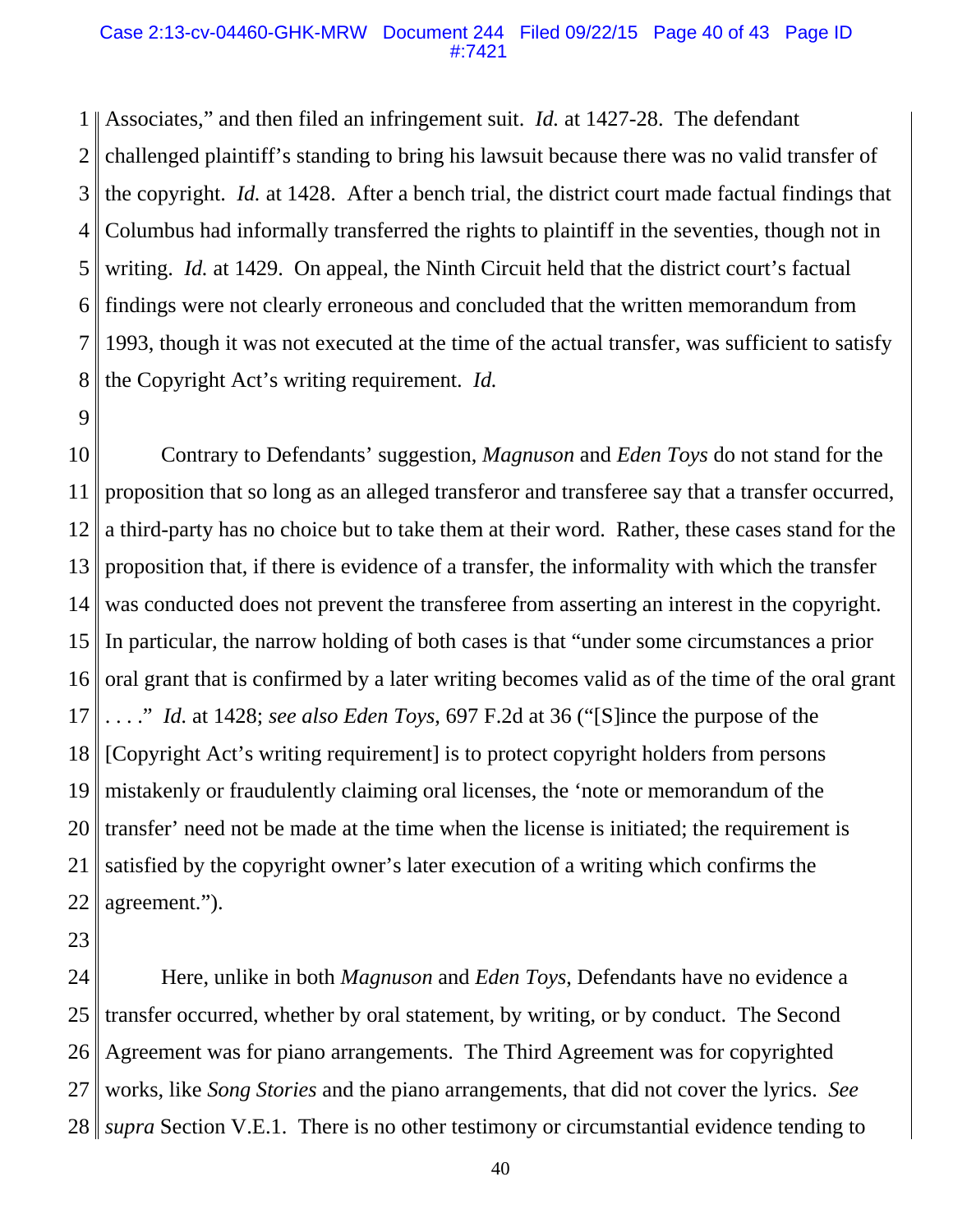1 2 3 4 5 6 7 8 9 10 show that a transfer of the lyrics occurred.<sup>19</sup> In fact, Defendants cannot even point to evidence showing that the Hill sisters transferred their rights in the lyrics to the Hill Foundation, such that the Hill Foundation could, in turn, legitimately transfer them to Summy Co. The only agreements between the Hill sisters and the Hill Foundation in the record concern the transfer of the same eleven copyrighted works that were the subject of the Third Agreement. (J.A. 42, 49, 113.) The holdings of *Eden Toys* and *Magnuson* cannot be stretched to suggest that under these circumstances, Plaintiffs are somehow barred from challenging the existence of a transfer, especially where Defendants bear the burden to prove they received rights from the author of the lyrics. *Feist Publ'ns*, 499 U.S. at 361.

- 11
- 12

13 14 Accordingly, Defendants' Motion is **DENIED**, and Plaintiffs' Motion is **GRANTED** as to the issue of whether Summy Co. ever received the rights to the *Happy Birthday* lyrics from the Hill sisters.

<sup>16</sup> 17 18 19 20 21 22 23 24 25 26 27 28 <sup>19</sup> Defendants have asserted at various times that there is evidence the Hill sisters received royalties for licensing the *Happy Birthday* lyrics. We disagree. There is evidence that the Hill sisters were entitled to royalties from Summy Co. under the Third Agreement, but those were royalties for the reproduction and use of the eleven copyright works already discussed. (J.A. 126 at 1945-48.) They also may have been receiving royalties from the American Society of Composers, Authors and Publishers ("ASCAP") for performance of *Happy Birthday*, but there is no evidence tending to show that ASCAP collected royalties for use of the lyrics specifically, as opposed to the use of the melody. Defendants contend that an article from 1950 reported that they were receiving royalties from ASCAP for the lyrics. But the article merely reports that they were generally receiving royalties for the song, not the lyrics specifically. (J.A. 60 at 755 (reporting that *Happy Birthday* was "very valuable" and that ASCAP was policing the "unlicensed commercial use of the song").) Moreover, the same article, only a few paragraphs later, reports that the lyrics were being freely used for public performance without a license as late as 1947. (*See id.* ("In the play 'Happy Birthday' which opened early in 1947 . . . the words of 'Happy Birthday to You' were spoken, not sung, when it was discovered that the well-known birthday song was not in the public domain  $\dots$  .").)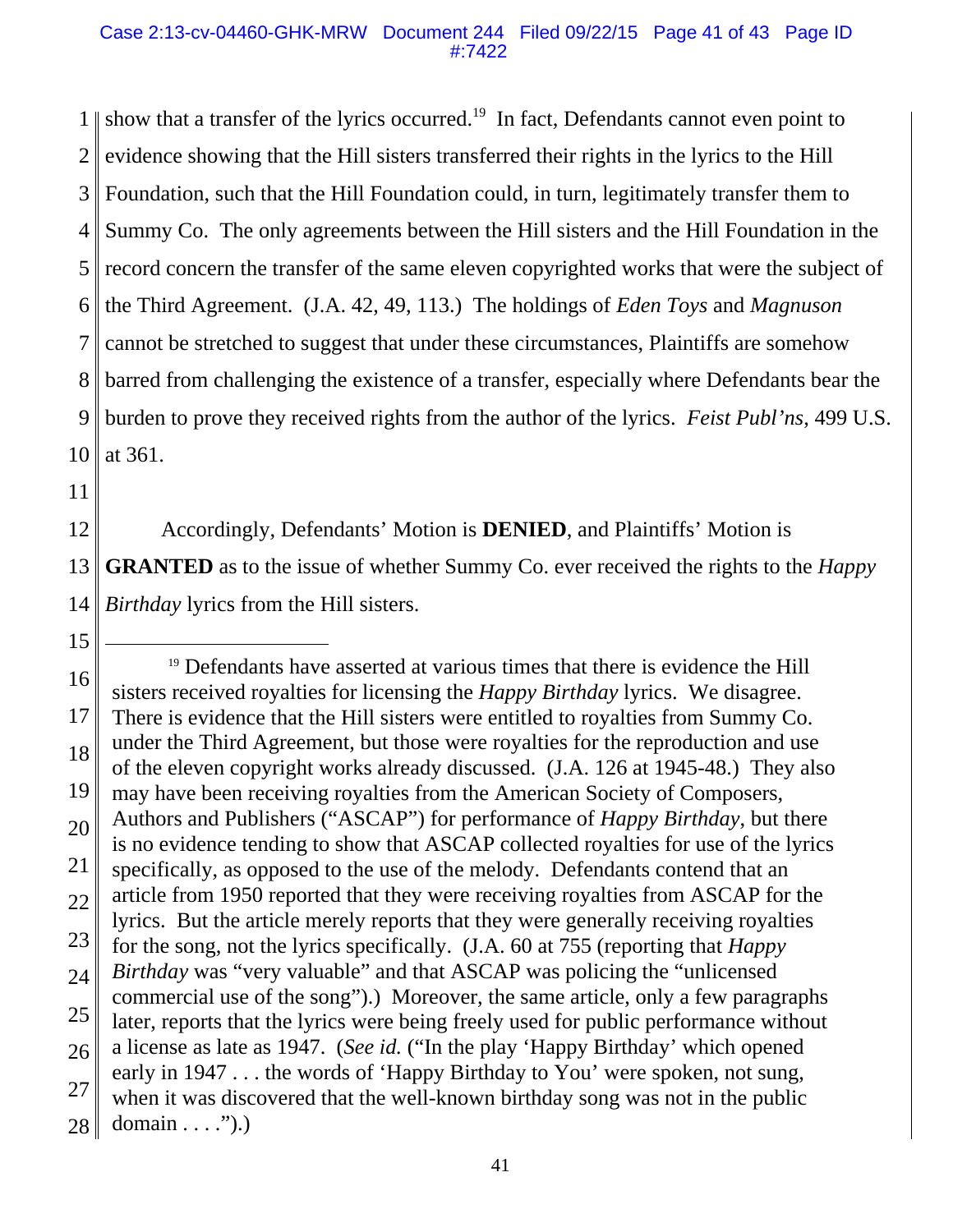#### Case 2:13-cv-04460-GHK-MRW Document 244 Filed 09/22/15 Page 42 of 43 Page ID #:7423

### **VI. Conclusion**

2 3

1

4 5 6 7 8 9 10 11 12 13 The summary judgment record shows that there are triable issues of fact as to whether Patty wrote the *Happy Birthday* lyrics in the late Nineteenth Century and whether Mildred may have shared an interest in them as a co-author. Even assuming this is so, neither Patty nor Mildred nor Jessica ever did anything with their common law rights in the lyrics. For decades, with the possible exception of the publication of *The Everyday Song Book* in 1922, the Hill sisters did not authorize any publication of the lyrics. They did not try to obtain federal copyright protection. They did not take legal action to prevent the use of the lyrics by others, even as *Happy Birthday* became very popular and commercially valuable. In 1934, four decades after Patty supposedly wrote the song, they finally asserted their rights to the *Happy Birthday*/*Good Morning* melody—but still made no claim to the lyrics.

14

15 16 17 18 19 20 21 22 23 Defendants ask us to find that the Hill sisters eventually gave Summy Co. the rights in the lyrics to exploit and protect, but this assertion has no support in the record. The Hill sisters gave Summy Co. the rights to the melody, and the rights to piano arrangements based on the melody, but never any rights to the lyrics. Defendants' speculation that the pleadings in the Hill-Summy lawsuit somehow show that the Second Agreement involved a transfer of rights in the lyrics is implausible and unreasonable. Defendants' suggestion that the Third Agreement effected such a transfer is circular and fares no better. As far as the record is concerned, even if the Hill sisters still held common law rights by the time of the Second or Third Agreement, they did not give those rights to Summy Co.

- 26
- 
- 27
- 28